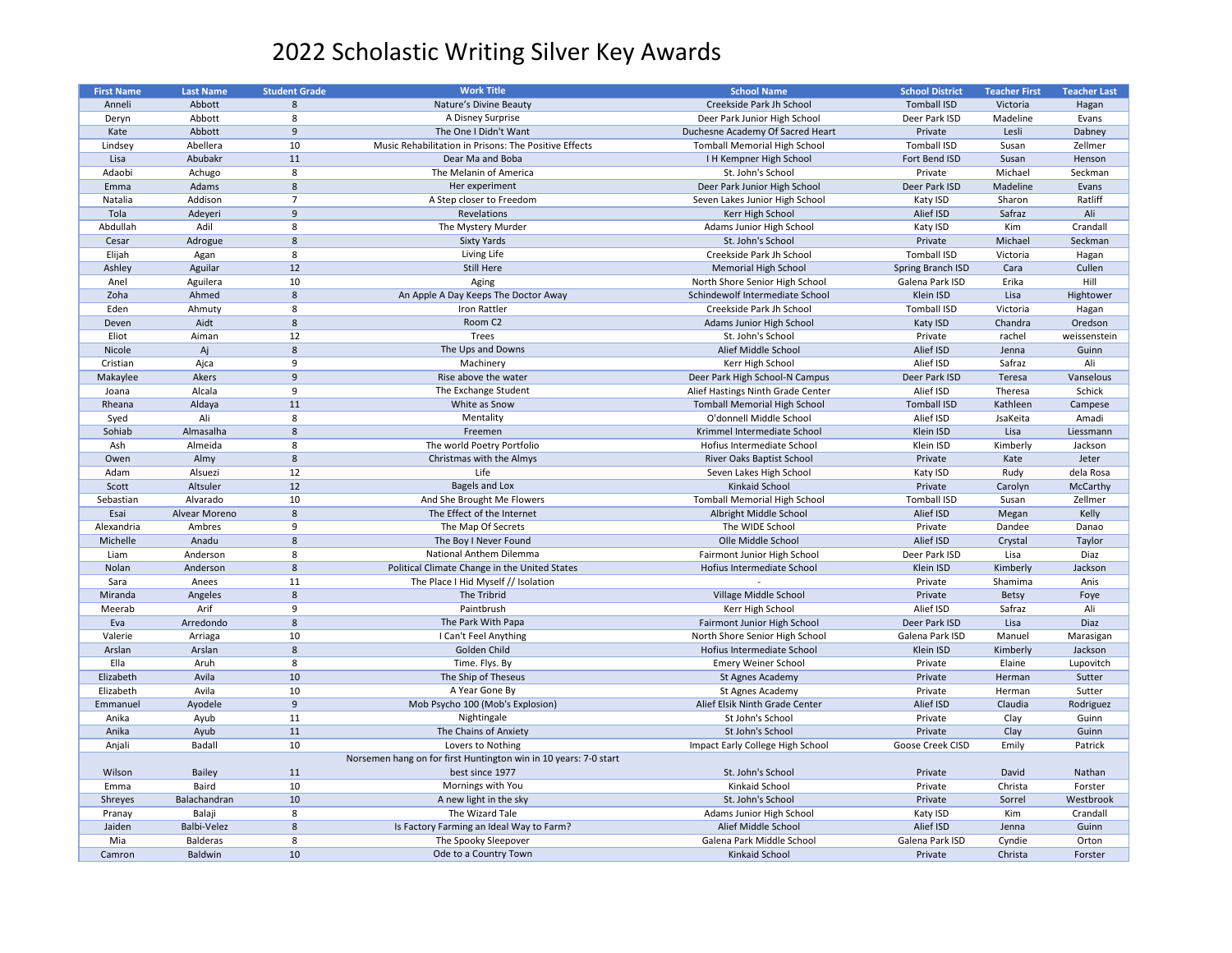| <b>First Name</b> | <b>Last Name</b>   | <b>Student Grade</b> | <b>Work Title</b>                                               | <b>School Name</b>                        | <b>School District</b> | <b>Teacher First</b> | <b>Teacher Last</b> |
|-------------------|--------------------|----------------------|-----------------------------------------------------------------|-------------------------------------------|------------------------|----------------------|---------------------|
| Jesus             | Baltazar           | 12                   | Another Day In Detroit                                          | Deer Park High School-S Campus            | Deer Park ISD          | Amani                | Stephens            |
| Zariyah           | Barrabi            | 8                    | Neurotic                                                        | Creekside Park Jh School                  | <b>Tomball ISD</b>     | Victoria             | Hagan               |
| Alana             | <b>Barrios</b>     | 8                    | My choice                                                       | <b>Emery Weiner School</b>                | Private                | Elaine               | Lupovitch           |
| Madelyn           | <b>Bass</b>        | 8                    | <b>Breathe</b>                                                  | River Oaks Baptist School                 | Private                | Kate                 | Jeter               |
| Edidiong          | Bassey             | - q                  | The Big Test                                                    | <b>IH Kempner High School</b>             | Fort Bend ISD          | Susan                | Henson              |
| Eden Anne         | Bauer              | 12                   | <b>My Generation</b>                                            | St. John's School                         | Private                | David                | Nathan              |
| Eden Anne         | <b>Bauer</b>       | 12                   | Code Blue                                                       | St. John's School                         | Private                | David                | Nathan              |
| Ashley            | Bautista           | 11                   | <b>Breaking Down Barriers</b>                                   | Kerr High School                          | Alief ISD              | Ayn                  | <b>Nys</b>          |
| Grace             | Beilstein          | 12                   | Fragile and American                                            | Kinkaid School                            | Private                | Angélique            | Jamail              |
|                   |                    |                      | Tragedy, an Injured Nomad; Rotten Peaches from My Childhood     |                                           |                        |                      |                     |
| Grace             | Beilstein          | 12                   | Home; Loss Lives Down the Hall                                  | Kinkaid School                            | Private                | Angélique            | Jamail              |
| Grace             | Beilstein          | 12                   | The Connections that Shape Us                                   | Kinkaid School                            | Private                | Angélique            | Jamail              |
| Grace             | Beilstein          | 12                   | Love's Sharp Edges                                              | Kinkaid School                            | Private                | Angélique            | Jamail              |
| Grace             | Beilstein          | 12                   | The Suffocating Silence                                         | Kinkaid School                            | Private                | Angélique            | Jamail              |
| Sophia            | Benoit             | 8                    | <b>Celebration of Togetherness</b>                              | Creekside Park Jh School                  | <b>Tomball ISD</b>     | Victoria             | Hagan               |
| Ella              | Benson             | 8                    | <b>Twin Mirrors</b>                                             | Krimmel Intermediate School               | Klein ISD              | Julie                | Mazon               |
| sabrina           | Bentham            | 12                   | Sabrina The Expat                                               | Seven Lakes High School                   | Katy ISD               | Rudy                 | dela Rosa           |
|                   |                    | 8                    | Untitled                                                        |                                           | Deer Park ISD          |                      | Nelson              |
| Jacquelin         | Bentley            |                      |                                                                 | J P Bonnette Jr High School               |                        | Angela               |                     |
| hailey            | bernal             | 10                   | Fantóme                                                         | North Shore Senior High School            | Galena Park ISD        | Manuel               | Marasigan           |
| Leen              | Binnasser          | 9                    | Will we see beyond the tree                                     | Village High School                       | Private                | Denise               | Keenaghan           |
| Leen              | <b>Binnasser</b>   | 9                    | The Nightingale sings                                           | Village High School                       | Private                | Denise               | Keenaghan           |
| Leen              | Binnasser          | 9                    | A race, but not                                                 | Village High School                       | Private                | Denise               | Keenaghan           |
| Aubrey            | Bishop             | 12                   | The Walls Within                                                | Klein Cain High School                    | Klein ISD              | Kim-Ling             | Sun                 |
| Caroline          | Bocanegra          | 10                   | Thoughts                                                        | North Shore Senior High School            | Galena Park ISD        | Manuel               | Marasigan           |
| Elise             | <b>Bollinger</b>   | 8                    | Lifted Off The Snow                                             | Creekside Park Jh School                  | <b>Tomball ISD</b>     | Victoria             | Hagan               |
| Vishal            | Bontu              | 9                    | My Battle with Language                                         | <b>IH Kempner High School</b>             | Fort Bend ISD          | Susan                | Henson              |
| Daniel            | <b>Book</b>        | 8                    | Coming to terms                                                 | Adams Junior High School                  | Katy ISD               | Brittany             | Setzekorn           |
| Kaelyn            | <b>Bouwens</b>     | 10                   | Lake                                                            | <b>Tomball Memorial High School</b>       | <b>Tomball ISD</b>     | Dana                 | McMillan            |
|                   |                    |                      |                                                                 |                                           |                        |                      |                     |
| Kamila            | <b>Bracamontes</b> | 8                    | "Unrequited Love", Nighttime Cries, "Silent Scream", Numb, Time | Deer Park Junior High School              | Deer Park ISD          | Shelley              | Grant               |
| Amanda            | Brantley           | -9                   | Meet Me at the Park                                             | St. John's School                         | Private                | Dorian               | Rolston             |
| Angel             | Bray-Chmielowiec   | 12                   | <b>Hellstorm Reflection</b>                                     | Cypress Woods High School                 | <b>CFISD</b>           | Kimberly             | Gentry              |
| Angel             | Bray-Chmielowiec   | 12                   | Trust is Blinding                                               | Cypress Woods High School                 | <b>CFISD</b>           | Kimberly             | Gentry              |
| Angel             | Bray-Chmielowiec   | 12                   | A Masterpiece of Skin and Bone                                  | Cypress Woods High School                 | <b>CFISD</b>           | Kimberly             | Gentry              |
| Angel             | Bray-Chmielowiec   | 12                   | If You Knew My Story                                            | Cypress Woods High School                 | <b>CFISD</b>           | Kimberly             | Gentry              |
| Gabriela          | <b>Breuer</b>      | 11                   | <b>Seeking Adaptivity</b>                                       | St Agnes Academy                          | Private                | Herman               | Sutter              |
| Apolline          | <b>Brossard</b>    | 12                   | <b>Butterflies and Green Bottles</b>                            | <b>Memorial High School</b>               | Spring Branch ISD      | Elizabeth            | Young               |
| Philippine        | <b>Brossard</b>    | 10                   | Punctuation                                                     | Westchester Academy International Studies | Spring Branch ISD      | John                 | Lee                 |
|                   | <b>Brossard</b>    | 10                   |                                                                 | Westchester Academy International Studies | Spring Branch ISD      | John                 | Lee                 |
| Philippine        |                    |                      | Engravure                                                       |                                           |                        |                      |                     |
| Emily             | Brown              | 8                    | Seaside                                                         | Creekside Park Jh School                  | <b>Tomball ISD</b>     | Victoria             | Hagan               |
| Gabrielle         | Brown              | 8                    | Abortion: The Upcoming Epidemic Spreading Worldwide             | Albright Middle School                    | Alief ISD              | Megan                | Kelly               |
| Jacob             | Brown              | 12                   | The Country                                                     | <b>Tomball Memorial High School</b>       | <b>Tomball ISD</b>     | Dana                 | McMillan            |
| Shem              | Brown              | 11                   | THE SEA IN CONVERSATION WITH HER LOVER!                         | Kinkaid School                            | Private                | Angélique            | Jamail              |
| Zanachi           | Brown-Nkemdirim    | 8                    | A Two faced Earth                                               | O'donnell Middle School                   | Alief ISD              | Kaneisha             | Hicks               |
| Jordan            | <b>Buck</b>        | 8                    | Climate Change: The Crisis Among Us                             | Adams Junior High School                  | Katy ISD               | Kim                  | Crandall            |
| Leyna             | Bui                | 9                    | Mom!                                                            | Kerr High School                          | Alief ISD              | Safraz               | Ali                 |
| Esperance         | Bukenya            | 9                    | Hand Me The Comb & Brush                                        | Deer Park High School-N Campus            | Deer Park ISD          | Billye               | Turner              |
| Madison           | <b>Burba</b>       | 10                   | With the Flow                                                   | Kinkaid School                            | Private                | Carolyn              | McCarthy            |
| Madison           | <b>Burba</b>       | 10                   | Always and Forever                                              | Kinkaid School                            | Private                | Angélique            | Jamail              |
| Madison           | <b>Burba</b>       | 10                   | The Purple Table                                                | Kinkaid School                            | Private                | Angélique            | Jamail              |
| Madison           | <b>Burba</b>       | 10                   | Weightless                                                      | Kinkaid School                            | Private                | Angélique            | Jamail              |
| Madison           | <b>Burba</b>       | $10\,$               | Nothing But Air                                                 | Kinkaid School                            | Private                | Angélique            | Jamail              |
| Nathaniel         | <b>Burgardt</b>    | -9                   | Four Bottles of Vodka                                           | <b>Cypress Ranch High School</b>          | <b>CFISD</b>           | Lindsey              | Holder              |
| Sophia            | <b>Burnette</b>    | 8                    | Double Standards                                                | St. John's School                         | Private                | Michael              | Seckman             |
| Evelyn            | Burt               | 10                   | The Gambit in Womanhood                                         | <b>Emery Weiner School</b>                | Private                | Alexandra            | Carter              |
| Jesus             | Bustamante         | 11                   | Scary story                                                     | <b>Tomball High School</b>                | <b>Tomball ISD</b>     | Paul                 | Nimon               |
|                   |                    |                      |                                                                 |                                           |                        |                      |                     |

| <b>School District</b> | <b>Teacher First</b> | <b>Teacher Last</b> |
|------------------------|----------------------|---------------------|
| Deer Park ISD          | Amani                | Stephens            |
| <b>Tomball ISD</b>     | Victoria             | Hagan               |
| Private                | Elaine               | Lupovitch           |
| Private                | Kate                 | Jeter               |
| Fort Bend ISD          | Susan                | Henson              |
| Private                | David                | Nathan              |
| Private                | David                | Nathan              |
| Alief ISD              | Ayn                  | <b>Nys</b>          |
| Private                | Angélique            | Jamail              |
|                        |                      |                     |
| Private                | Angélique            | Jamail              |
| Private                | Angélique            | Jamail              |
| Private                | Angélique            | Jamail              |
| Private                | Angélique            | Jamail              |
| <b>Tomball ISD</b>     | Victoria             | Hagan               |
| Klein ISD              | Julie                | Mazon               |
| Katy ISD               | Rudy                 | dela Rosa           |
| Deer Park ISD          | Angela               | Nelson              |
| Galena Park ISD        | Manuel               | Marasigan           |
| Private                | Denise               | Keenaghan           |
| Private                | Denise               | Keenaghan           |
| Private                | Denise               | Keenaghan           |
| Klein ISD              | Kim-Ling             | Sun                 |
| Galena Park ISD        | Manuel               | Marasigan           |
| <b>Tomball ISD</b>     | Victoria             | Hagan               |
| Fort Bend ISD          | Susan                | Henson              |
| Katy ISD               | <b>Brittany</b>      | Setzekorn           |
| <b>Tomball ISD</b>     | Dana                 | McMillan            |
|                        |                      |                     |
| Deer Park ISD          | Shelley              | Grant               |
| Private                | Dorian               | Rolston             |
| <b>CFISD</b>           | Kimberly             | Gentry              |
| <b>CFISD</b>           | Kimberly             | Gentry              |
| <b>CFISD</b>           | Kimberly             | Gentry              |
| <b>CFISD</b>           | Kimberly             | Gentry              |
| Private                | Herman               | Sutter              |
| Spring Branch ISD      | Elizabeth            | Young               |
| Spring Branch ISD      | John                 | Lee                 |
| Spring Branch ISD      | John                 | Lee                 |
| <b>Tomball ISD</b>     | Victoria             | Hagan               |
| Alief ISD              | Megan                | Kelly               |
| <b>Tomball ISD</b>     | Dana                 | McMillan            |
| Private                | Angélique            | Jamail              |
| Alief ISD              | Kaneisha             | <b>Hicks</b>        |
| Katy ISD               | Kim                  | Crandall            |
| Alief ISD              | Safraz               | Ali                 |
| Deer Park ISD          | <b>Billye</b>        | Turner              |
| Private                | Carolyn              | McCarthy            |
| Private                | Angélique            | Jamail              |
| Private                | Angélique            | Jamail              |
| Private                | Angélique            | Jamail              |
| Private                | Angélique            | Jamail              |
| <b>CFISD</b>           | Lindsey              | Holder              |
| Private                | Michael              | Seckman             |
| Private                | Alexandra            | Carter              |
| <b>Tomball ISD</b>     | Paul                 | Nimon               |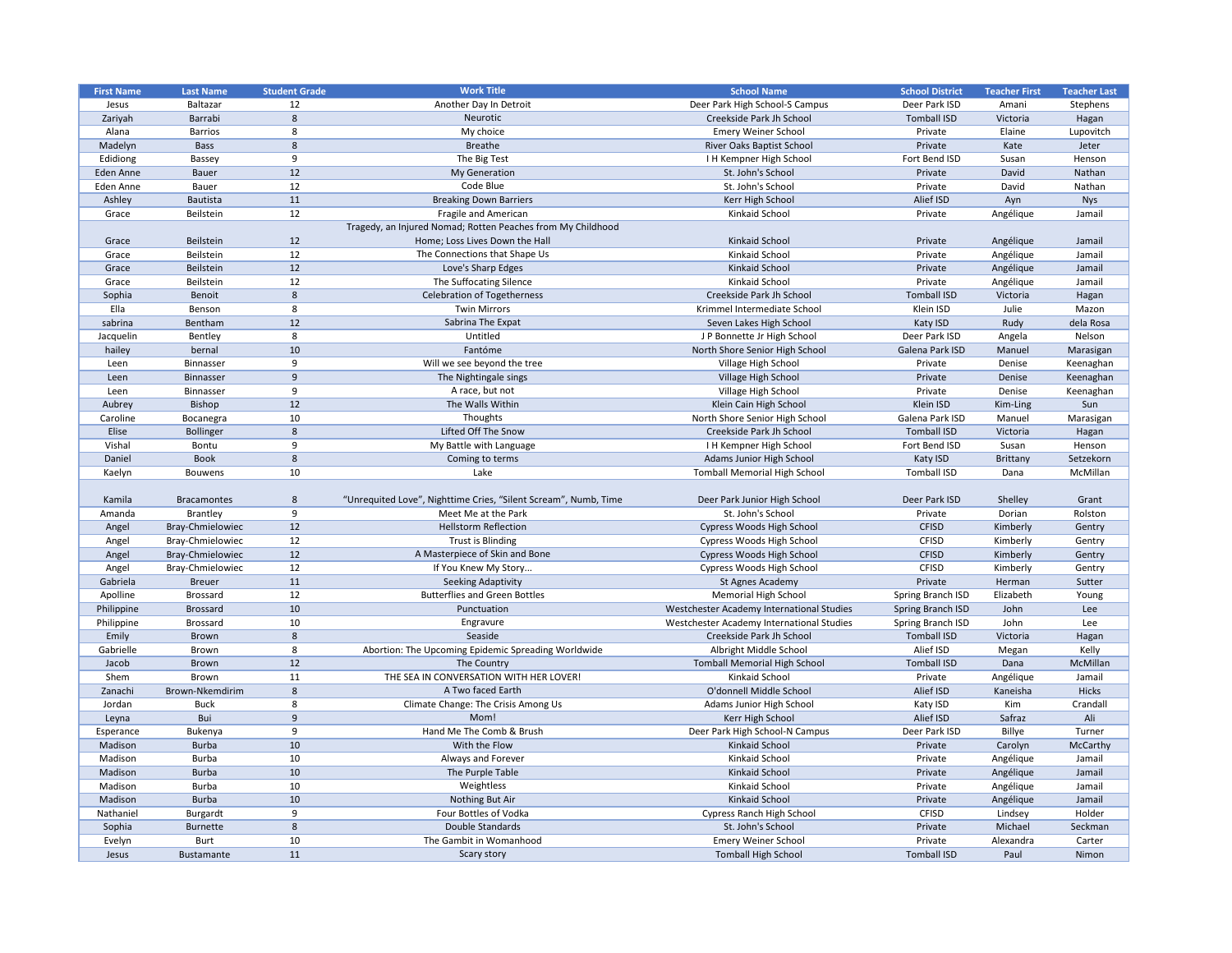| <b>First Name</b> | <b>Last Name</b> | <b>Student Grade</b> | <b>Work Title</b>                                                  | <b>School Name</b>                         | <b>School District</b> | <b>Teacher First</b> | <b>Teacher Last</b> |
|-------------------|------------------|----------------------|--------------------------------------------------------------------|--------------------------------------------|------------------------|----------------------|---------------------|
| Alexander         | <b>Butler</b>    | 12                   | Proximity                                                          | Klein High School                          | Klein ISD              | Chase                | Hooper              |
| Alexander         | <b>Butler</b>    | 12                   | Creek                                                              | Klein High School                          | Klein ISD              | Chase                | Hooper              |
| Alexander         | <b>Butler</b>    | 12                   | Canary                                                             | Klein High School                          | Klein ISD              | Chase                | Hooper              |
| Alexander         | <b>Butler</b>    | 12                   | How Do You Feel?                                                   | Klein High School                          | Klein ISD              | Chase                | Hooper              |
| Alexander         | <b>Butler</b>    | 12                   | Dying In Nine Easy Steps                                           | Klein High School                          | Klein ISD              | Chase                |                     |
|                   |                  |                      |                                                                    |                                            |                        |                      | Hooper              |
| Alexander         | <b>Butler</b>    | 12                   | The Closest Thing To Understanding                                 | Klein High School                          | Klein ISD              | Chase                | Hooper              |
| Cynthia           | Cai              | 8                    | The Moon                                                           | Fort Settlement Middle School              | Fort Bend ISD          | Michelle             | Liaw                |
| Brooklynn         | Cain             | 9                    | To: Mars From: Earth                                               | Robert Turner College & Career High School | Pearland ISD           | Kyla                 | Mora                |
| Leah              | Callandret       | 12                   | A Beautiful Garden                                                 | Westside High School                       | Houston ISD            | Stevie               | Smith               |
| Yanci             | Canales          | 8                    | poem                                                               | O'donnell Middle School                    | Alief ISD              | Kaneisha             | Hicks               |
| Benito            | Cantorna         | 8                    | The Curse                                                          | St. John's School                          | Private                | Michael              | Seckman             |
| Ashley            | Cao              | 11                   | Tap, Tap, Tap.                                                     | <b>Tomball High School</b>                 | <b>Tomball ISD</b>     | Paul                 | Nimon               |
| Constantina       | Caracostis       | -7                   | The Fascinating Brain                                              | Village Middle School                      | Private                | <b>Betsy</b>         | Foye                |
| Sofia             | Cardoso          | 8                    | Unthinkable dream down double diamond                              | Creekside Park Jh School                   | <b>Tomball ISD</b>     | Victoria             | Hagan               |
| Neila Nezryn      | Carias           | 11                   | Umi No O                                                           | <b>Tomball Memorial High School</b>        | <b>Tomball ISD</b>     | Erika                | Kaiser              |
| Camille           | Carleton         | 12                   | Jazz Baths                                                         | St. John's School                          | Private                | Warren               | Rawson              |
| Camille           | Carleton         | 12                   | Dad's Adage                                                        | St. John's School                          | Private                | Warren               | Rawson              |
| Esau              | Carrillo         | 10                   | A Wonderful Creation                                               | North Shore Senior High School             | Galena Park ISD        | Erika                | Hill                |
| Jennifer          | Casares          | 8                    | Rocky                                                              | Alief Middle School                        | Alief ISD              | Jenna                | Guinn               |
| Isabella          | Castillo         | 8                    | <b>Our Choice Matters</b>                                          | Deer Park Junior High School               | Deer Park ISD          | Madeline             | Evans               |
| Citlaly           | Cervantes        | -8                   | Deal with the Devil                                                | O'donnell Middle School                    | Alief ISD              | Kaneisha             | Hicks               |
| Spurthi           | Challa           | 11                   | The Yellow 1969 Faux Fur Leather Coat Heist                        | Jordan High School                         | Katy ISD               | David                | Sieloff             |
| hayley            | chan             | 9                    | Ham and Cheese Crackers                                            | I H Kempner High School                    | Fort Bend ISD          | Susan                | Henson              |
| Dawson            | Chang            | 10                   | Big Bend canceled due to COVID, replaced by Big Bend Lite          | St. John's School                          | Private                | David                | Nathan              |
|                   |                  |                      |                                                                    |                                            |                        |                      | Midkiff             |
| Audrey            | Chaniadi         | 10                   | A Very Magnificent Swallowing Sea                                  | Jordan High School                         | Katy ISD               | Morgan               |                     |
| Elyssa            | Chaouch          | 11                   | Consistent With A Stranger - Short Story by Elyssa Chaouch         | St Agnes Academy                           | Private                | Herman               | Sutter              |
| Elyssa            | Chaouch          | 11                   | Chef Bobosaur's Biggest Bake                                       | St Agnes Academy                           | Private                | Herman               | Sutter              |
| Jacqueline        | Chapman          | 9                    | Little Fox                                                         | St John's School                           | Private                | Cameron              | Williams            |
| Aaron             | Chen             | 10                   | Clay                                                               | <b>Clements High School</b>                | Fort Bend ISD          | Sharon               | Li                  |
| Aaron             | Chen             | 10                   | Catharsis                                                          | <b>Clements High School</b>                | Fort Bend ISD          | Sharon               | Li                  |
| Daniel            | Chen             | 11                   | The Traveling Peddler                                              | Obra D Tompkins High School                | Katy ISD               | xiaonan              | sun                 |
| David             | Chen             | 10                   | The Light Can Set Me Free                                          | <b>Clements High School</b>                | Fort Bend ISD          | Sharon               | Li.                 |
| David             | Chen             | 10                   | The Peaks of Struggle                                              | <b>Clements High School</b>                | Fort Bend ISD          | Sharon               | Li.                 |
| Melanie           | Chen             | 8                    | The 84th Line                                                      | Pin Oak Middle School                      | <b>Houston ISD</b>     | Angie                | Chen                |
| Michelle          | Chen             | 11                   | <b>Talking Ducks</b>                                               | Dulles High School                         | Fort Bend ISD          | Sharon               | Li                  |
| Michelle          | Chen             | 11                   | <b>STEM Girl</b>                                                   | Dulles High School                         | Fort Bend ISD          | Sharon               | Li.                 |
|                   |                  |                      | Northanger Abbey: An Artistic Assessment of Avarice, Altruism, and |                                            |                        |                      |                     |
| Iris              | Cheng            | 11                   | Austenian Justice                                                  | Seven Lakes High School                    | Katy ISD               | Amy                  | Gaden               |
| Kiara             | Chesser          | 8                    | <b>Book Store Girl</b>                                             | Deer Park Junior High School               | Deer Park ISD          | Madeline             | Evans               |
| Gloria            | Chi              | 7                    | In the Wind                                                        | Quail Valley Middle School                 | Fort Bend ISD          | Joe                  | Bernhart            |
| lan               | Choi             | 8                    | Thoughts of a Young Mind                                           | Adams Junior High School                   | Katy ISD               | Kim                  | Crandall            |
| Julia             | Choi             | 8                    | Lost?                                                              | Lanier Charter Middle School               | Houston ISD            | Sarah                | Hill                |
|                   |                  |                      | The Giant, Mega, Colossal, Mammoth, Enormous, Huge, Immense,       |                                            |                        |                      |                     |
| William           | Choi-Kim         | 8                    | Massive Jellyfish                                                  | Hamilton Middle School                     | <b>CFISD</b>           | Shelley              | <b>Talley</b>       |
|                   | Choi-Kim         | 8                    | Cheese                                                             | Hamilton Middle School                     | <b>CFISD</b>           | Shelley              |                     |
| William           |                  |                      |                                                                    |                                            |                        |                      | <b>Talley</b>       |
| William           | Choi-Kim         | 8                    | Grave                                                              | Hamilton Middle School                     | <b>CFISD</b>           | Shelley              | <b>Talley</b>       |
| Isabel            | Chona            | 8                    | This I Believe                                                     | Village Middle School                      | Private                | Tim                  | Martindell          |
| Katrina           | Chou             | 11                   | Beef.                                                              | <b>Tomball High School</b>                 | <b>Tomball ISD</b>     | Paul                 | Nimon               |
| Antara            | Choudhary        | 11                   | Lifespan of a Butterfly                                            | DeBakey High School for Health Professions | Houston ISD            | Tarah                | Moser               |
| Jocelyn           | Chow             | 7                    | Poetry Set                                                         |                                            | Private                | Veldorah             | Rice                |
| Bella             | Chramosta        | -9                   | The Thoughts Inside Her Mind                                       | Episcopal High School                      | Private                | Emma                 | Tsai                |
| Hieu              | Chu              | 9                    | I Love You                                                         | Kerr High School                           | Alief ISD              | Safraz               | Ali                 |
| Thierry           | Chu              | 12                   | How it Feels to be Independent Me                                  | St Agnes Academy                           | Private                | Herman               | Sutter              |
| Yujin             | Chung            | 11                   | Humanity at Scale                                                  | Obra D Tompkins High School                | Katy ISD               | Melody               | Dean                |
| Alexis            | Collins          | 11                   | Carefree                                                           | <b>Tomball High School</b>                 | <b>Tomball ISD</b>     | Paul                 | Nimon               |
| Ana Sofia         | Conde            | 8                    | Wonders of the Past                                                | Creekside Park Jh School                   | <b>Tomball ISD</b>     | Victoria             | Hagan               |
|                   |                  |                      |                                                                    |                                            |                        |                      |                     |

| <b>School District</b> | <b>Teacher First</b> | <b>Teacher Last</b> |
|------------------------|----------------------|---------------------|
| Klein ISD              | Chase                | Hooper              |
| Klein ISD              | Chase                | Hooper              |
| Klein ISD              | Chase                | Hooper              |
| Klein ISD              | Chase                | Hooper              |
| Klein ISD              | Chase                | Hooper              |
| Klein ISD              | Chase                | Hooper              |
| Fort Bend ISD          | Michelle             | Liaw                |
| <b>Pearland ISD</b>    | Kyla                 | Mora                |
| <b>Houston ISD</b>     | <b>Stevie</b>        | Smith               |
| <b>Alief ISD</b>       | Kaneisha             | <b>Hicks</b>        |
| Private                | Michael              | Seckman             |
| <b>Tomball ISD</b>     | Paul                 | Nimon               |
| Private                | <b>Betsy</b>         | Foye                |
| <b>Tomball ISD</b>     | Victoria             | Hagan               |
| <b>Tomball ISD</b>     | Erika                | Kaiser              |
| Private                | Warren               | Rawson              |
| Private                | Warren               | Rawson              |
| Galena Park ISD        | Erika                | Hill                |
| Alief ISD              | Jenna                | Guinn               |
| Deer Park ISD          | Madeline             | Evans               |
| Alief ISD              | Kaneisha             | <b>Hicks</b>        |
| Katy ISD               | David                | Sieloff             |
| Fort Bend ISD          | Susan                | Henson              |
| Private                | David                | Nathan              |
| Katy ISD               | Morgan               | Midkiff             |
| Private                | Herman               | Sutter              |
| Private                | Herman               | Sutter              |
| Private                | Cameron              | Williams            |
| Fort Bend ISD          | Sharon               | Li                  |
| Fort Bend ISD          | Sharon               | Li                  |
| Katy ISD               | xiaonan              | sun                 |
| Fort Bend ISD          | Sharon               | Li                  |
| Fort Bend ISD          | Sharon               | Li                  |
| <b>Houston ISD</b>     | Angie                | Chen                |
| Fort Bend ISD          | Sharon               | Li                  |
| Fort Bend ISD          | Sharon               | Li                  |
|                        |                      |                     |
| Katy ISD               | Amy                  | Gaden               |
| Deer Park ISD          | Madeline             | Evans               |
| Fort Bend ISD          | Joe                  | <b>Bernhart</b>     |
| Katy ISD               | Kim                  | Crandall            |
| <b>Houston ISD</b>     | Sarah                | Hill                |
|                        |                      |                     |
| <b>CFISD</b>           | Shelley              | <b>Talley</b>       |
| <b>CFISD</b>           | Shelley              | <b>Talley</b>       |
| <b>CFISD</b>           | Shelley              | <b>Talley</b>       |
| Private                | Tim                  | Martindell          |
| <b>Tomball ISD</b>     | Paul                 | Nimon               |
| <b>Houston ISD</b>     | Tarah                | Moser               |
| Private                | Veldorah             | Rice                |
| Private                | Emma                 | Tsai                |
| Alief ISD              | Safraz               | Ali                 |
| Private                | Herman               | Sutter              |
| Katy ISD               | Melody               | Dean                |
| <b>Tomball ISD</b>     | Paul                 | Nimon               |
| <b>Tomball ISD</b>     | Victoria             | Hagan               |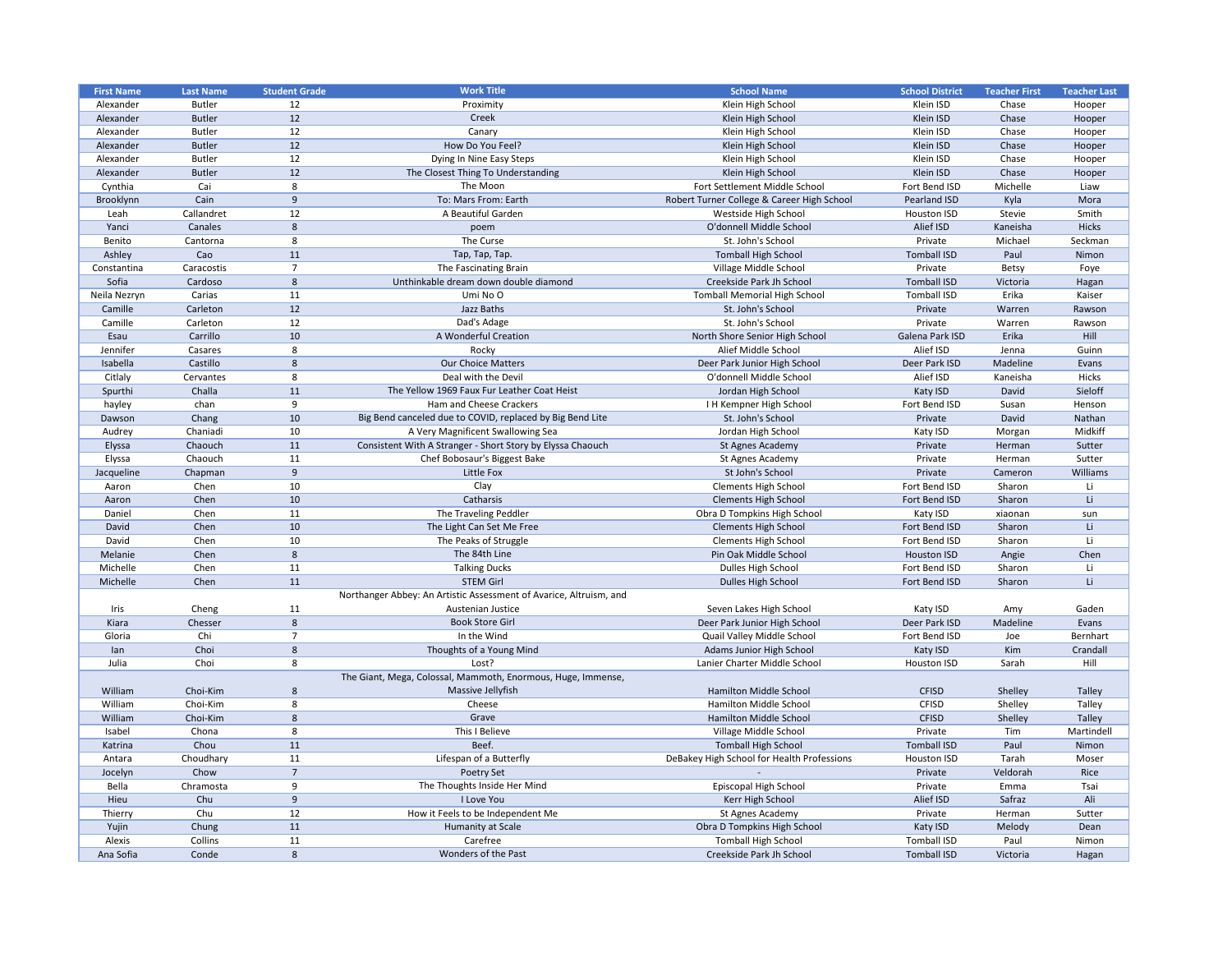|                   |                  |                      | <b>Work Title</b>                    |                                     |                         |                      |                     |
|-------------------|------------------|----------------------|--------------------------------------|-------------------------------------|-------------------------|----------------------|---------------------|
| <b>First Name</b> | <b>Last Name</b> | <b>Student Grade</b> |                                      | <b>School Name</b>                  | <b>School District</b>  | <b>Teacher First</b> | <b>Teacher Last</b> |
| Shelby            | Cones            | 11                   | <b>Writing-Scary Story</b>           | <b>Tomball High School</b>          | <b>Tomball ISD</b>      | Paul                 | Nimon               |
| Claire            | Connelly         | 8                    | The Jungle                           | St. John's School                   | Private                 | Michael              | Seckman             |
| Sarah             | Cooley           | 11                   | <b>Bittersweet</b>                   | Klein Oak High School               | Klein ISD               | Rachel               | Allen               |
| Leah              | Cororve          | 10                   | A Historic Day                       | <b>Emery Weiner School</b>          | Private                 | Alexandra            | Carter              |
| Churchill         | Couch            | 11                   | 2: My Single Story                   | Galena Park High School             | Galena Park ISD         | Kendra               | Walker              |
| Annie             | Coulter          | 9                    | Scars of the Soul                    | Duchesne Academy Of Sacred Heart    | Private                 | Lesli                | Dabney              |
| <b>Brooke</b>     | Crabtree         | 9                    | <b>Smooth Stones</b>                 | Episcopal High School               | Private                 | Emma                 | Tsai                |
| Carlos            | Cruz             | $\overline{7}$       | <b>Global Warming</b>                | O'donnell Middle School             | Alief ISD               | Tallulah             | Hurst               |
| Yaritza           | Cruz             | 8                    | We Are All Humans                    | Olle Middle School                  | Alief ISD               | Abigail              | Lugo                |
| Olivia            | Cupp             | 8                    | Cheer of Fears                       | Creekside Park Jh School            | <b>Tomball ISD</b>      | Taylor               | Rowell              |
| Melinda           | Dae              | 10                   | Hazel Eyes                           | St Agnes Academy                    | Private                 | Herman               | Sutter              |
| Melinda           | Dae              | 10                   | <b>Observations about Myself</b>     | St Agnes Academy                    | Private                 | Herman               | Sutter              |
| Kelci             | Daniel           | 12                   | <b>Detached From Reality</b>         | St Agnes Academy                    | Private                 | Lydia                | Smith               |
| Bennett           | Danile           | 8                    | My First Communion                   | River Oaks Baptist School           | Private                 | Kate                 | Jeter               |
| Joshua            | Danziger         | 10                   | Temptation: An Ancient Problem Today | <b>Emery Weiner School</b>          | Private                 | Alexandra            | Carter              |
| Joshua            | Danziger         | 10                   | The Innate Destiny of Rome           | <b>Emery Weiner School</b>          | Private                 | Alexandra            | Carter              |
|                   |                  |                      |                                      |                                     |                         |                      |                     |
| Joshua            | Danziger         | 10                   | Lonely                               | <b>Emery Weiner School</b>          | Private                 | Alexandra            | Carter              |
| Michelle          | Dao              | 8                    | Crisis of a Lifetime                 | Killough Middle School              | Alief ISD               | Justin               | Pohlmann            |
| Ananya            | Das              | 11                   | <b>Cowardice and Conformity</b>      | St. John's School                   | Private                 | Allyson              | LaBorde             |
| Madhura           | Datta            | 8                    | What Happened?                       | Adams Junior High School            | Katy ISD                | Kim                  | Crandall            |
| Isabel            | Daum             | 10                   | <b>Broken and Beautiful</b>          | <b>Tomball Memorial High School</b> | <b>Tomball ISD</b>      | Janet                | Stackhouse          |
| Elise             | Dávila           | 10                   | S-lence                              | <b>Bridgeland High School</b>       | <b>CFISD</b>            | Mary-Patricia        | Hayton              |
| Elise             | Dávila           | 10                   | arm's length                         | <b>Bridgeland High School</b>       | <b>CFISD</b>            | Mary-Patricia        | Hayton              |
| Elise             | Dávila           | 10                   | bullseye                             | <b>Bridgeland High School</b>       | <b>CFISD</b>            | Deirdre              | Joehl               |
| Allen             | Davis            | 12                   | <b>Disconnected Speed</b>            | St Thomas High School               | Private                 | David                | Fritsch             |
| Allen             | Davis            | 12                   | <b>WAVES</b>                         | <b>St Thomas High School</b>        | Private                 | David                | Fritsch             |
| Dylan             | Davis            | 8                    | Wings of New Life                    | O'donnell Middle School             | Alief ISD               | JsaKeita             | Amadi               |
| Kolby             | Davis            | 12                   | Hypocrisy                            | Kinkaid School                      | Private                 | Kristen              | <b>Bird</b>         |
| Geovanni          | De Hoyos         | 12                   | A Snake In Eden                      | Impact Early College High School    | <b>Goose Creek CISD</b> | Emily                | Patrick             |
| Morgan            | Dean             | 12                   | The III-Luck Archives                | Klein Cain High School              | Klein ISD               | Kim-Ling             | Sun                 |
| Olivia            | Dean             | 10                   | The Crew's Cabin                     | <b>Tomball High School</b>          | <b>Tomball ISD</b>      | Jay                  | DeCoste             |
| Qianna            | Dean             | 8                    | Little black girl                    | Albright Middle School              | Alief ISD               | Megan                | Kelly               |
| Jonathan          | Denechaud        | 10                   | The Lamenting of the Lyriad          | Kinkaid School                      | Private                 | Angélique            | Jamail              |
| <b>Drake</b>      | Desmuke          | 8                    | <b>Emergency Dispatching</b>         | Deer Park Junior High School        | Deer Park ISD           | Madeline             | Evans               |
|                   | Diaz             |                      | Elena Masarova                       | Klein Forest High School            | Klein ISD               |                      |                     |
| Diego             |                  | 12<br>8              |                                      |                                     |                         | Danae                | Perez               |
| Lyla              | <b>Diaz</b>      |                      | All-american Cheerleader             | Fairmont Junior High School         | Deer Park ISD           | Lisa                 | <b>Diaz</b>         |
| Isabella          | Diaz-Mira        | 11                   | Embroidery                           | St. John's School                   | Private                 | Kristiane            | Stapleton           |
| Natalee           | <b>Dickens</b>   | 8                    | <b>New Heights</b>                   | Creekside Park Jh School            | <b>Tomball ISD</b>      | Victoria             | Hagan               |
| Xiomara           | Diosdado         | 11                   | Don't Forget to Take Your Pills      | <b>Tomball High School</b>          | <b>Tomball ISD</b>      | Paul                 | Nimon               |
| Quoc              | Doan             | 8                    | <b>Merry Crisis</b>                  | Holub Middle School                 | Alief ISD               | Allyson              | Jones               |
| Kendall           | Doerr            | 10                   | Reflections                          | St Agnes Academy                    | Private                 | Danielle             | Resh                |
| Kendall           | Doerr            | 10                   | Like Him                             | St Agnes Academy                    | Private                 | Danielle             | Resh                |
| Kendall           | Doerr            | 10                   | Far Behind                           | St Agnes Academy                    | Private                 | Danielle             | Resh                |
| Marina            | Dorado-Small     | 11                   | The Imposter                         | <b>Tomball High School</b>          | <b>Tomball ISD</b>      | Paul                 | Nimon               |
| Oliver            | Eades            | 10                   | <b>Mule Retreat</b>                  | Kinkaid School                      | Private                 | Christa              | Forster             |
| Chelsea           | Eboh             | 8                    | <b>Near Death Experiences</b>        | O'donnell Middle School             | Alief ISD               | JsaKeita             | Amadi               |
| Izza              | Effendi          | 9                    | Whitewashed                          | Duchesne Academy Of Sacred Heart    | Private                 | Lesli                | Dabney              |
| Selay             | Eser             | 8                    | <b>Just Deserts</b>                  | Village Middle School               | Private                 | <b>Betsy</b>         | Foye                |
| Isabella          | Espinoza         | 10                   | <b>Poetry Collection</b>             | Galena Park High School             | Galena Park ISD         | Tiffany              | Gipson              |
| Andi              | Esser            | 10                   | Argumentative Essay: Lies            | Deer Park High School-S Campus      | Deer Park ISD           | Heather              | VandenEinde         |
| Emily             | Estrada          | 11                   | Mexican-American                     | <b>Tomball High School</b>          | Tomball ISD             | Paul                 | Nimon               |
| Emily             | Estrada          | 8                    | The House on Lantern Lane            | Galena Park Middle School           | Galena Park ISD         | Cyndie               | Orton               |
|                   |                  |                      | Stage 1: Severe Depression           |                                     | Fort Bend ISD           |                      |                     |
| <b>Bukola</b>     | Falaye           | 10                   |                                      | George Bush High School             |                         | Krystal              | <b>Baines</b>       |
| Mary              | Faneye           | 10                   | Struggles of an Immigrant.           | Alief Taylor High School            | Alief ISD               | Arnissha             | Delaney             |
| Lucas             | Fang             | 9                    | Winter Solstice                      | Kinkaid School                      | Private                 | Kristen              | Bird                |
| Lucas             | Fang             | 9                    | Rêveurs                              | Kinkaid School                      | Private                 | Kristen              | <b>Bird</b>         |

| <b>School District</b>        | <b>Teacher First</b> | <b>Teacher Last</b> |
|-------------------------------|----------------------|---------------------|
| <b>Tomball ISD</b>            | Paul                 | Nimon               |
| Private                       | Michael              | Seckman             |
| Klein ISD                     | Rachel               | Allen               |
| Private                       | Alexandra            | Carter              |
| Galena Park ISD               | Kendra               | Walker              |
| Private                       | Lesli                | Dabney              |
| Private                       | Emma                 | Tsai                |
| Alief ISD                     | Tallulah             | Hurst               |
| Alief ISD                     | Abigail              | Lugo                |
| <b>Tomball ISD</b>            | Taylor               | Rowell              |
| Private                       | Herman               | Sutter              |
| Private                       | Herman               | Sutter              |
| Private                       | Lydia                | Smith               |
| Private                       | Kate                 | Jeter               |
| Private                       | Alexandra            | Carter              |
| Private                       | Alexandra            | Carter              |
| Private                       | Alexandra            | Carter              |
| Alief ISD                     | Justin               | Pohlmann            |
| Private                       | Allyson              | LaBorde             |
| Katy ISD                      | Kim                  | Crandall            |
| <b>Tomball ISD</b>            | Janet                | Stackhouse          |
| <b>CFISD</b>                  | Mary-Patricia        | Hayton              |
| <b>CFISD</b>                  | Mary-Patricia        | Hayton              |
| <b>CFISD</b>                  | Deirdre              | Joehl               |
| Private                       | David                | Fritsch             |
| Private                       | David                | Fritsch             |
| Alief ISD                     | JsaKeita             | Amadi               |
| Private                       | Kristen              | <b>Bird</b>         |
| Goose Creek CISD              | Emily                | Patrick             |
| Klein ISD                     | Kim-Ling             | Sun                 |
| <b>Tomball ISD</b>            | Jay                  | DeCoste             |
| Alief ISD                     | Megan                | Kelly               |
| Private                       | Angélique            | Jamail              |
| Deer Park ISD                 | Madeline             | Evans               |
| Klein ISD                     | Danae                | Perez               |
| Deer Park ISD                 | Lisa                 | <b>Diaz</b>         |
|                               | Kristiane            |                     |
| Private<br><b>Tomball ISD</b> |                      | Stapleton           |
| <b>Tomball ISD</b>            | Victoria             | Hagan               |
|                               | Paul                 | Nimon               |
| Alief ISD                     | Allyson              | Jones               |
| Private                       | Danielle<br>Danielle | Resh<br>Resh        |
| Private                       |                      |                     |
| Private                       | Danielle             | Resh                |
| <b>Tomball ISD</b>            | Paul                 | Nimon               |
| Private                       | Christa              | Forster             |
| Alief ISD                     | JsaKeita             | Amadi               |
| Private                       | Lesli                | Dabney              |
| Private                       | <b>Betsy</b>         | Foye                |
| Galena Park ISD               | Tiffany              | Gipson              |
| Deer Park ISD                 | Heather              | VandenEinde         |
| <b>Tomball ISD</b>            | Paul                 | Nimon               |
| Galena Park ISD               | Cyndie               | Orton               |
| Fort Bend ISD                 | Krystal              | <b>Baines</b>       |
| Alief ISD                     | Arnissha             | Delaney             |
| Private                       | Kristen              | <b>Bird</b>         |
| Private                       | Kristen              | <b>Bird</b>         |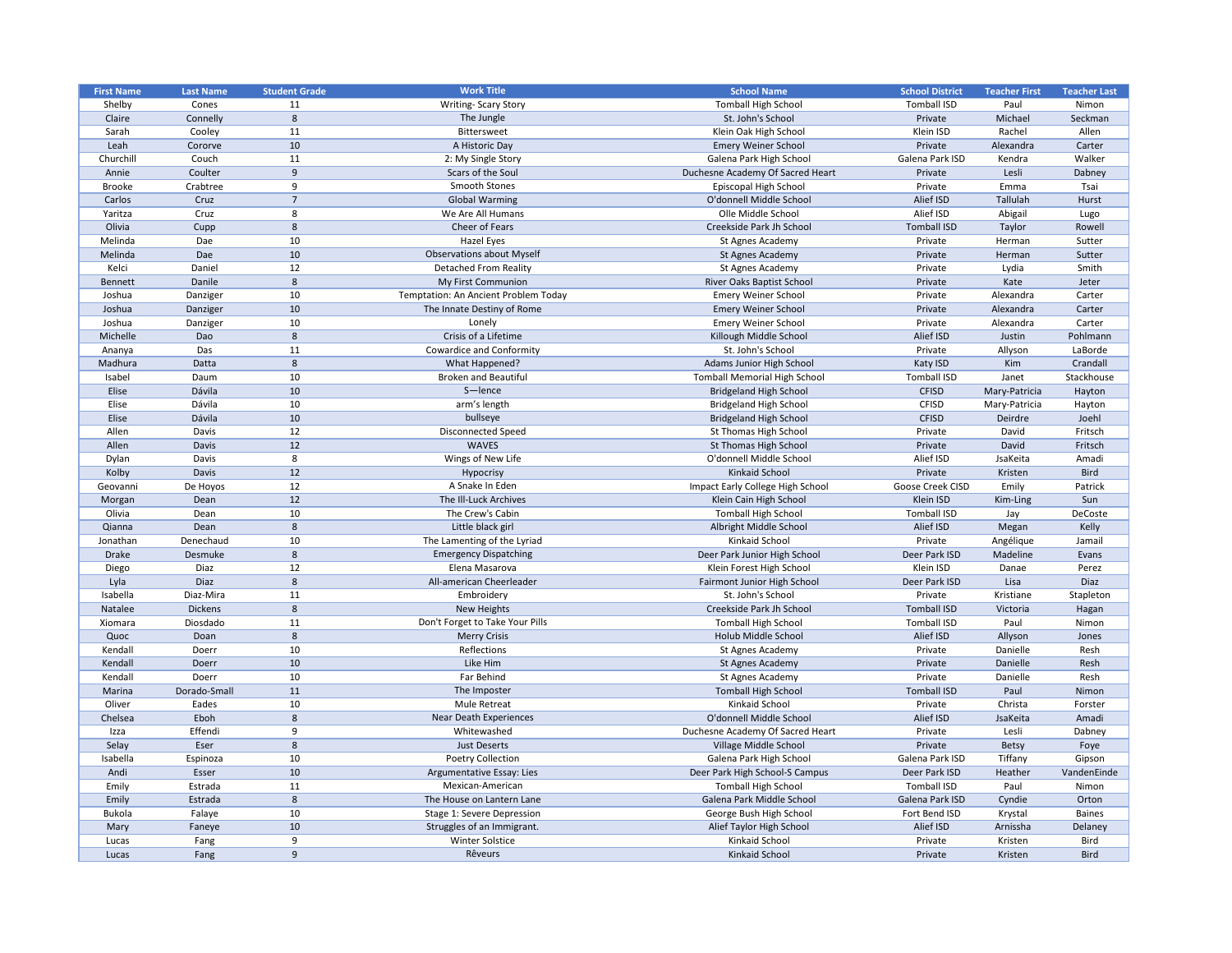| <b>First Name</b> | <b>Last Name</b> | <b>Student Grade</b> | <b>Work Title</b>                                         | <b>School Name</b>                   | <b>School District</b> | <b>Teacher First</b> | <b>Teacher Last</b> |
|-------------------|------------------|----------------------|-----------------------------------------------------------|--------------------------------------|------------------------|----------------------|---------------------|
| Alex              | Farmer           | 12                   | Carving My Own Path                                       | Kinkaid School                       | Private                | Angélique            | Jamail              |
| Josephine         | Feldman          | 11                   | The Spell of February 14th                                | St. John's School                    | Private                | Kristiane            | Stapleton           |
| Josephine         | Feldman          | 11                   | Family is Red                                             | St. John's School                    | Private                | Dorian               | Rolston             |
| Norah             | Felefli          | 9                    | Teta                                                      | Klein Oak High School                | Klein ISD              | Yvette               | Stuckey             |
| Leah              | Feng             | 9                    | abibliophobia n.                                          | St Thomas' Episcopal School          | Private                | Justin               |                     |
| Brooke J          | Ferrell          | 12                   | Two Paths                                                 | Carnegie Vanguard High School        | <b>Houston ISD</b>     | Rachel               | <b>Bohenick</b>     |
| Brooke J          | Ferrell          | 12                   | Witches and Liars                                         | Carnegie Vanguard High School        | Houston ISD            | Rachel               | <b>Bohenick</b>     |
| Brooke J          | Ferrell          | 12                   | The End                                                   | Carnegie Vanguard High School        | <b>Houston ISD</b>     | Rachel               | <b>Bohenick</b>     |
| Kolade            | Feyisitan        | $\overline{7}$       | Hues of the Heart                                         | Village Middle School                | Private                | <b>Betsy</b>         | Foye                |
| Elizabeth         | Fields           | 11                   | The Color of Acceptance                                   | Katy High School                     | Katy ISD               | Sarah                | Leone               |
| Elizabeth         | Fields           | 11                   | A Sonnet for Silence                                      | Katy High School                     | Katy ISD               | Sarah                | Leone               |
| Taylor            | Finley           | 8                    | Gardenia Growth                                           | The WIDE School                      | Private                | Dandee               | Danao               |
| Natalie           | Fleishman        | -8                   | <b>RUN</b>                                                | <b>Emery Weiner School</b>           | Private                | Elaine               | Lupovitch           |
| Christian         | Flores           | 9                    | The Door                                                  | Vistas High School Program           | Klein ISD              | Kelly                | Boscarino           |
| Leiya             | flores           | 8                    | Sunshine; Flowers                                         | O'donnell Middle School              | Alief ISD              | Kaneisha             | Hicks               |
| Maddison          | Flores           | 11                   | Not being good enough is tiring                           | <b>Tomball Memorial High School</b>  | <b>Tomball ISD</b>     | Kathleen             | Campese             |
| Mohammed          | Fofanah          | 7                    | The boat is sinking                                       | Albright Middle School               | Alief ISD              | Megan                | Kelly               |
| Samantha          | Forbes           | 10                   | <b>Wishful Thinking</b>                                   | <b>Tomball Memorial High School</b>  | <b>Tomball ISD</b>     | Ashley               | Gilman              |
| Claire            | Fortney          | 12                   | Alice O'Kane's iPhone                                     | Episcopal High School                | Private                | Emma                 | Tsai                |
| Hailey            | Frank            | 11                   | We Shall Overcome                                         | St. John's School                    | Private                | Allyson              | LaBorde             |
| Newlife           | Frank            | 8                    | The main people                                           | O'donnell Middle School              | Alief ISD              | JasKeita             | Amadi               |
| Ayla              | Franks           | 8                    | <b>Conquering Earth</b>                                   | Deer Park Junior High School         | Deer Park ISD          | Madeline             | Evans               |
| Jessica           | Fu               | 11                   | Reality is just a dream in between reality                | Kinkaid School                       | Private                | Carolyn              | McCarthy            |
| Jessica           | Fu               | 11                   | Pay attention in class and you'll hear                    | <b>Kinkaid School</b>                | Private                | Carolyn              | McCarthy            |
| Jaylin            | Fuentes          | 10                   | Piece of paper with a number                              | North Shore Senior High School       | Galena Park ISD        | <b>Brieontae</b>     | Taylor              |
| Mei               | Funderburg       | 8                    | Folliage                                                  | Seven Lakes Junior High School       | Katy ISD               | Katelyn              | <b>Deiss</b>        |
| Aidan             | Gainey           | 8                    | Fishing With Paw Paw                                      | Fairmont Junior High School          | Deer Park ISD          | Tracie               | Davis               |
| Michelle          | Galvan           | 8                    | Kiro                                                      | Vincent W Miller Intermediate School | Pasadena ISD           | Gabriela             | Holmes              |
| <b>Bryson</b>     | gamble           | 12                   | The Banded Gun                                            | <b>Tomball Star Academy</b>          | <b>Tomball ISD</b>     | Maggie               | Torres              |
| Isabelle          | Ganchan          | 9                    | Perfectly Imperfect                                       | Duchesne Academy Of Sacred Heart     | Private                | Lesli                | Dabney              |
| Ved               | Ganesh           | 11                   | Sugar Land, 2 P.M. -                                      | Dulles High School                   | Fort Bend ISD          | Alaine               | Butz                |
| Ved               | Ganesh           | 11                   | My Chinese teacher talks to me out of a pocket screen     | Dulles High School                   | Fort Bend ISD          | Alaine               | <b>Butz</b>         |
| Vidya             | Ganesh           | -8                   | From Solitude                                             | Sartartia Middle School              | Fort Bend ISD          | Cole                 | Murphy              |
| Abigail           | Garcia-Hookes    | 8                    | The Waltz of the Monochrome Keys                          | Creekside Park Jh School             | <b>Tomball ISD</b>     | Victoria             | Hagan               |
| Belen             | Garcia-Hookes    | 8                    | My Journey                                                | Creekside Park Jh School             | <b>Tomball ISD</b>     | Liz                  | Skelton             |
| Clarissa          | Garrison         | 10                   | Trapped                                                   | <b>Tomball Memorial High School</b>  | <b>Tomball ISD</b>     | Ashley               | Gilman              |
| <b>Brianna</b>    | Gentry           | 8                    | Should Fracking Be Used in the U.S.?                      | <b>Woodland Acres Middle School</b>  | Galena Park ISD        | Louis                | Skipper             |
| Lauren            | Getz             | 8                    | The Gift that Keeps on Giving                             | <b>Emery Weiner School</b>           | Private                | Elaine               | Lupovitch           |
| Leena             | Ghaben           | 10                   | Freedom of Loneliness                                     | Dulles High School                   | Fort Bend ISD          | John                 | Day                 |
| Leah              | Ghebrelul        | 8                    | Save Me                                                   | Albright Middle School               | Alief ISD              | Megan                | Kelly               |
| Kendall           | Gibson           | 12                   | My Mind is a Mess                                         | <b>Tomball Memorial High School</b>  | <b>Tomball ISD</b>     | Dana                 | McMillan            |
| Isabella          | Gidi             | 11                   | Love: the Bullet-Proof Blanket                            | St. John's School                    | Private                | Mary                 | Mitchell            |
| Aleena            | Gilani           | 9                    | Taliban Create Account on TikTok, Garners Large Following | St. John's School                    | Private                | David                | Nathan              |
| Adrianna          | Glass            | 8                    | Dream Come True                                           | Creekside Park Jh School             | <b>Tomball ISD</b>     | Victoria             | Hagan               |
| Isabella          | Glass            | 8                    | The Big Day                                               | Creekside Park Jh School             | <b>Tomball ISD</b>     | Taylor               | Rowell              |
| Micah             | Goeke            | 11                   | Memoir                                                    | <b>Tomball Memorial High School</b>  | <b>Tomball ISD</b>     | Kathleen             | Campese             |
| Alexandra         | Goel             | 10                   | eyes                                                      | Jordan High School                   | Katy ISD               | James                | Bacon               |
| Alexandra         | Goel             | 10                   | origami                                                   | Jordan High School                   | Katy ISD               | James                | Bacon               |
| Samantha          | Goldaracena      | 8                    | Glitching                                                 | Krimmel Intermediate School          | Klein ISD              | Lisa                 | Liessmann           |
| <b>Brissia</b>    | Gomez            | 8                    | Who is the girl in the mirror                             | J P Bonnette Jr High School          | Deer Park ISD          | Angela               | Nelson              |
| Veronica          | Gonzales         | 10                   | Crystal Hill                                              | North Shore Senior High School       | Galena Park ISD        | <b>Brieontae</b>     | Taylor              |
| Martin            | Gonzalez         | 8                    | <b>School Policy Change</b>                               | North Shore Middle School            | Galena Park ISD        | Antonio              | Antoine             |
| Alex              | Grabein          | 8                    | The Royal Family's Royal Tea Talks                        | Krimmel Intermediate School          | Klein ISD              | Lisa                 | Liessmann           |
| Shea              | Graham           | 12                   | First Words                                               | Klein Collins High School            | Klein ISD              | Laurie               | Marek               |
| Shea              | Graham           | 12                   | Final Goodbye                                             | Klein Collins High School            | Klein ISD              | Laurie               | Marek               |
| Shea              | Graham           | 12                   | One Word for 2020                                         | Klein Collins High School            | Klein ISD              | Laurie               | Marek               |
|                   |                  |                      |                                                           |                                      |                        |                      |                     |

| <b>School District</b> | <b>Teacher First</b> | <b>Teacher Last</b> |
|------------------------|----------------------|---------------------|
| Private                | Angélique            | Jamail              |
| Private                | Kristiane            | Stapleton           |
| Private                | Dorian               | Rolston             |
| Klein ISD              | Yvette               | Stuckey             |
| Private                | Justin               | Li                  |
| <b>Houston ISD</b>     | Rachel               | <b>Bohenick</b>     |
| <b>Houston ISD</b>     | Rachel               | <b>Bohenick</b>     |
| <b>Houston ISD</b>     | Rachel               | <b>Bohenick</b>     |
| Private                | <b>Betsy</b>         | Foye                |
| Katy ISD               | Sarah                | Leone               |
| Katy ISD               | Sarah                | Leone               |
| Private                | Dandee               | Danao               |
| Private                | Elaine               | Lupovitch           |
| Klein ISD              | Kelly                | <b>Boscarino</b>    |
| Alief ISD              | Kaneisha             | <b>Hicks</b>        |
| <b>Tomball ISD</b>     | Kathleen             | Campese             |
| Alief ISD              | Megan                | Kelly               |
| <b>Tomball ISD</b>     | Ashley               | Gilman              |
| Private                | Emma                 | Tsai                |
| Private                | Allyson              | LaBorde             |
| Alief ISD              | JasKeita             | Amadi               |
| Deer Park ISD          | Madeline             | Evans               |
| Private                | Carolyn              | McCarthy            |
| Private                | Carolyn              | McCarthy            |
| Galena Park ISD        | <b>Brieontae</b>     | Taylor              |
| Katy ISD               | Katelyn              | <b>Deiss</b>        |
| Deer Park ISD          | <b>Tracie</b>        | Davis               |
| Pasadena ISD           | Gabriela             | Holmes              |
| <b>Tomball ISD</b>     | Maggie               | <b>Torres</b>       |
| Private                | Lesli                | Dabney              |
| Fort Bend ISD          | Alaine               | <b>Butz</b>         |
| Fort Bend ISD          | Alaine               | <b>Butz</b>         |
| Fort Bend ISD          | Cole                 | Murphy              |
| <b>Tomball ISD</b>     | Victoria             | Hagan               |
| <b>Tomball ISD</b>     | Liz                  | Skelton             |
| <b>Tomball ISD</b>     | Ashley               | Gilman              |
| Galena Park ISD        | Louis                | Skipper             |
| Private                | Elaine               | Lupovitch           |
| Fort Bend ISD          | John                 | Day                 |
| Alief ISD              | Megan                | Kelly               |
| <b>Tomball ISD</b>     | Dana                 | McMillan            |
| Private                | Mary                 | Mitchell            |
| Private                | David                | Nathan              |
| <b>Tomball ISD</b>     | Victoria             | Hagan               |
| <b>Tomball ISD</b>     | Taylor               | Rowell              |
| <b>Tomball ISD</b>     | Kathleen             | Campese             |
| Katy ISD               | James                | Bacon               |
| Katy ISD               | James                | <b>Bacon</b>        |
| Klein ISD              | Lisa                 | Liessmann           |
| Deer Park ISD          | Angela               | Nelson              |
| Galena Park ISD        | <b>Brieontae</b>     | Taylor              |
| Galena Park ISD        | Antonio              | Antoine             |
| Klein ISD              | Lisa                 | Liessmann           |
| Klein ISD              | Laurie               | Marek               |
| Klein ISD              | Laurie               | Marek               |
| Klein ISD              | Laurie               | Marek               |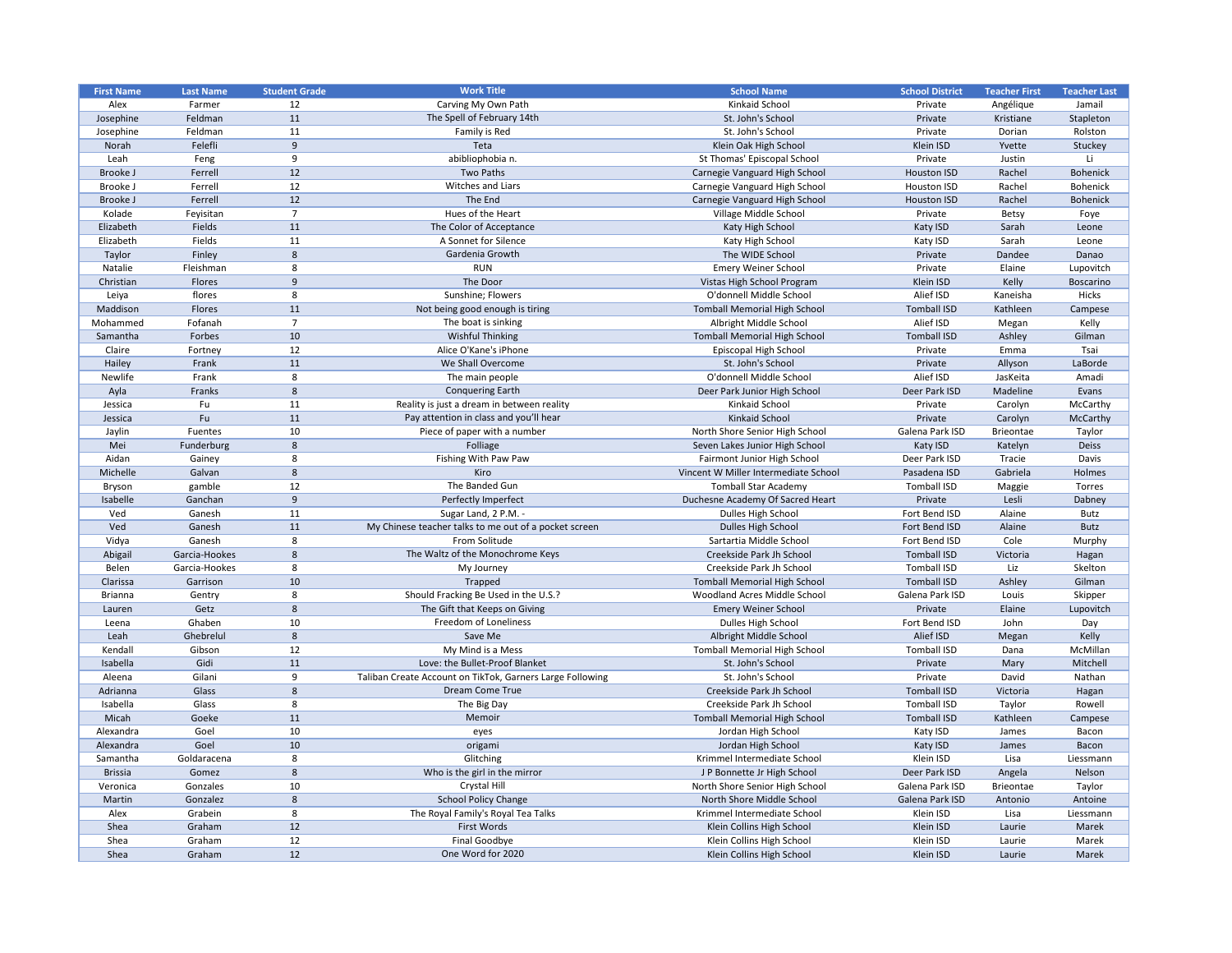| <b>First Name</b> | <b>Last Name</b>         | <b>Student Grade</b> | <b>Work Title</b>                        | <b>School Name</b>                                    | <b>School District</b> | <b>Teacher First</b> | <b>Teacher Last</b> |
|-------------------|--------------------------|----------------------|------------------------------------------|-------------------------------------------------------|------------------------|----------------------|---------------------|
| Tycoon            | Griner                   | 8                    | Innovation                               | Albright Middle School                                | Alief ISD              | Megan                | Kelly               |
| Gabriella         | Gross                    | 9                    | Love Him For Me                          | Klein Oak High School                                 | Klein ISD              | Katherine            | <b>Beasley</b>      |
| Annabelle         | Grossgart                | 8                    | WHEN THE SNOW LEAVES                     | Creekside Park Jh School                              | <b>Tomball ISD</b>     | Victoria             | Hagan               |
| Amelie            | Grostabussiat            | 11                   | My Baby                                  | <b>Tomball High School</b>                            | <b>Tomball ISD</b>     | Paul                 | Nimon               |
| Michelle          | Gu                       | 8                    | The Orange Shrub                         | Pearland Jr High School West                          | Pearland ISD           | Kimberly             | Dennehy             |
| Michelle          | Gu                       | 8                    | <b>Climbing Mountains</b>                | Pearland Jr High School West                          | Pearland ISD           | Kimberly             | Dennehy             |
| Elijah            | Guerrero                 | 11                   | <b>American Dynamics</b>                 | Klein Oak High School                                 | Klein ISD              | Sarah                | Wilkins             |
| Ece               | Gurses                   | 8                    | The Girl in the Picture                  | Village Middle School                                 | Private                | Diane                | Fanning             |
| Joseph            | Gutierrez                | 11                   | Hypersomnia                              | <b>Hastings High School</b>                           | Alief ISD              | Mashayla             | Nash                |
| Deyla             | <b>Gutierrez Cavazos</b> | 10                   | How do I speak to you?                   | North Shore Senior High School                        | Galena Park ISD        | Manuel               | Marasigan           |
| <b>Brooke</b>     | Hadden                   | 8                    | Student                                  | Creekside Park Jh School                              | <b>Tomball ISD</b>     | Victoria             | Hagan               |
| Kori              | Hagins                   | 8                    | Cerulean Blue                            | River Oaks Baptist School                             | Private                | Kate                 | Jeter               |
| Aaliyah           | Hamilton                 | 12                   | The Racial Concoction                    | Langham Creek High School                             | <b>CFISD</b>           | Sarah                | <b>Suggs</b>        |
| Gayah             | Hampel                   | 8                    | Imagine                                  | <b>Emery Weiner School</b>                            | Private                | Elaine               | Lupovitch           |
| Natalie           | Hampton                  | 11                   | Icarus's Wings                           | Kinder High School for the Performing and Visual Arts | Houston ISD            | Walker               | Caplan              |
| Natalie           | Hampton                  | 11                   | One Way Mirror                           | Kinder High School for the Performing and Visual Arts | <b>Houston ISD</b>     | Walker               | Caplan              |
| Natalie           | Hampton                  | 11                   | Ivy.                                     | Kinder High School for the Performing and Visual Arts | Houston ISD            | Walker               | Caplan              |
| Nicole            | Hampton                  | 11                   | <b>Curtain Closing</b>                   | <b>Emery Weiner School</b>                            | Private                | Paige                | Moore               |
| Missy             | Han                      | 8                    | Birth of a Supernova                     | <b>Garland Mcmeans Junior High School</b>             | Katy ISD               | Sarah                | Worthen             |
| Erik              | Hanchi                   | 11                   | A Hit Close To Home                      | <b>Tomball Memorial High School</b>                   | <b>Tomball ISD</b>     | Kathleen             | Campese             |
| Sarah             | Hanks                    | 9                    | A Glorious Fool                          | Carnegie Vanguard High School                         | <b>Houston ISD</b>     | Rachel               | Bohenick            |
| Devin             | Hardy                    | 8                    | WWII and the Holocaust                   | O'donnell Middle School                               | Alief ISD              | JsaKeita             | Amadi               |
| Henry             | Harkins                  | 8                    | Life at the Lease                        | River Oaks Baptist School                             | Private                | Kate                 | Jeter               |
| <b>Bradley</b>    | Harp                     | 10                   | Illness; Letter                          | Deer Park High School-S Campus                        | Deer Park ISD          | Joshua               | Nebrida             |
| Maya              | Harpavat                 | 12                   | Surrender                                | St Agnes Academy                                      | Private                | Herman               | Sutter              |
| Maya              | Harpavat                 | 12                   | Untitled                                 | St Agnes Academy                                      | Private                | Herman               | Sutter              |
| Maya              | Harpavat                 | 12                   | in honor of elena                        | St Agnes Academy                                      | Private                | Herman               | Sutter              |
| Maya              | Harpavat                 | 12                   | the power of connections                 | St Agnes Academy                                      | Private                | Herman               | Sutter              |
| Perseus           | Harrington               | 11                   | The Walls are Quiet                      | Klein Cain High School                                | Klein ISD              | Kim-Ling             | Sun                 |
| Christopher       | Harris                   | 8                    | Nameless                                 | <b>Annunciation Orthodox School</b>                   | Private                | Adam                 | Georgandis          |
| Adia              | Harrison                 |                      | The Afterlife of You                     | <b>Tomball Memorial High School</b>                   | <b>Tomball ISD</b>     | Takeisha             | Woods               |
| Jake              | Hawkins                  | 12                   | The Oscars                               | <b>Tomball Memorial High School</b>                   | Tomball ISD            | Dana                 | McMillan            |
| Jake              | Hawkins                  | 12                   | <b>Poem Discrimination</b>               | <b>Tomball Memorial High School</b>                   | Tomball ISD            | Dana                 | McMillan            |
| Landon            | Hayek                    | 8                    | <b>Tiny Yet Meaningful</b>               | Creekside Park Jh School                              | Tomball ISD            | Victoria             | Hagan               |
| Ava               | Haynes                   | 8                    | Aspects of an Indivisual                 | Adams Junior High School                              | Katy ISD               | Kim                  | Crandall            |
| Ethan             | He                       | 8                    | Ramen Noodles!                           | Pin Oak Middle School                                 | <b>Houston ISD</b>     | Ayn                  | <b>Nys</b>          |
| Ray               | He                       | 10                   | <b>Helicopter Parenting</b>              | Seven Lakes High School                               | Katy ISD               | Zhengting            | He                  |
| Teresa            | Heinrich                 | 11                   | Memoir                                   | <b>Tomball Memorial High School</b>                   | Tomball ISD            | Kathleen             | Campese             |
| Natalie           | Helm                     | 9                    | <b>Poetry Collection</b>                 | Alief Hastings Ninth Grade Center                     | Alief ISD              | Theresa              | Schick              |
| Larkin            | Helman                   | 10                   | The Liberation of Joseph Aleksander      | Awty International School                             | Private                | laurence             | paul                |
| Grady             | Hendrix                  | 8                    | Forthcoming                              | J P Bonnette Jr High School                           | Deer Park ISD          | Michael              | Ervin               |
| Molly             | Hennessy                 | 11                   | <b>Grey Space</b>                        | St. John's School                                     | Private                | Clay                 | Guinn               |
| Molly             | Hennessy                 | 11                   | The Jazz Age: Boozy, Brash, and Bold     | St. John's School                                     | Private                | Clay                 | Guinn               |
| Molly             | Hennessy                 | 11                   | An Evening                               | St. John's School                                     | Private                | Clay                 | Guinn               |
| Molly             | Hennessy                 | 11                   | An Ember Encased                         | St. John's School                                     | Private                | Clay                 | Guinn               |
| Luz               | Hernandez                | 8                    | Dreaming Of Chernobyl                    | North Shore Middle School                             | Galena Park ISD        | Melissa              | Alicea              |
| Sapphire          | Hill                     | 8                    | <b>First Sight</b>                       | Creekside Park Jh School                              | Tomball ISD            | Victoria             | Hagan               |
| Sophia            | Hill                     | 9                    | <b>Nuclear Nations</b>                   | Deer Park High School-N Campus                        | Deer Park ISD          | Ashley               | Davis               |
| Sophia            | Hill                     | q                    | One so cruel and vile, One unlucky child | Deer Park High School-N Campus                        | Deer Park ISD          | Ashley               | Davis               |
| Mia               | Hirshfeld                | 10                   | Rumor Has It                             | St. John's School                                     | Private                | Mary                 | Mitchell            |
| Angelina          | Ho                       |                      | The Face of Emotions                     | Holub Middle School                                   | Alief ISD              | Allyson              | Jones               |
| <b>Brianna</b>    | Ho                       | 8                    | Take Cover, It's Hurrican Ida!           | Krimmel Intermediate School                           | Klein ISD              | Lisa                 | Liessmann           |
| Nam               | Ho                       | 8                    | <b>Endangered Species</b>                | O'donnell Middle School                               | Alief ISD              | JsaKeita             | Amadi               |
| Angela            | Hoang                    | 9                    | We're Not Like Bill Gates                | I H Kempner High School                               | Fort Bend ISD          | Susan                | Henson              |
| Iris              | Hoang-Dugan              | 9                    | It Will Always Be You and Me             | Kerr High School                                      | Alief ISD              | Safraz               | Ali                 |
| blake             | hodgson                  | 10                   | my poetry                                | Episcopal High School                                 | Private                | Emma                 | Tsai                |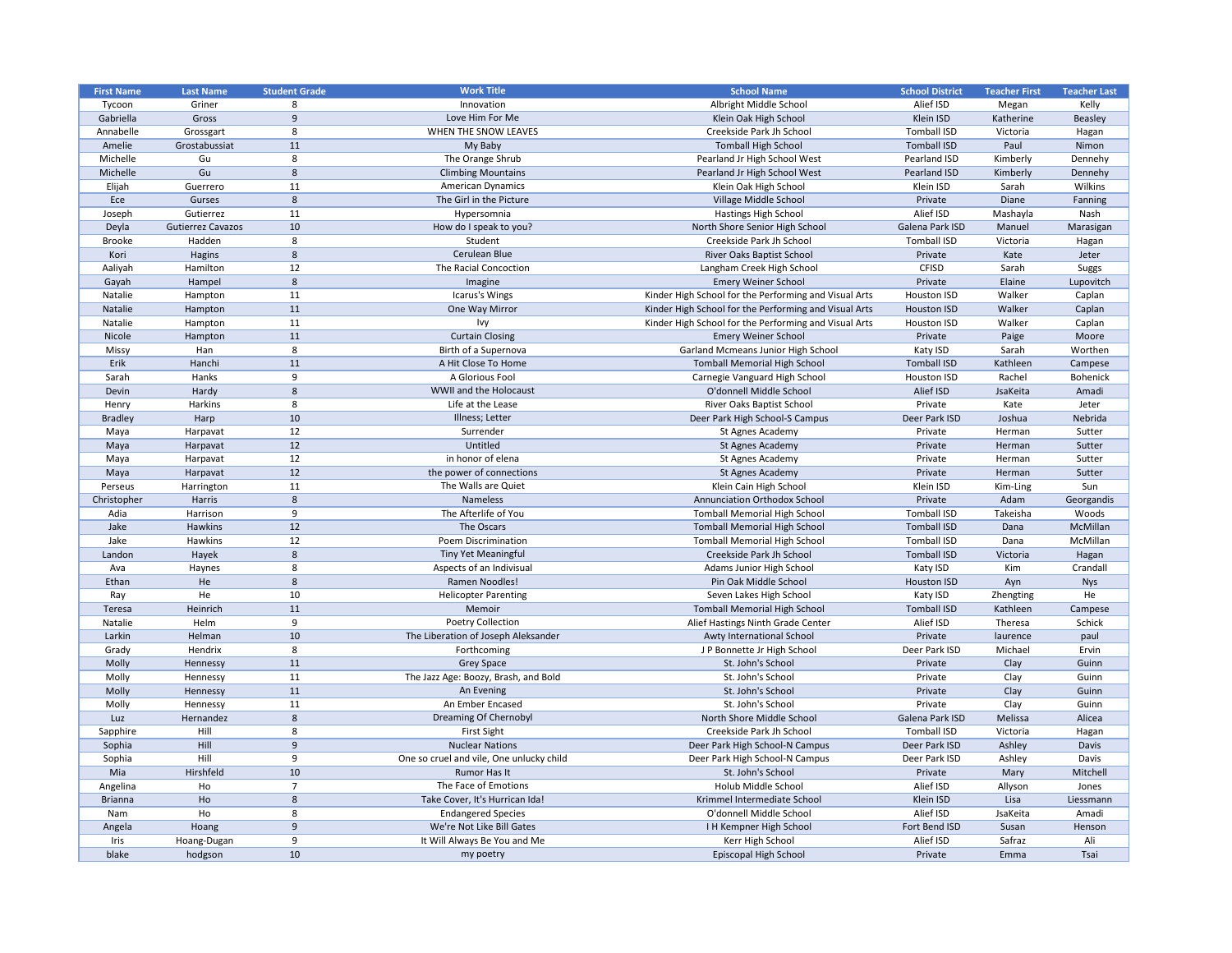| <b>First Name</b> | <b>Last Name</b> | <b>Student Grade</b> | <b>Work Title</b>                                             | <b>School Name</b>                                    | <b>School District</b> | <b>Teacher First</b> | <b>Teacher Last</b> |
|-------------------|------------------|----------------------|---------------------------------------------------------------|-------------------------------------------------------|------------------------|----------------------|---------------------|
| Mia               | Holberg          | 11                   | Motherhood                                                    | <b>Tomball High School</b>                            | <b>Tomball ISD</b>     | Paul                 | Nimon               |
| Jackson           | Holton           | 8                    | <b>Constant Vigilance</b>                                     | River Oaks Baptist School                             | Private                | Kate                 | Jeter               |
| Sophie            | Hong             | $\overline{7}$       | Gone                                                          | Willow Wood Junior High School                        | <b>Tomball ISD</b>     | Yan                  | Hou                 |
| Amelia            | Horner           | 12                   | Monotonous                                                    | Incarnate Word Academy                                | Private                | Sarah                | Gibbons             |
| Jessica           | Horton           | 11                   | Luster Ponders Her Existence                                  | Episcopal High School                                 | Private                | Hillary              | Houle               |
| Taryn             | Hozdic           | 11                   | The Silent Assailant on Mixed Minorities                      | Jordan High School                                    | Katy ISD               | Christina            | Zapalac             |
| Grace             | Hu               | 8                    | How to fall off a swing                                       | Sartartia Middle School                               | Fort Bend ISD          | Sharon               | Li                  |
| Hannah            | Hu               | 9                    | The Price of Flight                                           | <b>Emery Weiner School</b>                            | Private                | Anna                 | Dodson              |
| Hannah            | Hu               | 9                    | The Time We Had                                               | <b>Emery Weiner School</b>                            | Private                | Anna                 | Dodson              |
| Hannah            | Hu               | 9                    | Love and the Loveless                                         | <b>Emery Weiner School</b>                            | Private                | Anna                 | Dodson              |
| Catherine         | Huang            | 12                   | Magic Words                                                   | St John's School                                      | Private                | Kim                  | Roquemore           |
| Emily             | Huang            | 11                   | Red String and Angel Wings                                    | St. John's School                                     | Private                | Warren               | Rawson              |
| Valerie           | Huang            | 9                    | <b>Father and Daughter</b>                                    | Elkins High School                                    | Fort Bend ISD          | Zachery              | Sang                |
| Isabel            | Huddle           | 9                    | Leap of Faith                                                 | Kinkaid School                                        | Private                | Angélique            | Jamail              |
| Charlie           | Hughes           | 8                    | To Kill a Mockingbird Perspective Writing                     | Presbyterian School                                   | Private                | Danielle             | Filas               |
| <b>Bruce</b>      | Hurley           | 11                   | Canyon Lake                                                   | Kinkaid School                                        | Private                | Angélique            | Jamail              |
| Nhung             | Huynh            | 10                   | Envious                                                       | Elsik High School                                     | Alief ISD              | Astrid               | Alvarez             |
| Nhung             | Huynh            | 10                   | Social Media                                                  | Elsik High School                                     | Alief ISD              | Astrid               | Alvarez             |
| Katherine         | Hwang            | 9                    | Curiosity                                                     | Dulles High School                                    | Fort Bend ISD          | Ayn                  | Nys                 |
| Panteha           | Imanian Arabi    | $\overline{7}$       | <b>Mischievous Treachery</b>                                  | O'donnell Middle School                               | Alief ISD              | Tallulah             | Hurst               |
| Smith             | Inglesby         | 9                    | Eulogy; Unorthodox                                            | St. John's School                                     | Private                | <b>Brian</b>         | Beard               |
| Wajeeha           | Irfan            | 11                   | The Perfect Paradise                                          | Klein Collins High School                             | Klein ISD              | Kathleen             | Adams               |
|                   |                  |                      |                                                               |                                                       |                        |                      |                     |
| Tashneen          | Islam            | 10                   | How To Remember Everything You've Studied While Taking A Test | Alief Taylor High School                              | Alief ISD              | Arnissha             | Delaney             |
| Aditi             | lyer             | 11                   | Windwood                                                      | Village High School                                   | Private                | Denise               | Keenaghan           |
| valeria           | izquierdo        | 8                    | <b>Writing Essay</b>                                          | Creekside Park Jh School                              | <b>Tomball ISD</b>     | Liz                  | Skelton             |
| Chelsea           | Jackson          | 8                    | <b>Project PodCrashed</b>                                     | Krimmel Intermediate School                           | Klein ISD              | Lisa                 | Liessmann           |
| Lindsay           | Jackson          | 12                   | <b>Navigating Uncharted Territory</b>                         | <b>Tomball Memorial High School</b>                   | <b>Tomball ISD</b>     | James                | Woodard             |
| Alison            | Jacob            | 9                    | Fluorescent Lights on Liquor Bottles                          | <b>Emery Weiner School</b>                            | Private                | Anna                 | Dodson              |
| Alison            | Jacob            | 9                    | That Girl                                                     | <b>Emery Weiner School</b>                            | Private                | Anna                 | Dodson              |
| Kate              | Jakoby           | 11                   | The Horrid Tree                                               | <b>Tomball Memorial High School</b>                   | <b>Tomball ISD</b>     | Kathleen             | Campese             |
| Megan             | James            | 8                    | The Case of Pineapples                                        | Deer Park Junior High School                          | Deer Park ISD          | Madeline             | Evans               |
| Jacob             | Jang             | 8                    | If I was Emotion                                              | Adams Junior High School                              | Katy ISD               | Kim                  | Crandall            |
| Aryan             | Jangada          | 8                    | The Secrecy Of Reality                                        | Adams Junior High School                              | Katy ISD               | Brittany             | Setzekorn           |
| Lilly             | Jarlsjo          | 12                   | What Do You Want to Be Remembered For?                        | St Agnes Academy                                      | Private                | Herman               | Sutter              |
| Lilly             | Jarlsjo          | 12                   | The Clipped Wings of Nighthawks                               | St Agnes Academy                                      | Private                | Herman               | Sutter              |
| Lilly             | Jarlsjo          | 12                   | <b>Shifting Tides</b>                                         | St Agnes Academy                                      | Private                | Herman               | Sutter              |
| Gabriel           | Jarrin           | 8                    | Another Chance                                                | Adams Junior High School                              | Katy ISD               | Kim                  | Crandall            |
| Sophia            | Jazaeri          | 11                   | The brief and undocumented life of a demon on earth           | St. John's School                                     | Private                | Allyson              | LaBorde             |
| Kate-Yeonjae      | Jeong            | 10                   | Never Again                                                   | Kinder High School for the Performing and Visual Arts | <b>Houston ISD</b>     | Judith               | Switek              |
| Matthew           | Jeong            | 9                    | <b>Prismatic Dreams</b>                                       | Kinder High School for the Performing and Visual Arts | <b>Houston ISD</b>     | Judith               | Switek              |
| Rumaisa           | Jesani           | 11                   | Deadlines                                                     | Clear Creek High School                               | Clear Creek ISD        | Jennifer             | Humphrey            |
| Ryan              | Ji               | 10                   | (Virtual) Reality                                             | Stephen F Austin High School                          | Fort Bend ISD          | Kristy               | Pennington          |
| Ryan              |                  | 10                   | Take a pill                                                   | Stephen F Austin High School                          | Fort Bend ISD          | Kristy               | Pennington          |
| Aila              | Jiang            | 8                    | The Last Batch of Dumplings                                   | <b>Emery Weiner School</b>                            | Private                | Elaine               | Lupovitch           |
| Derek             | Jiu              | 7                    | Hellhound                                                     | St John's School                                      | Private                | Sarah                | Hill                |
| Ella              | Johnson          | 11                   | <b>Scary Story</b>                                            | <b>Tomball High School</b>                            | <b>Tomball ISD</b>     | Paul                 | Nimon               |
| Glynn             | Johnson          | 8                    | Short Story by Glynn Johnson                                  | Krimmel Intermediate School                           | Klein ISD              | Lisa                 | Liessmann           |
| Hailie            | Johnson          | 11                   | Zenosyne; Isolation; A House Is Not Home                      | Klein High School                                     | Klein ISD              | Chase                | Hooper              |
| Hailie            | Johnson          | 11                   | Familiar/Foreign                                              | Klein High School                                     | Klein ISD              | Dawn                 | Sharpeta-Black      |
| Kamryn            | Johnson          | 9                    | For The Love of Basketball                                    | North Shore Ninth Grade Center                        | Galena Park ISD        | Charlene             | Culpepper           |
| Kate              | Johnson          | 8                    | Water                                                         | St. John's School                                     | Private                | Michael              | Seckman             |
| Kayah             | Johnson          | 11                   | Living While Black(LWB)                                       | Langham Creek High School                             | <b>CFISD</b>           | Sarah                | <b>Suggs</b>        |
| Niesha            | Johnson          | 10                   | Role of Women                                                 | North Shore Senior High School                        | Galena Park ISD        | Erika                | Hill                |
| riley             | johnson          | 8                    | 9/11 Historical Writing Piece                                 | Doerre Intermediate School                            | Klein ISD              | Melissa              | Reisdorf            |
| Denneshae         | Jones            | 9                    | Do you really see me?                                         | Galena Park High School                               | Galena Park ISD        | Melanie              | Stephens            |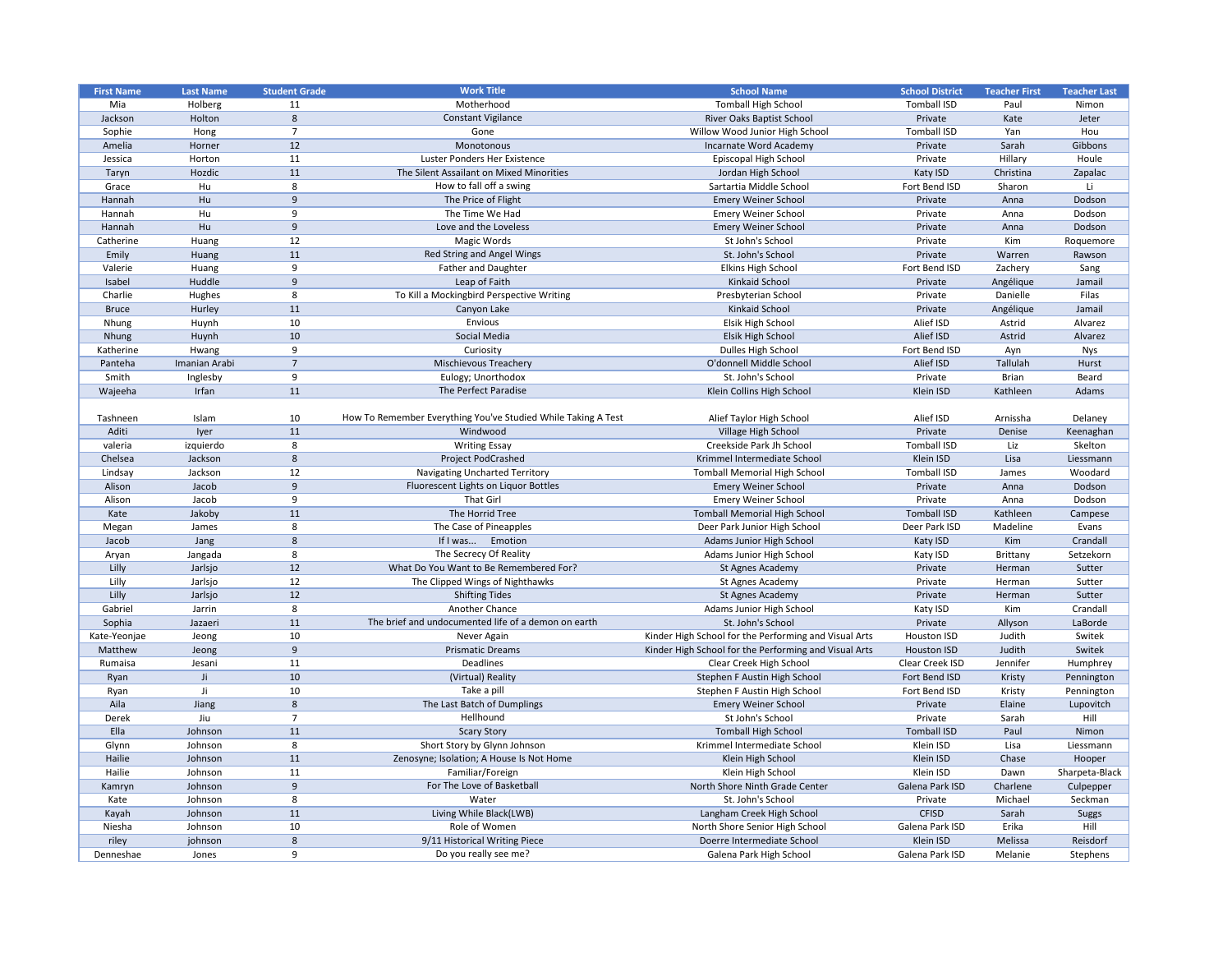| <b>First Name</b> | <b>Last Name</b>   | <b>Student Grade</b> | <b>Work Title</b>                                             | <b>School Name</b>                  | <b>School District</b> | <b>Teacher First</b> | <b>Teacher Last</b> |
|-------------------|--------------------|----------------------|---------------------------------------------------------------|-------------------------------------|------------------------|----------------------|---------------------|
| Hannah            | Jones              | 12                   | My Story                                                      | <b>Tomball Memorial High School</b> | <b>Tomball ISD</b>     | Dana                 | McMillan            |
| Sarvajit          | Jonnalagadda       | 8                    | Seize the Moment                                              | Doerre Intermediate School          | Klein ISD              | Melissa              | Reisdorf            |
| Xanne             | Joppe              | 12                   | Critical Essays from English and Related Topics               | <b>Tomball Star Academy</b>         | <b>Tomball ISD</b>     | Maggie               | Torres              |
| Xanne             | Joppe              | 12                   | Ai's Rose                                                     | <b>Tomball Star Academy</b>         | <b>Tomball ISD</b>     | Maggie               | Torres              |
| Daisha            | Joseph             | 10                   | Does My Skin Make You Uncomforable?                           | North Shore Senior High School      | Galena Park ISD        | Erika                | Hill                |
| Kylie             | Jowers             | 12                   | My Body Is A Temple                                           | <b>Cypress Ranch High School</b>    | <b>CFISD</b>           | Katie                | Lauver              |
| Julian            | Juang              | 8                    | <b>Cross Country</b>                                          | St. John's School                   | Private                | Michael              | Seckman             |
| Sednazitlalli     | Juarez             | 12                   | Code Blue: Family Loss                                        | Pasadena Memorial High School       | Pasadena ISD           | Stacey               | White               |
| Charlie           | Kable              | 8                    | Student                                                       | Creekside Park Jh School            | <b>Tomball ISD</b>     | Victoria             | Hagan               |
| Katelyn           | Kabrich            | 11                   | <b>Born From Basketball</b>                                   | <b>Tomball Memorial High School</b> | <b>Tomball ISD</b>     | Kathleen             | Campese             |
| Lucy              | Katz               | 10                   | That Feeling When                                             | Episcopal High School               | Private                | Emma                 | Tsai                |
| Abigail           | Keeler             | 10                   | My Hero                                                       | Cinco Ranch High School             | Katy ISD               | Mary                 | Traylor             |
| Eliot             | Kelly-Leftwich     | 8                    | <b>Band-Aids for Your Bruises</b>                             | <b>Emery Weiner School</b>          | Private                | Elaine               | Lupovitch           |
|                   |                    | 8                    | Shattered                                                     |                                     |                        |                      |                     |
| Leia              | Key-Cohen          |                      |                                                               | <b>Emery Weiner School</b>          | Private                | Elaine               | Lupovitch           |
| Mariam            | Khan               | 12                   | <b>Pumpkins for Marriage</b>                                  | Klein Oak High School               | Klein ISD              | Daniela              | Lankford            |
| Mariam            | Khan               | 12                   | No Beginner's Luck                                            | Klein Oak High School               | Klein ISD              | Daniela              | Lankford            |
| Raiyyan           | Khan               | 9                    | A Mother's Tear                                               | Kerr High School                    | Alief ISD              | Safraz               | Ali                 |
| Priya             | Khanna             | 11                   | <b>Hidden Demons</b>                                          | <b>Tomball High School</b>          | <b>Tomball ISD</b>     | Paul                 | Nimon               |
| Leah              | Kibsgaard          | 8                    | Dear Beloved Body                                             | Awty International School           | Private                | Ane                  | Ebie-Mouton         |
| Amber             | Kibsgaard-Petersen | 8                    | <b>Next Meal</b>                                              | Awty International School           | Private                | Jacob                | Moore               |
| Haley             | Kilcoyne           | 12                   | <b>Human Nature</b>                                           | <b>Tomball Memorial High School</b> | <b>Tomball ISD</b>     | Dana                 | McMillan            |
| Nathan            | Kim                | 8                    | Golf                                                          | St. John's School                   | Private                | Michael              | Seckman             |
| Peyton            | King               | 8                    | Eight                                                         | St. John's School                   | Private                | Tamara               | Jones               |
| William           | Klaasmeyer         | 12                   | <b>Artificial Light</b>                                       | Kinkaid School                      | Private                | Angélique            | Jamail              |
| William           | Klaasmeyer         | 12                   | <b>Collection of Poetry</b>                                   | Kinkaid School                      | Private                |                      |                     |
| Lila              | Klak               | 8                    | A Venture into the Dark                                       | Galena Park Middle School           | Galena Park ISD        | Cyndie               | Orton               |
| <b>Brett</b>      | Koehn              | 12                   | Nereid                                                        | <b>St Thomas High School</b>        | Private                | David                | Fritsch             |
| <b>Brett</b>      | Koehn              | 12                   | Flood                                                         | St Thomas High School               | Private                | David                | Fritsch             |
| Suchay            | Kommisetty         | 8                    | <b>Unneeded Sacrifice</b>                                     | Adams Junior High School            | Katy ISD               | Rebecca              | Calfee              |
| Stephanie         | Koranteng          | 12                   | Conditioning of K                                             | Yes Prep-Brays Oaks                 | Private                | Christina            | Tometchko           |
| nina              | koshy              | 8                    | This I Believe                                                | Village Middle School               | Private                | Tim                  | Martindell          |
| Hannah            | Kothari            | 12                   | The Power of Words                                            | <b>Memorial High School</b>         | Spring Branch ISD      | Elizabeth            | Young               |
| Eve               | Kroencke           | 12                   | <b>Reverse Psychology</b>                                     | St. John's School                   | Private                | Kemberly             | Kemp                |
|                   |                    |                      | <b>Dragons and Fairies</b>                                    |                                     |                        |                      |                     |
| Eve               | Kroencke           | 12                   |                                                               | St. John's School                   | Private                | rachel               | weissenstein        |
| Ryan              | Krontz             | 11                   | Memoir                                                        | <b>Tomball Memorial High School</b> | <b>Tomball ISD</b>     | Kathleen             | Campese             |
| Nathanael         | Kumar              | 12                   | The Time Tax                                                  | Village High School                 | Private                | Denise               | Keenaghan           |
| Tiernan           | Kunkel             | 8                    | <b>Collection without Affection</b>                           | Adams Junior High School            | Katy ISD               | Kim                  | Crandall            |
| Rumi              | Kurihara           | 8                    | A Journey of Emotions                                         | Adams Junior High School            | Katy ISD               | Kim                  | Crandall            |
| Sydney            | Kyle               | 11                   | <b>Big Red</b>                                                | <b>Tomball Memorial High School</b> | <b>Tomball ISD</b>     | Kathleen             | Campese             |
| Daniela           | Laing              | 9                    | The Brightest Stars                                           | St. John's School                   | Private                | Kemberly             | Kemp                |
| Anyra             | Lake               | 8                    | Don't you Love it?                                            | O'donnell Middle School             | Alief ISD              | Kaneisha             | <b>Hicks</b>        |
| Aidan             | Lam                | 8                    | The Memory of Life                                            | Creekside Park Jh School            | <b>Tomball ISD</b>     | Victoria             | Hagan               |
| Albert            | Lam                | 8                    | The Journey to the Top!                                       | Albright Middle School              | Alief ISD              | Megan                | Kelly               |
| Isobel            | Lamb               | $\overline{7}$       | The Other Half                                                | Village Middle School               | Private                | <b>Betsy</b>         | Foye                |
| Joshua            | Landaverde         | 10                   | A Doctor's Wonder                                             | Ross S Sterling High School         | Goose Creek CISD       | Angela               | <b>Buehring</b>     |
| kevin             | landin             | 12                   | <b>Escaping The Unknown</b>                                   | Hastings High School                | Alief ISD              | Charity              | Ezenwa              |
| Madison           | Landry             | 8                    | Gaze                                                          | Creekside Park Jh School            | <b>Tomball ISD</b>     | Victoria             | Hagan               |
| Andrea            | Le i               | 11                   | Dear Sukey Letter                                             | I H Kempner High School             | Fort Bend ISD          | Susan                | Henson              |
| Angelina          | Le                 | $\overline{7}$       | Our Journey Together                                          | O'donnell Middle School             | Alief ISD              | Tallulah             | Hurst               |
| Jasmine           | Le                 | 9                    | <b>Success Within Failure</b>                                 | I H Kempner High School             | Fort Bend ISD          | Susan                | Henson              |
| nghi              | le                 | 9                    | Initial Fear in High School                                   | I H Kempner High School             | Fort Bend ISD          | Susan                | Henson              |
|                   |                    | 8                    | Child Abuse                                                   | Alief Middle School                 |                        |                      |                     |
| Xuan              | Le                 |                      |                                                               |                                     | Alief ISD              | Jenna                | Guinn               |
| Jessie            | Leach              | 11                   | My Legacy and the Human Chain of Creativity: A Credo          | Katy High School                    | Katy ISD               | Emily                | Trevino             |
|                   |                    |                      |                                                               |                                     |                        |                      |                     |
| Ariana            | Lee                | 11                   | In Elementary School We Learned About the Life Cycle of Frogs | St. John's School                   | Private                | Warren               | Rawson              |
| Harris            | Lee                | 11                   | <b>Heavy Feet</b>                                             | St. John's School                   | Private                | Warren               | Rawson              |

| <b>School District</b>  | <b>Teacher First</b> | <b>Teacher Last</b> |
|-------------------------|----------------------|---------------------|
| <b>Tomball ISD</b>      | Dana                 | McMillan            |
| Klein ISD               | Melissa              | Reisdorf            |
| <b>Tomball ISD</b>      | Maggie               | <b>Torres</b>       |
| <b>Tomball ISD</b>      | Maggie               | <b>Torres</b>       |
| Galena Park ISD         | Erika                | Hill                |
| <b>CFISD</b>            | Katie                | Lauver              |
| Private                 | Michael              | Seckman             |
| Pasadena ISD            | Stacey               | White               |
| <b>Tomball ISD</b>      | Victoria             | Hagan               |
| <b>Tomball ISD</b>      | Kathleen             | Campese             |
| Private                 | Emma                 | Tsai                |
| Katy ISD                | Mary                 | Traylor             |
| Private                 | Elaine               | Lupovitch           |
| Private                 | Elaine               | Lupovitch           |
| Klein ISD               | Daniela              | Lankford            |
| Klein ISD               | Daniela              | Lankford            |
| Alief ISD               | Safraz               | Ali                 |
| <b>Tomball ISD</b>      | Paul                 | Nimon               |
| Private                 | Ane                  | Ebie-Mouton         |
| Private                 | Jacob                | Moore               |
| <b>Tomball ISD</b>      | Dana                 | McMillan            |
| Private                 | Michael              | Seckman             |
| Private                 | Tamara               | Jones               |
| Private                 | Angélique            | Jamail              |
| Private                 |                      |                     |
| Galena Park ISD         | Cyndie               | Orton               |
| Private                 | David                | Fritsch             |
| Private                 | David                | Fritsch             |
| Katy ISD                | Rebecca              | Calfee              |
| Private                 | Christina            | Tometchko           |
| Private                 | Tim                  | Martindell          |
| Spring Branch ISD       | Elizabeth            | Young               |
| Private                 | Kemberly             | Kemp                |
| Private                 | rachel               | weissenstein        |
| <b>Tomball ISD</b>      | Kathleen             | Campese             |
| Private                 | Denise               | Keenaghan           |
| Katy ISD                | Kim                  | Crandall            |
| Katy ISD                | Kim                  | Crandall            |
| <b>Tomball ISD</b>      | Kathleen             | Campese             |
| Private                 | Kemberly             | Kemp                |
| Alief ISD               | Kaneisha             | <b>Hicks</b>        |
| <b>Tomball ISD</b>      | Victoria             | Hagan               |
| Alief ISD               | Megan                | Kelly               |
| Private                 | <b>Betsy</b>         | Foye                |
| <b>Goose Creek CISD</b> | Angela               | <b>Buehring</b>     |
| Alief ISD               | Charity              | Ezenwa              |
| <b>Tomball ISD</b>      | Victoria             | Hagan               |
| Fort Bend ISD           | Susan                | Henson              |
| Alief ISD               | <b>Tallulah</b>      | Hurst               |
| Fort Bend ISD           | Susan                | Henson              |
| Fort Bend ISD           | Susan                | Henson              |
| Alief ISD               | Jenna                | Guinn               |
| Katy ISD                | Emily                | Trevino             |
|                         |                      |                     |
| Private                 | Warren               | Rawson              |
| Private                 | Warren               | Rawson              |
|                         |                      |                     |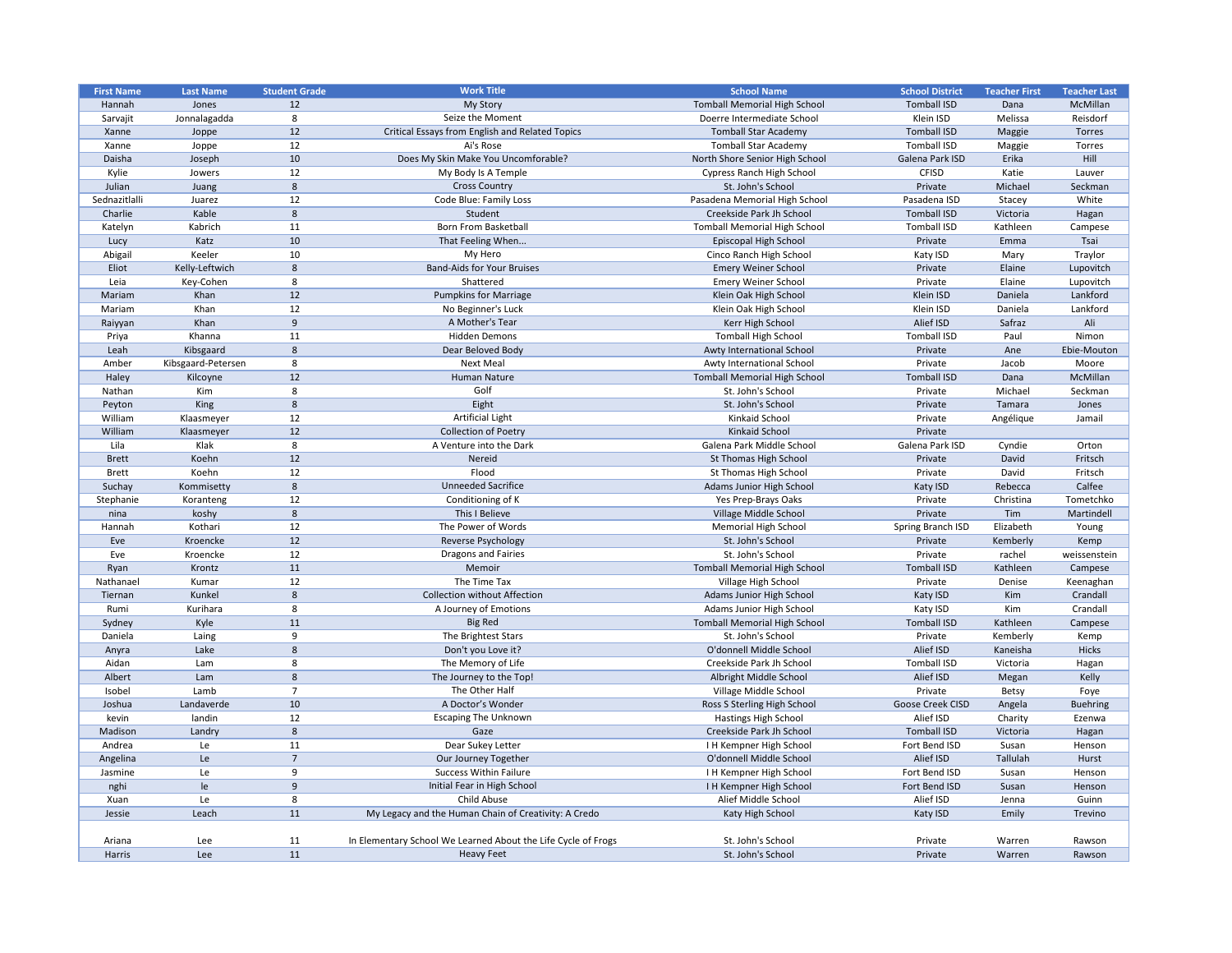| <b>First Name</b> | <b>Last Name</b> | <b>Student Grade</b> | <b>Work Title</b>                                                 | <b>School Name</b>                  | <b>School District</b> | <b>Teacher First</b> | <b>Teacher Last</b> |
|-------------------|------------------|----------------------|-------------------------------------------------------------------|-------------------------------------|------------------------|----------------------|---------------------|
| Harris            | Lee              | 11                   | Life's Sunset                                                     | St. John's School                   | Private                | Warren               | Rawson              |
| Sophia            | Lee              | 9                    | Under The Bed                                                     | <b>Emery Weiner School</b>          | Private                | Anna                 | Dodson              |
| Yani              | Lee              | 11                   | Stockholm Syndrome                                                | Deer Park High School-S Campus      | Deer Park ISD          | Amani                | Stephens            |
| Alyssa            | LeSage           | 8                    | First day of High School Disaster                                 | Killough Middle School              | Alief ISD              | Justin               | Pohlmann            |
| Sophie            | Lesniak          | 12                   | Kid                                                               | St. John's School                   | Private                | <b>Brian</b>         | Beard               |
| Avery             | Lester           | 12                   | Comfort Me, Karl                                                  | <b>Tomball Memorial High School</b> | <b>Tomball ISD</b>     | Melissa              | Jenson              |
| Annabelle         | Letzerich        | 10                   | Ode to Cowboy Boots                                               | Kinkaid School                      | Private                | Christa              | Forster             |
| Alexandria        | LeVert           | 11                   | Memo to My Skin                                                   | St Agnes Academy                    | Private                | Herman               | Sutter              |
| Isabella          | Leyva            | 8                    | <b>Fleeting Hope</b>                                              | Doerre Intermediate School          | Klein ISD              | Melissa              | Reisdorf            |
| John              | Lezama           | 8                    | The road to confidence                                            | Creekside Park Jh School            | <b>Tomball ISD</b>     | Victoria             | Hagan               |
| Chloe             | Li               | 9                    | Battle in the Sky                                                 | Klein Cain High School              | Klein ISD              | Megan                | Coutee              |
| Isabel            | Li               | 8                    | <b>Maples</b>                                                     | <b>Emery Weiner School</b>          | Private                | Elaine               | Lupovitch           |
| Jada              | Li               | 11                   | Like a Goldfish                                                   | Jordan High School                  | Katy ISD               | Jonathan             | Frishman            |
| James             | Li.              | 11                   | Stumblin'                                                         | St. John's School                   | Private                | Warren               | Rawson              |
| James             | Li               | 11                   | Hopeless                                                          | St. John's School                   | Private                | Warren               | Rawson              |
| Johnathon         | Li.              | 9                    | The Search for Self                                               | St. John's School                   | Private                | Cameron              | Williams            |
|                   |                  |                      |                                                                   |                                     |                        |                      |                     |
| Julia (Dai)       | Li               | 8                    | <b>Beyond Our Planet</b>                                          | Adams Junior High School            | Katy ISD               | Kim                  | Crandall            |
| Kevin             | Li.              | 9                    | Pathogenesis                                                      | <b>Bellaire High School</b>         | <b>Houston ISD</b>     | Yan                  | Hou                 |
|                   |                  |                      |                                                                   |                                     |                        |                      |                     |
| Russell           | Li               | 12                   | Ought Self Versus Authentic Self: The Perpetual Identity Conflict | St. John's School                   | Private                | David                | Nathan              |
| Russell           | Li.              | 12                   | Certainty: Power and Triumph of Human-Centered Beliefs            | St. John's School                   | Private                | David                | Nathan              |
|                   |                  |                      | Impending Vaccine Brings Cautious Optimism to Rushmore            |                                     |                        |                      |                     |
| Russell           | Li               | 12                   | Community                                                         | St. John's School                   | Private                | David                | Nathan              |
| Serena            | Li.              | 8                    | Climate Change                                                    | Lanier Charter Middle School        | <b>Houston ISD</b>     | Arturo               | Perez               |
| Serena            | Li               | 8                    | Demons                                                            | Lanier Charter Middle School        | Houston ISD            | Arturo               | Perez               |
| Sophia            | Li.              | 10                   | Zombies!                                                          | <b>Bellaire High School</b>         | <b>Houston ISD</b>     | <b>Brian</b>         | Wolf                |
| Sophia            | Li               | 10                   | Pieces                                                            | <b>Bellaire High School</b>         | Houston ISD            | <b>Brian</b>         | Wolf                |
| Tina              | Li.              | 10                   | Wednesday                                                         | <b>Clements High School</b>         | Fort Bend ISD          | Stephanie            | Yang                |
|                   |                  |                      | Software Engineers: the Heroes Behind the Computer Screens in     |                                     |                        |                      |                     |
| Andrew            | Lian             | -9                   | the Digital Era                                                   | Kinkaid School                      | Private                | Evan                 | Chastain            |
| Adrian            | Lim              | 11                   | The Newer Dream                                                   | I H Kempner High School             | Fort Bend ISD          | Susan                | Henson              |
| Oliver            | Lin              | 11                   | Should We Abolish the Minimum Wage?                               | St. John's School                   | Private                | Kristiane            | Stapleton           |
| David             | Liu              | 9                    | A Writer Meets Football                                           | <b>Kinkaid School</b>               | Private                | Kristen              | <b>Bird</b>         |
| Henry             | Liu              | 10                   | The Cake Box                                                      | Obra D Tompkins High School         | Katy ISD               | Lynnette             | Lyons               |
| Joana             | Liu              | 10                   | When The Mouse Blinks                                             | <b>Calvary Episcopal School</b>     | Private                | Elizabeth            | Doyle               |
| Ruoshui           | Liu              | q                    | Days                                                              | St. John's School                   | Private                | Cameron              | Williams            |
| Anna              | Lo               | 8                    | <b>Team Love</b>                                                  | River Oaks Baptist School           | Private                | Kate                 | Jeter               |
| Natalie           | Long             | 12                   | 8/10/19                                                           | Fairmont Junior High School         | Deer Park ISD          | Lisa                 | Diaz                |
| Alejandro         |                  | 8                    | The Colorful Bird in a Flock                                      | Olle Middle School                  | Alief ISD              |                      |                     |
|                   | Lopez            |                      |                                                                   |                                     |                        | George               | Tennison            |
| Ariana            | Lopez            | 8                    | Colorado Chaos                                                    | Fairmont Junior High School         | Deer Park ISD          | Lisa                 | Diaz                |
| Frida             | Lopez            | 10                   | Siren                                                             | North Shore Senior High School      | Galena Park ISD        | Brieontae            | Taylor              |
| Morgan            | Lopez            | 11                   | My Mustang Brought Me Home                                        | <b>Tomball Memorial High School</b> | <b>Tomball ISD</b>     | Kathleen             | Campese             |
| Sophia            | Lopez            | 8                    | Don't Turn Back                                                   | Deepwater Junior High School        | Deer Park ISD          | Alyssa               | Hamaker             |
| Sydney            | Lopez Martinez   | 11                   | Calm In the Storm                                                 | <b>Tomball Memorial High School</b> | <b>Tomball ISD</b>     | Kathleen             | Campese             |
| Alexandra         | Loredo           | 10                   | Puppet                                                            | North Shore Senior High School      | Galena Park ISD        | Erika                | Hill                |
| Ximena            | Loredo           | 10                   | They                                                              | <b>Tomball High School</b>          | <b>Tomball ISD</b>     | Kelly                | Stahmer             |
| Kirsten           | Loun             | 11                   | Flame                                                             | <b>Tomball High School</b>          | <b>Tomball ISD</b>     | Paul                 | Nimon               |
| Joselyn           | Lowry            | 12                   | Kingdom of Klay                                                   | Katy High School                    | Katy ISD               | Emily                | Trevino             |
| Clarissa          | Lozano           | 8                    | Holly Jolly In NYC                                                | Woodland Acres Middle School        | Galena Park ISD        | Louis                | Skipper             |
| Allison           | Lu               |                      | Trapped                                                           | St John's School                    | Private                | Michael              | Seckman             |
| Carolyn           | Lu               | 10                   | 19 Months of Growing Boredom                                      | Cinco Ranch High School             | Katy ISD               | Marisa               | <b>Morris</b>       |
| <b>Bransun</b>    | Luong-Luu        | 8                    | The train to nowhere                                              | Holub Middle School                 | Alief ISD              | Allyson              | Jones               |
| Viet              | Ly               | -9                   | My Journey                                                        | I H Kempner High School             | Fort Bend ISD          | Susan                | Henson              |
| Alice             | Ma               | 11                   | Achieving the Art of Dance                                        | Kinkaid School                      | Private                | Carolyn              | McCarthy            |
| Jayda             | Ma               | 10                   | Stew                                                              | Dulles High School                  | Fort Bend ISD          | Sheila               | Simons              |
| Jayda             | Ma               | 10                   | Lion Dance                                                        | Dulles High School                  | Fort Bend ISD          | Sheila               | Simons              |
|                   |                  |                      |                                                                   |                                     |                        |                      |                     |

| <b>School District</b> | <b>Teacher First</b> | <b>Teacher Last</b> |
|------------------------|----------------------|---------------------|
| Private                | Warren               | Rawson              |
| Private                | Anna                 | Dodson              |
| Deer Park ISD          | Amani                | Stephens            |
| Alief ISD              | Justin               | Pohlmann            |
| Private                | <b>Brian</b>         | Beard               |
| <b>Tomball ISD</b>     | Melissa              | Jenson              |
| Private                | Christa              | Forster             |
| Private                | Herman               | Sutter              |
| Klein ISD              | Melissa              | Reisdorf            |
| <b>Tomball ISD</b>     | Victoria             | Hagan               |
| Klein ISD              | Megan                | Coutee              |
| Private                | Elaine               | Lupovitch           |
| Katy ISD               | Jonathan             | Frishman            |
| Private                | Warren               | Rawson              |
| Private                | Warren               | Rawson              |
| Private                | Cameron              | Williams            |
| Katy ISD               | Kim                  | Crandall            |
| <b>Houston ISD</b>     | Yan                  | Hou                 |
|                        |                      |                     |
| Private                | David                | Nathan              |
| Private                | David                | Nathan              |
|                        |                      |                     |
| Private                | David                | Nathan              |
| <b>Houston ISD</b>     | Arturo               | Perez               |
| <b>Houston ISD</b>     | Arturo               | Perez               |
| <b>Houston ISD</b>     | <b>Brian</b>         | Wolf                |
| <b>Houston ISD</b>     | <b>Brian</b>         | Wolf                |
| Fort Bend ISD          | Stephanie            | Yang                |
|                        |                      |                     |
| Private                | Evan                 | Chastain            |
| Fort Bend ISD          | Susan                | Henson              |
| Private                | Kristiane            | Stapleton           |
| Private                | Kristen              | <b>Bird</b>         |
| Katy ISD               | Lynnette             | Lyons               |
| Private                | Elizabeth            | Doyle               |
| Private                | Cameron              | Williams            |
| Private                | Kate                 | Jeter               |
| Deer Park ISD          | Lisa                 | Diaz                |
| Alief ISD              | George               | Tennison            |
| Deer Park ISD          | Lisa                 | Diaz                |
| Galena Park ISD        | <b>Brieontae</b>     | Taylor              |
| <b>Tomball ISD</b>     | Kathleen             | Campese             |
| Deer Park ISD          | Alyssa               | Hamaker             |
| <b>Tomball ISD</b>     | Kathleen             | Campese             |
| Galena Park ISD        | Erika                | Hill                |
| <b>Tomball ISD</b>     | Kelly                | Stahmer             |
| <b>Tomball ISD</b>     | Paul                 | Nimon               |
| Katy ISD               | Emily                | Trevino             |
| Galena Park ISD        | Louis                | Skipper             |
| Private                | Michael              | Seckman             |
| Katy ISD               | Marisa               | <b>Morris</b>       |
| Alief ISD              | Allyson              | Jones               |
| Fort Bend ISD          | Susan                | Henson              |
| Private                | Carolyn              | McCarthy            |
| Fort Bend ISD          | Sheila               | Simons              |
| Fort Bend ISD          | Sheila               | Simons              |
|                        |                      |                     |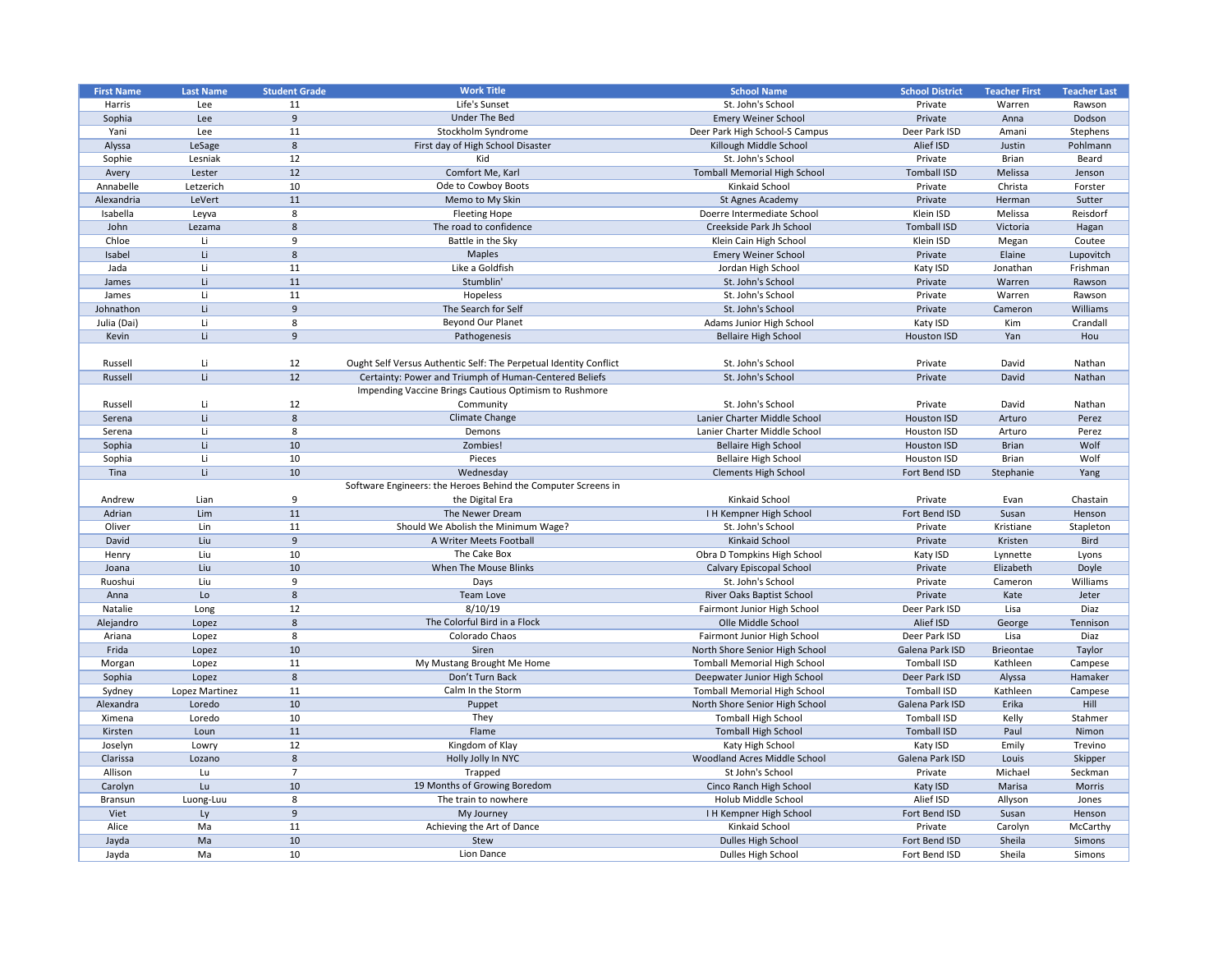| <b>First Name</b> | <b>Last Name</b> | <b>Student Grade</b> | <b>Work Title</b>                                              | <b>School Name</b>                  | <b>School District</b> | <b>Teacher First</b> | <b>Teacher Last</b> |
|-------------------|------------------|----------------------|----------------------------------------------------------------|-------------------------------------|------------------------|----------------------|---------------------|
| Jayda             | Ma               | 10                   | The Brothers                                                   | Dulles High School                  | Fort Bend ISD          | Sheila               | Simons              |
| Jayda             | Ma               | 10                   | The Smiling Candle                                             | Dulles High School                  | Fort Bend ISD          | Sheila               | Simons              |
| Marco             | Ma               | 11                   | Cold                                                           | <b>Clements High School</b>         | Fort Bend ISD          | <b>Brian</b>         | Russow              |
| Dayanara          | Machado          | 11                   | Is he me, or am I he?; His heart                               | Elsik High School                   | Alief ISD              | Daphinine            | Wooten              |
| John              | Magee            | 8                    | The Giant Dipper                                               | Creekside Park Jh School            | <b>Tomball ISD</b>     | Victoria             | Hagan               |
| Madison           | Mahoney          | 10                   | And The Universe Said You Are Loved                            | Jordan High School                  | Katy ISD               | Christina            | Zapalac             |
| Tristan           | Mai              | $\overline{7}$       | <b>Descendants of Grimm</b>                                    | Village Middle School               | Private                | <b>Betsy</b>         | Foye                |
|                   |                  |                      | Senior creates mobile app, wins annual Congressional App       |                                     |                        |                      |                     |
| Arjun             | Maitra           | 10                   | Challenge                                                      | St John's School                    | Private                | David                | Nathan              |
| Arjun             | Maitra           | 10                   | Former Quiz Bowl Captain Wins \$125k on College Bowl           | St John's School                    | Private                | David                | Nathan              |
|                   |                  |                      | Can It Be Broken: A Look into the Cycle of Poverty in Edwidge  |                                     |                        |                      |                     |
| Arjun             | Maitra           | 10                   | Danticat's "A Wall of Fire Rising"                             | St John's School                    | Private                | Mary                 | Mitchell            |
| Arjun             | Maitra           | 10                   | Science classes adapt COVID-19 guidelines                      | St John's School                    | Private                | David                | Nathan              |
| Inaya             | Maknojia         | 8                    | My Body                                                        | Hofius Intermediate School          | Klein ISD              | Kimberly             | Jackson             |
| Sara              | Malhi            | 8                    | A New Chapter                                                  | Albright Middle School              | Alief ISD              | Megan                | Kelly               |
|                   |                  |                      | Selfish Love; A Ghost's View on Love; Remembering Love;        |                                     |                        |                      |                     |
|                   |                  |                      |                                                                |                                     |                        |                      |                     |
| Rylee             | Malloy           | 9                    | Wednesdays                                                     | North Shore Ninth Grade Center      | Galena Park ISD        | Charlene             | Culpepper           |
| Sophia            | Malubay          | 8                    | You Are What You Eat                                           | Krimmel Intermediate School         | Klein ISD              | Julie                | Mazon               |
| Aileen            | Mamedov          | 8                    | Lunch Time                                                     | Awty International School           | Private                | Jacob                | Moore               |
| Annabelle         | Mangrum          | 9                    | <b>Childhood Entitlement</b>                                   | Klein Collins High School           | Klein ISD              | Kathleen             | Adams               |
| Eshaan            | Mani             | 10                   | A Celebration of Life                                          | Kinkaid School                      | Private                | Christa              | Forster             |
| Eshaan            | Mani             | 10                   | The Diary of a Chinese Silk Trader                             | Kinkaid School                      | Private                | Christa              | Forster             |
|                   |                  |                      | It's Okay not to be Okay: Simone Biles' Withdrawal from the    |                                     |                        |                      |                     |
| Eshaan            | Mani             | 10                   | Olympics                                                       | Kinkaid School                      | Private                | Christa              | Forster             |
| Eshaan            | Mani             | 10                   | The Fin-credible, Glamorous Meredith Jurica                    | Kinkaid School                      | Private                | Christa              | Forster             |
| Eshaan            | Mani             | 10                   | Salsa and Rhinos: How Three Brothers are Saving a Species      | Kinkaid School                      | Private                | Christa              | Forster             |
|                   |                  |                      | "Guilty of Being Human": Sha'Carri Richardson Suspended from   |                                     |                        |                      |                     |
| Eshaan            | Mani             | 10                   | Olympics                                                       | Kinkaid School                      | Private                | Christa              | Forster             |
| Madison           | Mann             | 8                    | Just Mimi                                                      | St. John's School                   | Private                | Michael              | Seckman             |
|                   |                  |                      |                                                                |                                     |                        |                      |                     |
| Grace             | Manuel           | 8                    | A Home Built by One Man, but Brought Back to Life by Another   | <b>Annunciation Orthodox School</b> | Private                | Adam                 | Georgandis          |
| Kianna            | Manuel           | 12                   | A Death in the Family                                          | <b>Hastings High School</b>         | Alief ISD              | Mashayla             | Nash                |
| Sophia            | Mao              | 9                    | The Answer is Silence                                          | Seven Lakes High School             | Katy ISD               | Sharon               | Li -                |
| Jocelyn           | Marcos           | 8                    | <b>Blood Lit Analysis</b>                                      | Olle Middle School                  | Alief ISD              | Theresa              | Martin              |
| Aiden             | Marez            | 10                   | Zane: A Fantasy Story Like Any Other                           | Galena Park High School             | Galena Park ISD        | Jennifer             | Phillips            |
| Marcelo           | Marroquin        | 8                    | My First Droopy Christmas                                      | Deer Park Junior High School        | Deer Park ISD          | Shelley              | Grant               |
| Wren              | Martin           | 8                    | A Subjective State of Mind                                     | Deepwater Junior High School        | Deer Park ISD          |                      | Hamaker             |
|                   |                  |                      |                                                                | North Shore Senior High School      |                        | Alyssa               |                     |
| Ismael            | Martinez         | 10                   | My Mountain                                                    |                                     | Galena Park ISD        | <b>Brieontae</b>     | Taylor              |
| Kondwani          | Masamba          | 10                   | What She Sees                                                  | Deer Park High School-S Campus      | Deer Park ISD          | Heather              | VandenEinde         |
| Avantika          | Matele           | 12                   | Affinity to Airports                                           | <b>Memorial High School</b>         | Spring Branch ISD      | Elizabeth            | Young               |
| Canice            | Mayagila         | 8                    | Springhouse                                                    | O'donnell Middle School             | Alief ISD              | Kaneisha             | <b>Hicks</b>        |
| Preslee           | Mazzapica        | 11                   | Issue of Image                                                 | <b>Tomball High School</b>          | <b>Tomball ISD</b>     | Paul                 | Nimon               |
| Jazmin            | McBride          | 10                   | Colonialism and its effects on Africa                          | Klein Oak High School               | Klein ISD              | Holly                | Walsh               |
| Maegan            | McCarthy         | 10                   | Oh, The Waning                                                 | Mount Carmel Academy                | Private                | Norson               | Fernandez           |
| Maegan            | McCarthy         | 10                   | The Gospel Truth on St Mark by Donatello                       | Mount Carmel Academy                | Private                | Norson               | Fernandez           |
| Trinity           | McCleary         | 10                   | <b>Braids</b>                                                  | North Shore Senior High School      | Galena Park ISD        | Erika                | Hill                |
| Mia               | McCloskey        | 11                   | The Belly of the Beast                                         | <b>Tomball High School</b>          | <b>Tomball ISD</b>     | Paul                 | Nimon               |
| Katelyn           | McCollum         |                      | The 2031 Invasion                                              | St John's School                    | Private                | Danielle             | Resh                |
| Ava               | McCracken        | 8                    | Remembering                                                    | J P Bonnette Jr High School         | Deer Park ISD          | Angela               | Nelson              |
| Madeline          | McFarland        | 12                   | Choose Friends Wisely                                          | <b>Tomball Memorial High School</b> | <b>Tomball ISD</b>     | James                | Woodard             |
| Elaina            | McGee            | 10                   | The Weight Of Guilt                                            | Deer Park High School-S Campus      | Deer Park ISD          | Joshua               | Nebrida             |
| Emily             | McLennan         | 8                    | this I Believe                                                 | Village Middle School               | Private                | Tim                  | Martindell          |
|                   |                  |                      | Titling The Crucible: The Meaning of Crucibles in the Past and |                                     |                        |                      |                     |
| Taylor            | McMullen         | 11                   | Possible Future                                                | Kinkaid School                      | Private                | Carolyn              | McCarthy            |
| Megan             | McNeill          | 11                   | Memoir                                                         | <b>Tomball Memorial High School</b> | <b>Tomball ISD</b>     | Kathleen             | Campese             |
| Mira              | McNnane          | 8                    | Dreams and regrets                                             | O'donnell Middle School             | Alief ISD              | Kaneisha             | Hicks               |
|                   |                  |                      |                                                                |                                     |                        |                      |                     |

| <b>School District</b> | <b>Teacher First</b> | <b>Teacher Last</b> |
|------------------------|----------------------|---------------------|
| Fort Bend ISD          | Sheila               | <b>Simons</b>       |
| Fort Bend ISD          | Sheila               | <b>Simons</b>       |
| Fort Bend ISD          | <b>Brian</b>         | <b>Russow</b>       |
| Alief ISD              | Daphinine            | Wooten              |
| <b>Tomball ISD</b>     | Victoria             | Hagan               |
| Katy ISD               | Christina            | Zapalac             |
| Private                | <b>Betsy</b>         | Foye                |
|                        |                      |                     |
| Private                | David                | Nathan              |
| Private                | David                | Nathan              |
|                        |                      |                     |
| Private                | Mary                 | Mitchell            |
| Private                | David                | Nathan              |
| Klein ISD              | Kimberly             | Jackson             |
| Alief ISD              | Megan                | Kelly               |
|                        |                      |                     |
| Galena Park ISD        | Charlene             | Culpepper           |
| Klein ISD              | Julie                | Mazon               |
| Private                | Jacob                | Moore               |
| Klein ISD              | Kathleen             | Adams               |
| Private                | Christa              | Forster             |
| Private                | Christa              | Forster             |
|                        |                      |                     |
| Private                | Christa              | Forster             |
| Private                | Christa              |                     |
|                        |                      | Forster             |
| Private                | Christa              | Forster             |
|                        |                      |                     |
| Private                | Christa              | Forster             |
| Private                | Michael              | Seckman             |
|                        |                      |                     |
| Private                | Adam                 | Georgandis          |
| Alief ISD              | Mashayla             | Nash                |
| Katy ISD               | Sharon               | Li                  |
| Alief ISD              | Theresa              | Martin              |
| Galena Park ISD        | Jennifer             | Phillips            |
| Deer Park ISD          | Shelley              | Grant               |
| Deer Park ISD          | Alyssa               | Hamaker             |
| Galena Park ISD        | <b>Brieontae</b>     | Taylor              |
| Deer Park ISD          | Heather              | VandenEinde         |
| Spring Branch ISD      | Elizabeth            | Young               |
| Alief ISD              | Kaneisha             | <b>Hicks</b>        |
| <b>Tomball ISD</b>     | Paul                 | Nimon               |
| Klein ISD              | Holly                | Walsh               |
| Private                | Norson               | Fernandez           |
| Private                | Norson               | Fernandez           |
| Galena Park ISD        | Erika                | Hill                |
| <b>Tomball ISD</b>     | Paul                 | Nimon               |
| Private                | Danielle             | Resh                |
| Deer Park ISD          | Angela               | Nelson              |
|                        |                      |                     |
| <b>Tomball ISD</b>     | James                | Woodard             |
| Deer Park ISD          | Joshua               | Nebrida             |
| Private                | Tim                  | Martindell          |
| Private                | Carolyn              | McCarthy            |
| <b>Tomball ISD</b>     | Kathleen             | Campese             |
| Alief ISD              | Kaneisha             | <b>Hicks</b>        |
|                        |                      |                     |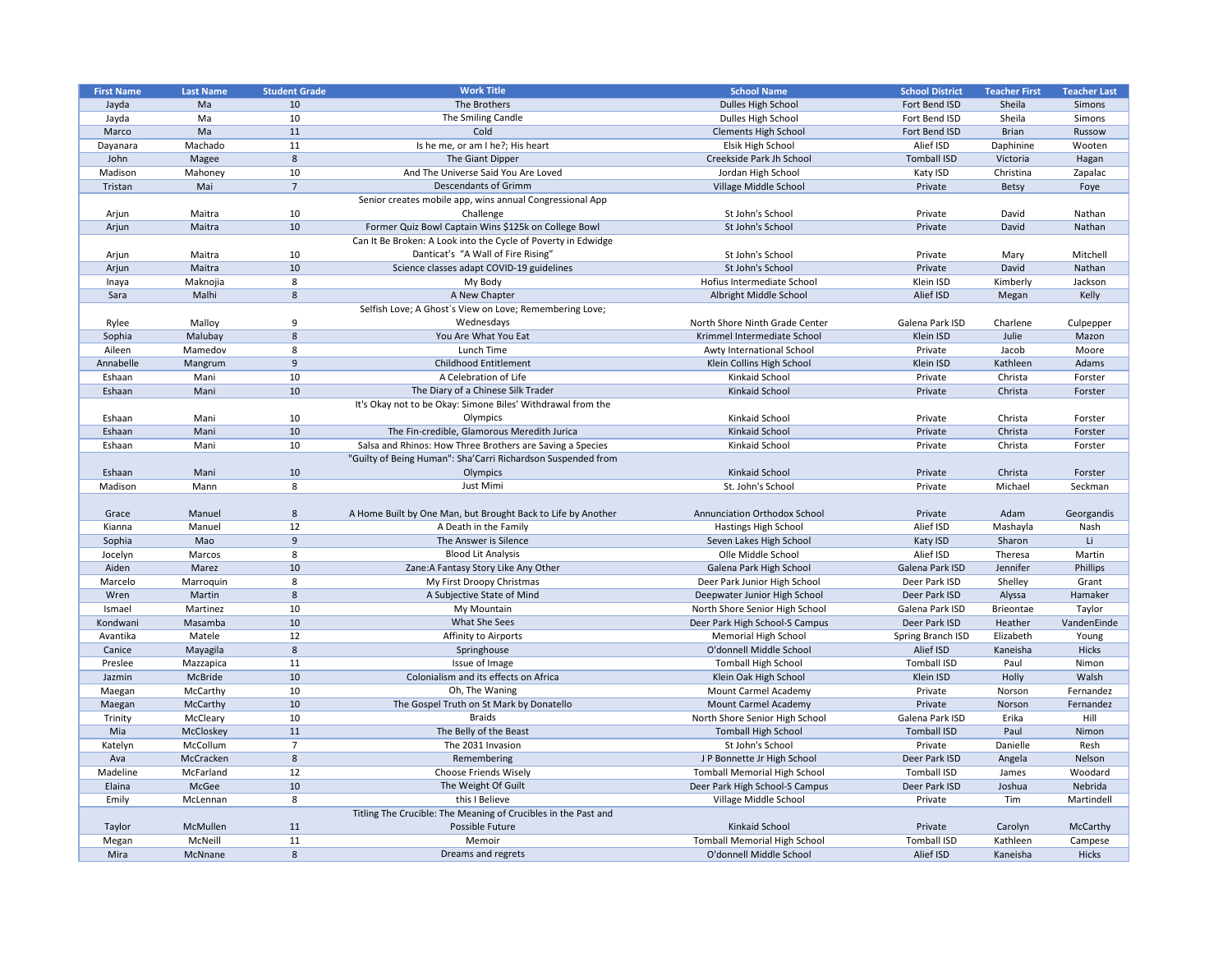| <b>First Name</b> | <b>Last Name</b> | <b>Student Grade</b> | <b>Work Title</b>                                              | <b>School Name</b>                  | <b>School District</b> | <b>Teacher First</b> | <b>Teacher Last</b> |
|-------------------|------------------|----------------------|----------------------------------------------------------------|-------------------------------------|------------------------|----------------------|---------------------|
| Katelynn          | Meador           | 12                   | <b>Striped Laundry</b>                                         | Seven Lakes High School             | Katy ISD               | Rudy                 | dela Rosa           |
| Diego             | Medina           | 10                   | The Traveler                                                   | <b>Tomball High School</b>          | <b>Tomball ISD</b>     | Kelly                | Stahmer             |
| Miriam            | Medina           | 8                    | The necklaces                                                  | Galena Park Middle School           | Galena Park ISD        | Cyndie               | Orton               |
| Paola             | Medina           | 8                    | New dog New me                                                 | Creekside Park Jh School            | <b>Tomball ISD</b>     | Victoria             | Hagan               |
| Sophie            | Mejia            | 10                   | The Horde                                                      | <b>Tomball Memorial High School</b> | <b>Tomball ISD</b>     | Dana                 | McMillan            |
| Paola             | Mendoza          | 9                    | Melody of Change                                               | Alief Early College High School     | Alief ISD              | Arkisha              | Cooper              |
| Jane              | Meng             | 11                   | A Path to Gratitude                                            | St. John's School                   | Private                | Mary                 | Mitchell            |
| Maha              | Merza            | 8                    | My Adventure Without You                                       | Krimmel Intermediate School         | Klein ISD              | Julie                | Mazon               |
| Addison           | Milligan         | 9                    | <b>Extra Pieces</b>                                            | I H Kempner High School             | Fort Bend ISD          | Susan                | Henson              |
| Daniel            | Miner            | 12                   | <b>Five Reflections</b>                                        | <b>Kinkaid School</b>               | Private                | Carolyn              | McCarthy            |
| Ayushi            | Mohanty          | 11                   | Exorbitant                                                     | Carnegie Vanguard High School       | <b>Houston ISD</b>     | Rachel               | <b>Bohenick</b>     |
| Celeste           | Molina           | 10                   | I Knew The Answer                                              | Hargrave High School                | Huffman ISD            | Victoria             | Parker              |
| Felix             | Montes De Oca    | $\overline{7}$       | <b>Relative Poems</b>                                          | Holub Middle School                 | Alief ISD              | Allyson              | Jones               |
|                   | Moore            | 9                    | <b>Types of Tears</b>                                          |                                     | Private                | Lesli                |                     |
| Ava               |                  |                      |                                                                | Duchesne Academy Of Sacred Heart    |                        |                      | Dabney              |
| Parker            | Moore            | 8                    | To Save a Life                                                 | St. John's School                   | Private                | Michael              | Seckman             |
| Ana               | <b>Morales</b>   | 10                   | When She Looks into the Mirror                                 | <b>Tomball Memorial High School</b> | <b>Tomball ISD</b>     | Ashley               | Gilman              |
| Anita             | Morgan           | 8                    | Personal Essay                                                 | W C Cunningham Middle School        | Galena Park ISD        | Kashekia             | Smith               |
| Taylor            | Morris           | 8                    | The Change In Attitude                                         | St. John's School                   | Private                | Michael              | Seckman             |
| Catherine         | Moseley          | 10                   | Mentality                                                      | Kinkaid School                      | Private                | Christa              | Forster             |
| Coltrane          | Mouton           | 8                    | The Token Black Friend                                         | Awty International School           | Private                | Jacob                | Moore               |
| Ibrahim           | Mshare           | 8                    | The Big Bang of Japan                                          | O'donnell Middle School             | Alief ISD              | JsaKeita             | Amadi               |
| Rumi              | Mukhi            | 10                   | <b>Never Trust</b>                                             | Klein Oak High School               | Klein ISD              | Ashley               | <b>Brewster</b>     |
| Sulaiman          | Mulla            | 12                   | What I Want                                                    | Seven Lakes High School             | Katy ISD               | Rudy                 | dela Rosa           |
| April             | Munoz            | 12                   | Cons of Income Disparity Growth                                | Galena Park High School             | Galena Park ISD        | Kendra               | Walker              |
| April             | Munoz            | 12                   | Our Struggle                                                   | Galena Park High School             | Galena Park ISD        | Kendra               | Walker              |
| Max               | Munoz            | 10                   | That One Confession                                            | Klein Oak High School               | Klein ISD              | Holly                | Walsh               |
| Natalie           | Murillo          | 10                   | A Series of Thoughts                                           | Langham Creek High School           | <b>CFISD</b>           | Sarah                | Suggs               |
| Alyssa            | Musgrove         | 8                    | My opinion is valid                                            | J P Bonnette Jr High School         | Deer Park ISD          | Angela               | Nelson              |
| Abigail           | Nalley           | 8                    | Personal essay                                                 | Creekside Park Jh School            | <b>Tomball ISD</b>     | Victoria             | Hagan               |
| Satori            | Naquin           | 8                    | A Different Kind Of Rebirth                                    | Creekside Park Jh School            | <b>Tomball ISD</b>     | Victoria             | Hagan               |
| Peyten            | Natali           | 10                   | <b>JAIL BREAK</b>                                              | Klein Oak High School               | Klein ISD              | Holly                | Walsh               |
| Janvi             | Natarajan        | $\overline{7}$       | A Matter Of Perspective                                        | Village Middle School               | Private                | <b>Betsy</b>         | Foye                |
| Maya              | Nava             | 9                    | Always and Forever                                             | <b>Tomball Memorial High School</b> | <b>Tomball ISD</b>     | Marcella             | Leung               |
| Merry             | Ndambunguye      | 8                    | My Love For Basketball, Crazy Day                              | O'donnell Middle School             | Alief ISD              | Kaneisha             | Hicks               |
| caroline          | nelson           | 9                    | Her Father's Daughter                                          | Kinkaid School                      | Private                | Carolyn              | McCarthy            |
| Kaylyn            | Newcomb          | 8                    | Hiraeth                                                        | Pin Oak Middle School               | <b>Houston ISD</b>     | Lindsey              | Slavin              |
| Alex              | Nguyen           | 8                    | The Last Defender                                              | Killough Middle School              | Alief ISD              | Justin               | Pohlmann            |
| Christine         |                  | 10                   | Here We Stand, Hand in Hand                                    | <b>Cypress Falls High School</b>    | <b>CFISD</b>           | Amber                | Parrish             |
|                   | Nguyen           | 8                    | Animal Ethicality                                              | Albright Middle School              | Alief ISD              |                      |                     |
| Dylan             | Nguyen           |                      |                                                                |                                     |                        | Megan                | Kelly               |
| Johnson           | Nguyen           | 9                    | The Blood of Elves                                             | Kerr High School                    | Alief ISD              | Safraz               | Ali                 |
| Justin            | Nguyen           |                      | The Drive That Counts                                          | O'donnell Middle School             | Alief ISD              | Tallulah             | Hurst               |
| Khanh             | Nguyen           | 8                    | A Set of Poems About Love                                      | Holub Middle School                 | Alief ISD              | Allyson              | Jones               |
| Kyle              | Nguyen           | 8                    | <b>Holiday Seasons</b>                                         | Adams Junior High School            | Katy ISD               | Chandra              | Oredson             |
| Mia               | Nguyen           | 8                    | The Troubling Effects of Fast Fashion                          | Krimmel Intermediate School         | Klein ISD              | Lisa                 | Liessmann           |
| Ryan              | Nguyen           | 8                    | Vestige                                                        | Albright Middle School              | Alief ISD              | Megan                | Kelly               |
| Sheila            | Nguyen           | 11                   | <b>Behind Closed Doors</b>                                     | Kerr High School                    | Alief ISD              | Ayn                  | <b>Nys</b>          |
| Stephen           | Nguyen           | 10                   | She Stopped Waiting                                            | <b>Cypress Falls High School</b>    | <b>CFISD</b>           | Amber                | Parrish             |
| Caleb             | Ni               | 8                    | <b>Bringing Healthcare Costs Down</b>                          | Pearland Jr High School West        | Pearland ISD           | Donisha              | <b>Fitts-Batts</b>  |
| Adela             | Nicolae          | 8                    | How Much is That Birdie in the Window?                         | Awty International School           | Private                | Greg                 | Cullinan            |
| Jennifer          | Nnabugwu         | 8                    | I am not dead                                                  | Albright Middle School              | Alief ISD              | Megan                | Kelly               |
| Zinabari          | Nnatah           | 11                   | Descendants from Adam and Eve                                  | <b>Cypress Park High School</b>     | <b>CFISD</b>           | Carmen               | Grigg               |
| Alyssa            | Nolan            | 11                   | The Moon Man                                                   | <b>Tomball High School</b>          | <b>Tomball ISD</b>     | Paul                 | Nimon               |
|                   |                  |                      |                                                                |                                     |                        |                      |                     |
| Lily              | O'Gorman         | 11                   | Biden Administration Breaks COP26 Promises with Oil Lease Sale | Episcopal High School               | Private                | David                | Framel              |
| Grace             | O'Neal           | 10                   | <b>Crystal Night</b>                                           | <b>Tomball Memorial High School</b> | <b>Tomball ISD</b>     | Ashley               | Gilman              |
| Giscar            | Obambo           | 8                    | Dairy Quest                                                    | O'donnell Middle School             | Alief ISD              | JsaKeita             | Amadi               |
|                   |                  |                      |                                                                |                                     |                        |                      |                     |

| Katy ISD<br>dela Rosa<br>Rudy<br><b>Tomball ISD</b><br>Kelly<br>Stahmer<br>Galena Park ISD<br>Cyndie<br>Orton<br><b>Tomball ISD</b><br>Victoria<br>Hagan<br>McMillan<br><b>Tomball ISD</b><br>Dana<br>Alief ISD<br>Arkisha<br>Cooper<br>Mitchell<br>Private<br>Mary<br>Klein ISD<br>Julie<br>Mazon<br>Fort Bend ISD<br>Susan<br>Henson<br>Private<br>Carolyn<br>McCarthy<br>Rachel<br><b>Houston ISD</b><br><b>Bohenick</b><br>Huffman ISD<br>Parker<br>Victoria<br>Alief ISD<br>Allyson<br>Jones<br>Lesli<br>Private<br>Dabney<br>Michael<br>Seckman<br>Private<br><b>Tomball ISD</b><br>Gilman<br>Ashley<br>Galena Park ISD<br>Kashekia<br>Smith<br>Michael<br>Seckman<br>Private<br>Private<br>Christa<br>Forster<br>Private<br>Jacob<br>Moore<br>Alief ISD<br>Amadi<br>JsaKeita<br>Klein ISD<br>Ashley<br><b>Brewster</b><br>dela Rosa<br>Katy ISD<br>Rudy<br>Galena Park ISD<br>Kendra<br>Walker<br>Walker<br>Galena Park ISD<br>Kendra<br>Klein ISD<br>Holly<br>Walsh<br>Sarah<br><b>CFISD</b><br><b>Suggs</b><br>Nelson<br>Deer Park ISD<br>Angela<br><b>Tomball ISD</b><br>Victoria<br>Hagan<br><b>Tomball ISD</b><br>Victoria<br>Hagan<br>Klein ISD<br>Holly<br>Walsh<br>Private<br><b>Betsy</b><br>Foye<br><b>Tomball ISD</b><br>Marcella<br>Leung<br>Alief ISD<br><b>Hicks</b><br>Kaneisha<br>McCarthy<br>Private<br>Carolyn<br>Slavin<br>Lindsey<br><b>Houston ISD</b><br>Pohlmann<br>Alief ISD<br>Justin<br>Amber<br>Parrish<br><b>CFISD</b><br>Alief ISD<br>Kelly<br>Megan<br>Alief ISD<br>Safraz<br>Ali<br>Alief ISD<br>Tallulah<br>Hurst<br>Alief ISD<br>Allyson<br>Jones<br>Chandra<br>Katy ISD<br>Oredson<br>Klein ISD<br>Lisa<br>Liessmann<br>Alief ISD<br>Kelly<br>Megan<br>Alief ISD<br><b>Nys</b><br>Ayn<br><b>CFISD</b><br>Amber<br>Parrish<br><b>Pearland ISD</b><br>Donisha<br><b>Fitts-Batts</b><br>Private<br>Cullinan<br>Greg<br>Alief ISD<br>Kelly<br>Megan<br><b>CFISD</b><br>Carmen<br>Grigg<br><b>Tomball ISD</b><br>Paul<br>Nimon<br>David<br>Private<br>Framel<br><b>Tomball ISD</b><br>Ashley<br>Gilman<br>Alief ISD<br>Amadi<br>JsaKeita | <b>School District</b> | <b>Teacher First</b> | <b>Teacher Last</b> |
|------------------------------------------------------------------------------------------------------------------------------------------------------------------------------------------------------------------------------------------------------------------------------------------------------------------------------------------------------------------------------------------------------------------------------------------------------------------------------------------------------------------------------------------------------------------------------------------------------------------------------------------------------------------------------------------------------------------------------------------------------------------------------------------------------------------------------------------------------------------------------------------------------------------------------------------------------------------------------------------------------------------------------------------------------------------------------------------------------------------------------------------------------------------------------------------------------------------------------------------------------------------------------------------------------------------------------------------------------------------------------------------------------------------------------------------------------------------------------------------------------------------------------------------------------------------------------------------------------------------------------------------------------------------------------------------------------------------------------------------------------------------------------------------------------------------------------------------------------------------------------------------------------------------------------------------------------------------------------------------------------------------------------------------------------------------------------|------------------------|----------------------|---------------------|
|                                                                                                                                                                                                                                                                                                                                                                                                                                                                                                                                                                                                                                                                                                                                                                                                                                                                                                                                                                                                                                                                                                                                                                                                                                                                                                                                                                                                                                                                                                                                                                                                                                                                                                                                                                                                                                                                                                                                                                                                                                                                              |                        |                      |                     |
|                                                                                                                                                                                                                                                                                                                                                                                                                                                                                                                                                                                                                                                                                                                                                                                                                                                                                                                                                                                                                                                                                                                                                                                                                                                                                                                                                                                                                                                                                                                                                                                                                                                                                                                                                                                                                                                                                                                                                                                                                                                                              |                        |                      |                     |
|                                                                                                                                                                                                                                                                                                                                                                                                                                                                                                                                                                                                                                                                                                                                                                                                                                                                                                                                                                                                                                                                                                                                                                                                                                                                                                                                                                                                                                                                                                                                                                                                                                                                                                                                                                                                                                                                                                                                                                                                                                                                              |                        |                      |                     |
|                                                                                                                                                                                                                                                                                                                                                                                                                                                                                                                                                                                                                                                                                                                                                                                                                                                                                                                                                                                                                                                                                                                                                                                                                                                                                                                                                                                                                                                                                                                                                                                                                                                                                                                                                                                                                                                                                                                                                                                                                                                                              |                        |                      |                     |
|                                                                                                                                                                                                                                                                                                                                                                                                                                                                                                                                                                                                                                                                                                                                                                                                                                                                                                                                                                                                                                                                                                                                                                                                                                                                                                                                                                                                                                                                                                                                                                                                                                                                                                                                                                                                                                                                                                                                                                                                                                                                              |                        |                      |                     |
|                                                                                                                                                                                                                                                                                                                                                                                                                                                                                                                                                                                                                                                                                                                                                                                                                                                                                                                                                                                                                                                                                                                                                                                                                                                                                                                                                                                                                                                                                                                                                                                                                                                                                                                                                                                                                                                                                                                                                                                                                                                                              |                        |                      |                     |
|                                                                                                                                                                                                                                                                                                                                                                                                                                                                                                                                                                                                                                                                                                                                                                                                                                                                                                                                                                                                                                                                                                                                                                                                                                                                                                                                                                                                                                                                                                                                                                                                                                                                                                                                                                                                                                                                                                                                                                                                                                                                              |                        |                      |                     |
|                                                                                                                                                                                                                                                                                                                                                                                                                                                                                                                                                                                                                                                                                                                                                                                                                                                                                                                                                                                                                                                                                                                                                                                                                                                                                                                                                                                                                                                                                                                                                                                                                                                                                                                                                                                                                                                                                                                                                                                                                                                                              |                        |                      |                     |
|                                                                                                                                                                                                                                                                                                                                                                                                                                                                                                                                                                                                                                                                                                                                                                                                                                                                                                                                                                                                                                                                                                                                                                                                                                                                                                                                                                                                                                                                                                                                                                                                                                                                                                                                                                                                                                                                                                                                                                                                                                                                              |                        |                      |                     |
|                                                                                                                                                                                                                                                                                                                                                                                                                                                                                                                                                                                                                                                                                                                                                                                                                                                                                                                                                                                                                                                                                                                                                                                                                                                                                                                                                                                                                                                                                                                                                                                                                                                                                                                                                                                                                                                                                                                                                                                                                                                                              |                        |                      |                     |
|                                                                                                                                                                                                                                                                                                                                                                                                                                                                                                                                                                                                                                                                                                                                                                                                                                                                                                                                                                                                                                                                                                                                                                                                                                                                                                                                                                                                                                                                                                                                                                                                                                                                                                                                                                                                                                                                                                                                                                                                                                                                              |                        |                      |                     |
|                                                                                                                                                                                                                                                                                                                                                                                                                                                                                                                                                                                                                                                                                                                                                                                                                                                                                                                                                                                                                                                                                                                                                                                                                                                                                                                                                                                                                                                                                                                                                                                                                                                                                                                                                                                                                                                                                                                                                                                                                                                                              |                        |                      |                     |
|                                                                                                                                                                                                                                                                                                                                                                                                                                                                                                                                                                                                                                                                                                                                                                                                                                                                                                                                                                                                                                                                                                                                                                                                                                                                                                                                                                                                                                                                                                                                                                                                                                                                                                                                                                                                                                                                                                                                                                                                                                                                              |                        |                      |                     |
|                                                                                                                                                                                                                                                                                                                                                                                                                                                                                                                                                                                                                                                                                                                                                                                                                                                                                                                                                                                                                                                                                                                                                                                                                                                                                                                                                                                                                                                                                                                                                                                                                                                                                                                                                                                                                                                                                                                                                                                                                                                                              |                        |                      |                     |
|                                                                                                                                                                                                                                                                                                                                                                                                                                                                                                                                                                                                                                                                                                                                                                                                                                                                                                                                                                                                                                                                                                                                                                                                                                                                                                                                                                                                                                                                                                                                                                                                                                                                                                                                                                                                                                                                                                                                                                                                                                                                              |                        |                      |                     |
|                                                                                                                                                                                                                                                                                                                                                                                                                                                                                                                                                                                                                                                                                                                                                                                                                                                                                                                                                                                                                                                                                                                                                                                                                                                                                                                                                                                                                                                                                                                                                                                                                                                                                                                                                                                                                                                                                                                                                                                                                                                                              |                        |                      |                     |
|                                                                                                                                                                                                                                                                                                                                                                                                                                                                                                                                                                                                                                                                                                                                                                                                                                                                                                                                                                                                                                                                                                                                                                                                                                                                                                                                                                                                                                                                                                                                                                                                                                                                                                                                                                                                                                                                                                                                                                                                                                                                              |                        |                      |                     |
|                                                                                                                                                                                                                                                                                                                                                                                                                                                                                                                                                                                                                                                                                                                                                                                                                                                                                                                                                                                                                                                                                                                                                                                                                                                                                                                                                                                                                                                                                                                                                                                                                                                                                                                                                                                                                                                                                                                                                                                                                                                                              |                        |                      |                     |
|                                                                                                                                                                                                                                                                                                                                                                                                                                                                                                                                                                                                                                                                                                                                                                                                                                                                                                                                                                                                                                                                                                                                                                                                                                                                                                                                                                                                                                                                                                                                                                                                                                                                                                                                                                                                                                                                                                                                                                                                                                                                              |                        |                      |                     |
|                                                                                                                                                                                                                                                                                                                                                                                                                                                                                                                                                                                                                                                                                                                                                                                                                                                                                                                                                                                                                                                                                                                                                                                                                                                                                                                                                                                                                                                                                                                                                                                                                                                                                                                                                                                                                                                                                                                                                                                                                                                                              |                        |                      |                     |
|                                                                                                                                                                                                                                                                                                                                                                                                                                                                                                                                                                                                                                                                                                                                                                                                                                                                                                                                                                                                                                                                                                                                                                                                                                                                                                                                                                                                                                                                                                                                                                                                                                                                                                                                                                                                                                                                                                                                                                                                                                                                              |                        |                      |                     |
|                                                                                                                                                                                                                                                                                                                                                                                                                                                                                                                                                                                                                                                                                                                                                                                                                                                                                                                                                                                                                                                                                                                                                                                                                                                                                                                                                                                                                                                                                                                                                                                                                                                                                                                                                                                                                                                                                                                                                                                                                                                                              |                        |                      |                     |
|                                                                                                                                                                                                                                                                                                                                                                                                                                                                                                                                                                                                                                                                                                                                                                                                                                                                                                                                                                                                                                                                                                                                                                                                                                                                                                                                                                                                                                                                                                                                                                                                                                                                                                                                                                                                                                                                                                                                                                                                                                                                              |                        |                      |                     |
|                                                                                                                                                                                                                                                                                                                                                                                                                                                                                                                                                                                                                                                                                                                                                                                                                                                                                                                                                                                                                                                                                                                                                                                                                                                                                                                                                                                                                                                                                                                                                                                                                                                                                                                                                                                                                                                                                                                                                                                                                                                                              |                        |                      |                     |
|                                                                                                                                                                                                                                                                                                                                                                                                                                                                                                                                                                                                                                                                                                                                                                                                                                                                                                                                                                                                                                                                                                                                                                                                                                                                                                                                                                                                                                                                                                                                                                                                                                                                                                                                                                                                                                                                                                                                                                                                                                                                              |                        |                      |                     |
|                                                                                                                                                                                                                                                                                                                                                                                                                                                                                                                                                                                                                                                                                                                                                                                                                                                                                                                                                                                                                                                                                                                                                                                                                                                                                                                                                                                                                                                                                                                                                                                                                                                                                                                                                                                                                                                                                                                                                                                                                                                                              |                        |                      |                     |
|                                                                                                                                                                                                                                                                                                                                                                                                                                                                                                                                                                                                                                                                                                                                                                                                                                                                                                                                                                                                                                                                                                                                                                                                                                                                                                                                                                                                                                                                                                                                                                                                                                                                                                                                                                                                                                                                                                                                                                                                                                                                              |                        |                      |                     |
|                                                                                                                                                                                                                                                                                                                                                                                                                                                                                                                                                                                                                                                                                                                                                                                                                                                                                                                                                                                                                                                                                                                                                                                                                                                                                                                                                                                                                                                                                                                                                                                                                                                                                                                                                                                                                                                                                                                                                                                                                                                                              |                        |                      |                     |
|                                                                                                                                                                                                                                                                                                                                                                                                                                                                                                                                                                                                                                                                                                                                                                                                                                                                                                                                                                                                                                                                                                                                                                                                                                                                                                                                                                                                                                                                                                                                                                                                                                                                                                                                                                                                                                                                                                                                                                                                                                                                              |                        |                      |                     |
|                                                                                                                                                                                                                                                                                                                                                                                                                                                                                                                                                                                                                                                                                                                                                                                                                                                                                                                                                                                                                                                                                                                                                                                                                                                                                                                                                                                                                                                                                                                                                                                                                                                                                                                                                                                                                                                                                                                                                                                                                                                                              |                        |                      |                     |
|                                                                                                                                                                                                                                                                                                                                                                                                                                                                                                                                                                                                                                                                                                                                                                                                                                                                                                                                                                                                                                                                                                                                                                                                                                                                                                                                                                                                                                                                                                                                                                                                                                                                                                                                                                                                                                                                                                                                                                                                                                                                              |                        |                      |                     |
|                                                                                                                                                                                                                                                                                                                                                                                                                                                                                                                                                                                                                                                                                                                                                                                                                                                                                                                                                                                                                                                                                                                                                                                                                                                                                                                                                                                                                                                                                                                                                                                                                                                                                                                                                                                                                                                                                                                                                                                                                                                                              |                        |                      |                     |
|                                                                                                                                                                                                                                                                                                                                                                                                                                                                                                                                                                                                                                                                                                                                                                                                                                                                                                                                                                                                                                                                                                                                                                                                                                                                                                                                                                                                                                                                                                                                                                                                                                                                                                                                                                                                                                                                                                                                                                                                                                                                              |                        |                      |                     |
|                                                                                                                                                                                                                                                                                                                                                                                                                                                                                                                                                                                                                                                                                                                                                                                                                                                                                                                                                                                                                                                                                                                                                                                                                                                                                                                                                                                                                                                                                                                                                                                                                                                                                                                                                                                                                                                                                                                                                                                                                                                                              |                        |                      |                     |
|                                                                                                                                                                                                                                                                                                                                                                                                                                                                                                                                                                                                                                                                                                                                                                                                                                                                                                                                                                                                                                                                                                                                                                                                                                                                                                                                                                                                                                                                                                                                                                                                                                                                                                                                                                                                                                                                                                                                                                                                                                                                              |                        |                      |                     |
|                                                                                                                                                                                                                                                                                                                                                                                                                                                                                                                                                                                                                                                                                                                                                                                                                                                                                                                                                                                                                                                                                                                                                                                                                                                                                                                                                                                                                                                                                                                                                                                                                                                                                                                                                                                                                                                                                                                                                                                                                                                                              |                        |                      |                     |
|                                                                                                                                                                                                                                                                                                                                                                                                                                                                                                                                                                                                                                                                                                                                                                                                                                                                                                                                                                                                                                                                                                                                                                                                                                                                                                                                                                                                                                                                                                                                                                                                                                                                                                                                                                                                                                                                                                                                                                                                                                                                              |                        |                      |                     |
|                                                                                                                                                                                                                                                                                                                                                                                                                                                                                                                                                                                                                                                                                                                                                                                                                                                                                                                                                                                                                                                                                                                                                                                                                                                                                                                                                                                                                                                                                                                                                                                                                                                                                                                                                                                                                                                                                                                                                                                                                                                                              |                        |                      |                     |
|                                                                                                                                                                                                                                                                                                                                                                                                                                                                                                                                                                                                                                                                                                                                                                                                                                                                                                                                                                                                                                                                                                                                                                                                                                                                                                                                                                                                                                                                                                                                                                                                                                                                                                                                                                                                                                                                                                                                                                                                                                                                              |                        |                      |                     |
|                                                                                                                                                                                                                                                                                                                                                                                                                                                                                                                                                                                                                                                                                                                                                                                                                                                                                                                                                                                                                                                                                                                                                                                                                                                                                                                                                                                                                                                                                                                                                                                                                                                                                                                                                                                                                                                                                                                                                                                                                                                                              |                        |                      |                     |
|                                                                                                                                                                                                                                                                                                                                                                                                                                                                                                                                                                                                                                                                                                                                                                                                                                                                                                                                                                                                                                                                                                                                                                                                                                                                                                                                                                                                                                                                                                                                                                                                                                                                                                                                                                                                                                                                                                                                                                                                                                                                              |                        |                      |                     |
|                                                                                                                                                                                                                                                                                                                                                                                                                                                                                                                                                                                                                                                                                                                                                                                                                                                                                                                                                                                                                                                                                                                                                                                                                                                                                                                                                                                                                                                                                                                                                                                                                                                                                                                                                                                                                                                                                                                                                                                                                                                                              |                        |                      |                     |
|                                                                                                                                                                                                                                                                                                                                                                                                                                                                                                                                                                                                                                                                                                                                                                                                                                                                                                                                                                                                                                                                                                                                                                                                                                                                                                                                                                                                                                                                                                                                                                                                                                                                                                                                                                                                                                                                                                                                                                                                                                                                              |                        |                      |                     |
|                                                                                                                                                                                                                                                                                                                                                                                                                                                                                                                                                                                                                                                                                                                                                                                                                                                                                                                                                                                                                                                                                                                                                                                                                                                                                                                                                                                                                                                                                                                                                                                                                                                                                                                                                                                                                                                                                                                                                                                                                                                                              |                        |                      |                     |
|                                                                                                                                                                                                                                                                                                                                                                                                                                                                                                                                                                                                                                                                                                                                                                                                                                                                                                                                                                                                                                                                                                                                                                                                                                                                                                                                                                                                                                                                                                                                                                                                                                                                                                                                                                                                                                                                                                                                                                                                                                                                              |                        |                      |                     |
|                                                                                                                                                                                                                                                                                                                                                                                                                                                                                                                                                                                                                                                                                                                                                                                                                                                                                                                                                                                                                                                                                                                                                                                                                                                                                                                                                                                                                                                                                                                                                                                                                                                                                                                                                                                                                                                                                                                                                                                                                                                                              |                        |                      |                     |
|                                                                                                                                                                                                                                                                                                                                                                                                                                                                                                                                                                                                                                                                                                                                                                                                                                                                                                                                                                                                                                                                                                                                                                                                                                                                                                                                                                                                                                                                                                                                                                                                                                                                                                                                                                                                                                                                                                                                                                                                                                                                              |                        |                      |                     |
|                                                                                                                                                                                                                                                                                                                                                                                                                                                                                                                                                                                                                                                                                                                                                                                                                                                                                                                                                                                                                                                                                                                                                                                                                                                                                                                                                                                                                                                                                                                                                                                                                                                                                                                                                                                                                                                                                                                                                                                                                                                                              |                        |                      |                     |
|                                                                                                                                                                                                                                                                                                                                                                                                                                                                                                                                                                                                                                                                                                                                                                                                                                                                                                                                                                                                                                                                                                                                                                                                                                                                                                                                                                                                                                                                                                                                                                                                                                                                                                                                                                                                                                                                                                                                                                                                                                                                              |                        |                      |                     |
|                                                                                                                                                                                                                                                                                                                                                                                                                                                                                                                                                                                                                                                                                                                                                                                                                                                                                                                                                                                                                                                                                                                                                                                                                                                                                                                                                                                                                                                                                                                                                                                                                                                                                                                                                                                                                                                                                                                                                                                                                                                                              |                        |                      |                     |
|                                                                                                                                                                                                                                                                                                                                                                                                                                                                                                                                                                                                                                                                                                                                                                                                                                                                                                                                                                                                                                                                                                                                                                                                                                                                                                                                                                                                                                                                                                                                                                                                                                                                                                                                                                                                                                                                                                                                                                                                                                                                              |                        |                      |                     |
|                                                                                                                                                                                                                                                                                                                                                                                                                                                                                                                                                                                                                                                                                                                                                                                                                                                                                                                                                                                                                                                                                                                                                                                                                                                                                                                                                                                                                                                                                                                                                                                                                                                                                                                                                                                                                                                                                                                                                                                                                                                                              |                        |                      |                     |
|                                                                                                                                                                                                                                                                                                                                                                                                                                                                                                                                                                                                                                                                                                                                                                                                                                                                                                                                                                                                                                                                                                                                                                                                                                                                                                                                                                                                                                                                                                                                                                                                                                                                                                                                                                                                                                                                                                                                                                                                                                                                              |                        |                      |                     |
|                                                                                                                                                                                                                                                                                                                                                                                                                                                                                                                                                                                                                                                                                                                                                                                                                                                                                                                                                                                                                                                                                                                                                                                                                                                                                                                                                                                                                                                                                                                                                                                                                                                                                                                                                                                                                                                                                                                                                                                                                                                                              |                        |                      |                     |
|                                                                                                                                                                                                                                                                                                                                                                                                                                                                                                                                                                                                                                                                                                                                                                                                                                                                                                                                                                                                                                                                                                                                                                                                                                                                                                                                                                                                                                                                                                                                                                                                                                                                                                                                                                                                                                                                                                                                                                                                                                                                              |                        |                      |                     |
|                                                                                                                                                                                                                                                                                                                                                                                                                                                                                                                                                                                                                                                                                                                                                                                                                                                                                                                                                                                                                                                                                                                                                                                                                                                                                                                                                                                                                                                                                                                                                                                                                                                                                                                                                                                                                                                                                                                                                                                                                                                                              |                        |                      |                     |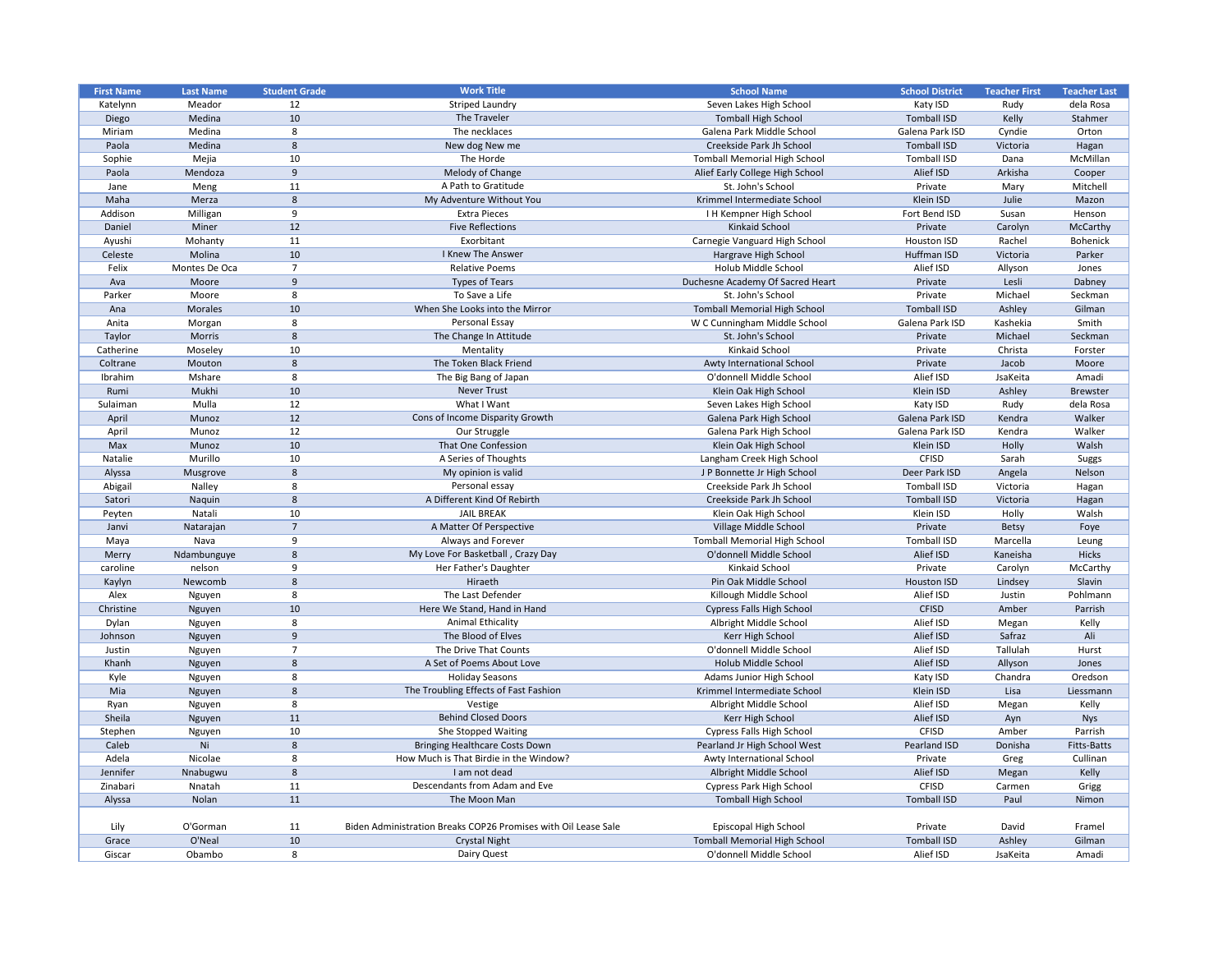| <b>First Name</b> | <b>Last Name</b> | <b>Student Grade</b> | <b>Work Title</b>                  | <b>School Name</b>                                    | <b>School District</b>       | <b>Teacher First</b> | <b>Teacher Last</b> |
|-------------------|------------------|----------------------|------------------------------------|-------------------------------------------------------|------------------------------|----------------------|---------------------|
| Maxima            | Oberlaender      | 10                   | <b>Blood White Fence</b>           | Klein Cain High School                                | Klein ISD                    | Marinah              | Parkinson           |
| Joselyn           | Ochoa            | 8                    | The Rat                            | Deepwater Junior High School                          | Deer Park ISD                | Alyssa               | Hamaker             |
| Victoria          | Oderich          | 8                    | <b>Outdoor Hours</b>               | Awty International School                             | Private                      | Ane                  | Ebie-Mouton         |
| Karoline          | Odom             | 8                    | Thunderstorm                       | Adams Junior High School                              | Katy ISD                     | Kim                  | Crandall            |
| Rodihat           | Ogungbade        | 8                    | printer paper                      | Harmony School Of Tech-Houston                        | Private                      | Roberta              | Redding-Guidry      |
| Janina            | Ojeiduma         | 11                   | Spa Days                           | Jordan High School                                    | Katy ISD                     | Emily                | Regetz              |
| Janina            | Ojeiduma         | 11                   | Clean Water                        | Jordan High School                                    | Katy ISD                     | Emily                | Regetz              |
| Chiamaka          | Okeibunor        | 8                    | <b>Special Delivery</b>            | Killough Middle School                                | Alief ISD                    | Justin               | Pohlmann            |
| Adanna            | Okeke            | 9                    | A Taste of Happiness               | St Agnes Academy                                      | Private                      | Stephanie            | Granito             |
| Adanna            | Okeke            | 9                    | The Curse of A Legend              | St Agnes Academy                                      | Private                      | Herman               | Sutter              |
| Ehiazele          | Okojie           | 9                    | Fear                               | Kerr High School                                      | Alief ISD                    | Safraz               | Ali                 |
| Corinne           | Oleson           | 10                   | When the Stone Flower Blooms       | Klein High School                                     | Klein ISD                    | Mary                 | Perkins             |
| Chibuikem         | Ome              | 11                   | Dear Father                        | I H Kempner High School                               | Fort Bend ISD                | Susan                | Henson              |
| Trust             | Omoruyi          | 9                    | Only GOD Can                       | Kerr High School                                      | Alief ISD                    | Safraz               | Ali                 |
| Sierra            | Ondo             | 10                   | The Theory of Drowning             | St. John's School                                     | Private                      | Allyson              | LaBorde             |
| Sierra            | Ondo             | 10                   | Perennial Love                     | St. John's School                                     | Private                      | Allyson              | LaBorde             |
| Melissa           | Ordonez          | 11                   | <b>Scary Story</b>                 | <b>Tomball High School</b>                            | <b>Tomball ISD</b>           | Paul                 | Nimon               |
| Sucely            | Ortiz            | 8                    | The Charismatic Kid                | Woodland Acres Middle School                          | Galena Park ISD              | Louis                | Skipper             |
| Livier            | Ortiz Ruiz       | 9                    | Nostalgia                          | <b>Tomball Star Academy</b>                           | <b>Tomball ISD</b>           |                      | Torres              |
|                   | Ott              |                      | Lovebirds                          |                                                       |                              | Maggie<br>Katherine  |                     |
| Mya               |                  | 8<br>9               | The Dull Golden Child              | Victory Lakes Intermediate School                     | Clear Creek ISD<br>Alief ISD |                      | Pace<br>Ali         |
| Victoria          | Pacheco          | 8                    | 5 Senses                           | Kerr High School                                      |                              | Safraz               |                     |
| Isadora           | Pan              |                      |                                    | Adams Junior High School<br>St. John's School         | Katy ISD                     | Kim                  | Crandall            |
| Kalyani           | Pandya           | 8                    | My Mother's Hijab                  |                                                       | Private                      | Michael              | Seckman             |
| Kirsten           | Pante            | 10                   | Cybertrapped                       | North Shore Senior High School                        | Galena Park ISD              | Manuel               | Marasigan           |
| Maria             | Papadopoulos     | $\overline{7}$       | The First Chapter                  | <b>Kinkaid School</b>                                 | Private                      | Carolyn              | McCarthy            |
| Chanhee           | Park             | 11                   | <b>Earlier Than Ever</b>           | Seven Lakes High School                               | Katy ISD                     | Hailey               | Hann                |
| Taylor            | Park             | 8                    | Gun Control: Inner City Issues     | Beckendorff Junior High School                        | Katy ISD                     | Heidi                | Park                |
| Anna              | Parker           | 9                    | <b>Stars</b>                       | Kinder High School for the Performing and Visual Arts | Houston ISD                  | Danielle             | Resh                |
| Anna              | Parker           | 9                    | <b>Star Ghazal</b>                 | Kinder High School for the Performing and Visual Arts | Houston ISD                  | Danielle             | Resh                |
| Anna              | Parker           | 9                    | <b>Popsicle Station</b>            | Kinder High School for the Performing and Visual Arts | Houston ISD                  | Danielle             | Resh                |
| Anna              | Parker           | 9                    | <b>Changing Times</b>              | Kinder High School for the Performing and Visual Arts | <b>Houston ISD</b>           | Danielle             | Resh                |
| Anna              | Parker           |                      | Newton                             | Kinder High School for the Performing and Visual Arts | Houston ISD                  | Danielle             | Resh                |
| hiba              | pasha            | 11                   | My Colors                          | <b>Tomball Memorial High School</b>                   | <b>Tomball ISD</b>           | Erin                 | <b>Bryant</b>       |
| Alisha            | Patel            | 12                   | <b>College Essay</b>               | I H Kempner High School                               | Fort Bend ISD                | Susan                | Henson              |
| Tanisha           | Patel            | 9                    | Perfect Place                      | Kerr High School                                      | Alief ISD                    | Safraz               | Ali                 |
| Nathan            | Paul             | 9                    | The Price of Discovery             | Klein High School                                     | Klein ISD                    | Chase                | Hooper              |
| Adamary           | Penaloza         | 9                    | Discovering my Self Worth          | I H Kempner High School                               | Fort Bend ISD                | Susan                | Henson              |
| Cassie            | Pequignot        | 11                   | Soulmates                          | Cy-Fair High School                                   | <b>CFISD</b>                 | Kimberly             | Dyer                |
| Angelina          | Perez            | 10                   | Talking to the Man in the Moon     | Klein Collins High School                             | Klein ISD                    | Amber                | Wallace             |
| Fabiola           | Perez            | 8                    | Men Shouldn't Exist                | Albright Middle School                                | Alief ISD                    | Megan                | Kelly               |
| Isaac             | Perez            | 8                    | The Mystery of Rose Allen          | Woodland Acres Middle School                          | Galena Park ISD              | Louis                | Skipper             |
| Mathilda          | Peters           |                      | Rapacity                           | Awty International School                             | Private                      | Ane                  | Ebie-Mouton         |
| Nguyen            | Pham             | 9                    | What's that Smell?                 | I H Kempner High School                               | Fort Bend ISD                | Susan                | Henson              |
| Katie             | Phan             | 8                    | I wish                             | Albright Middle School                                | Alief ISD                    | Megan                | Kelly               |
| Ava               | Phillips         | 12                   | Smile, Smile                       | St Agnes Academy                                      | Private                      | Herman               | Sutter              |
| Ava               | Phillips         | 12                   | <b>Shatter-Proof Glass</b>         | St Agnes Academy                                      | Private                      | Herman               | Sutter              |
| Shyann            | Phillips         | 8                    | False Hope                         | Fairmont Junior High School                           | Deer Park ISD                | Lisa                 | Diaz                |
| Kyle              | Piepho           | 8                    | <b>Taken For Granted</b>           | Creekside Park Jh School                              | <b>Tomball ISD</b>           | Victoria             | Hagan               |
| Margarita         | Potapenko        | 8                    | Devil's Call                       | Awty International School                             | Private                      | Ane                  | Ebie-Mouton         |
| Vera              | Presillas        | 9                    | In Too Deep                        | Kerr High School                                      | Alief ISD                    | Safraz               | Ali                 |
| Rowan             | Price            | 8                    | Fear Can Bring Out The Best In You | Fairmont Junior High School                           | Deer Park ISD                | Lisa                 | Diaz                |
| Cecilia           | Pritchett        | 9                    | What is Grief?                     | Duchesne Academy Of Sacred Heart                      | Private                      | Lesli                | Dabney              |
| Anastasia         | Prolomova        | 12                   | The Road Trip                      | <b>Tomball Memorial High School</b>                   | <b>Tomball ISD</b>           | Dana                 | McMillan            |
| Camille           | Pyne             | 9                    | Godspeed                           | Kinkaid School                                        | Private                      | Angélique            | Jamail              |
| Camille           | Pyne             | 9                    | <b>Never Cross Natalie</b>         | <b>Kinkaid School</b>                                 | Private                      | Angélique            | Jamail              |
| Byron             | Qi               | 10                   | <b>Guitar Dilligence</b>           | Kinkaid School                                        | Private                      | Christa              | Forster             |
|                   |                  |                      |                                    |                                                       |                              |                      |                     |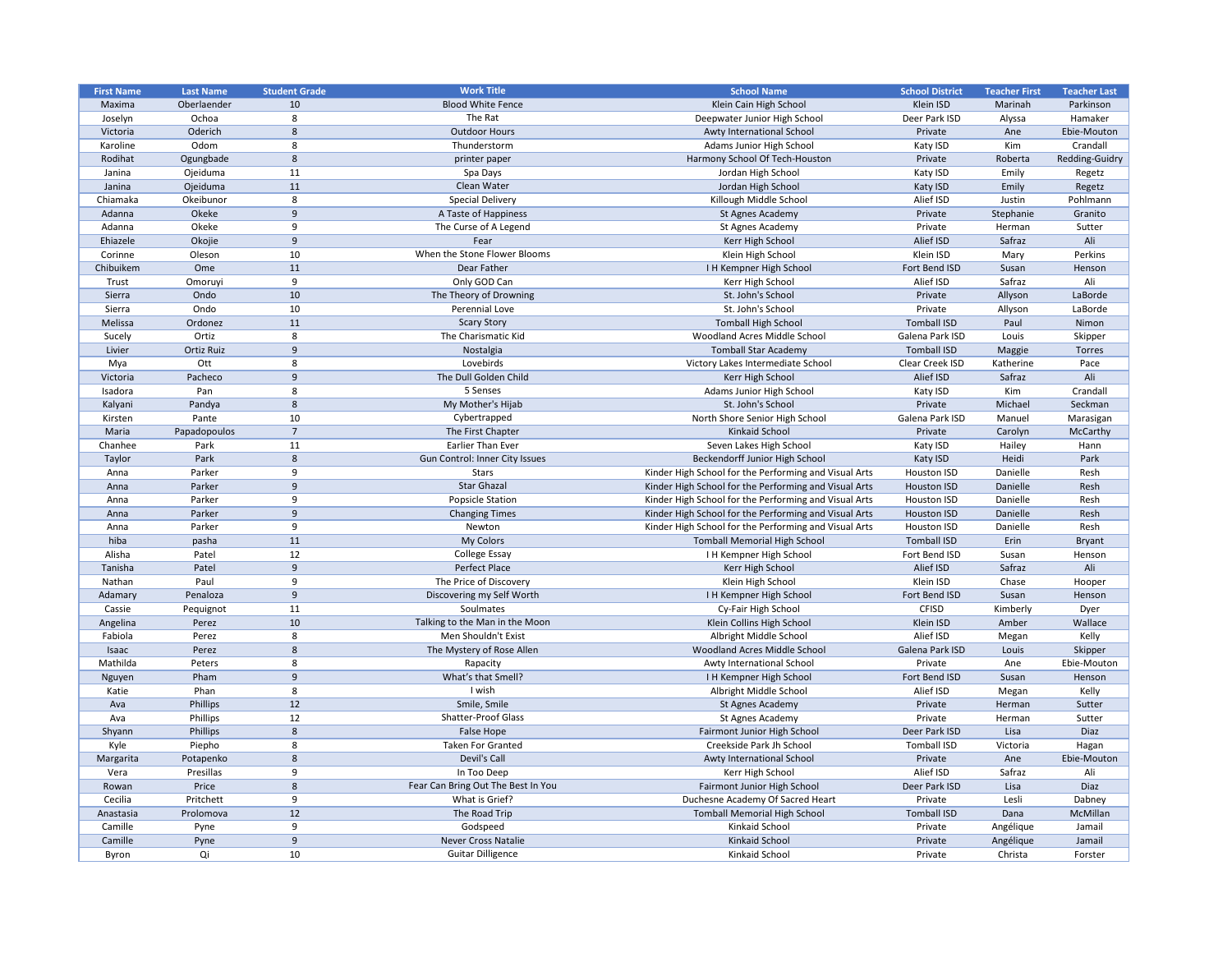| <b>First Name</b> | <b>Last Name</b> | <b>Student Grade</b> | <b>Work Title</b>                                                     | <b>School Name</b>                  | <b>School District</b> | <b>Teacher First</b> | <b>Teacher Last</b> |
|-------------------|------------------|----------------------|-----------------------------------------------------------------------|-------------------------------------|------------------------|----------------------|---------------------|
| Mithilya          | Raj              | 10                   | I am a woman                                                          | Dulles High School                  | Fort Bend ISD          | Kayla                | Matthews            |
| Rakshaa           | Ramalingam       | 11                   |                                                                       | Obra D Tompkins High School         | Katy ISD               | Ashley               | Park                |
| Norah             | Rami             | 12                   | <b>Smoke Ghosts</b>                                                   | <b>Clements High School</b>         | Fort Bend ISD          | Glenys               | McMennamy           |
| Isabella          | Ramirez          | 8                    | <b>Eyes Full of Saddness</b>                                          | Deer Park Junior High School        | Deer Park ISD          | Madeline             | Evans               |
| Jocelyn           | Ramirez          | 8                    | Nefertiti                                                             | Galena Park Middle School           | Galena Park ISD        | Cyndie               | Orton               |
| Kayleen           | Ramos            | 8                    | <b>Unrealistic Standards</b>                                          | O'donnell Middle School             | Alief ISD              | JsaKeita             | Amadi               |
| Reyna             | Rankin           | 8                    | The World                                                             | J P Bonnette Jr High School         | Deer Park ISD          | Angela               | Nelson              |
| Zahra             | Razai            | 8                    | <b>Forest Creature</b>                                                | Albright Middle School              | Alief ISD              | Rebecca              | Hill                |
| Wilfredo          | Recinos          | 8                    | Hero of Bastonia                                                      | O'donnell Middle School             | Alief ISD              | JsaKeita             | Amadi               |
| Kaylei            | Redding          | 11                   | Memoir                                                                | <b>Tomball Memorial High School</b> | Tomball ISD            | Kathleen             | Campese             |
| Vibha             | Reddy            | 12                   | Pfizer & COVD-19                                                      | <b>Tomball Memorial High School</b> | <b>Tomball ISD</b>     | Dana                 | McMillan            |
| Sydney            | Reeder           | 8                    | The Devil's Puppet                                                    | Schindewolf Intermediate School     | Klein ISD              | Lisa                 | Hightower           |
| Ashleigh          | Reese            | 12                   | Dying - Living                                                        | Village High School                 | Private                | Denise               | Keenaghan           |
| Elizabeth         | Reeves           | 9                    | On The Other Side                                                     | North Shore Ninth Grade Center      | Galena Park ISD        | Charlene             | Culpepper           |
| Yemi              | Reuben           | $\overline{7}$       | Purpose from All I've Learned                                         | O'donnell Middle School             | Alief ISD              | Tallulah             | Hurst               |
| Juliana           | Reyes            | 9                    | <b>Burn The Ships</b>                                                 | Duchesne Academy Of Sacred Heart    | Private                | Lesli                | Dabney              |
| Mary              | Reyes            | 10                   | Siren                                                                 | Alief Taylor High School            | Alief ISD              | Arnissha             | Delaney             |
| Norma Therese     | Reyes            | 10                   | Sashel                                                                | <b>Bridgeland High School</b>       | <b>CFISD</b>           | Stacy                | Stracener           |
| Alberto           | Reyna            | 8                    | My trip to Florida                                                    | Deer Park Junior High School        | Deer Park ISD          | Shelley              | Grant               |
| Jeriel            | Reynoso          | 8                    | What It Means to Be Human                                             | O'donnell Middle School             | Alief ISD              | JsaKeita             | Amadi               |
| Sara              | Richard          | 12                   | Sincerely,                                                            | <b>Tomball Memorial High School</b> | <b>Tomball ISD</b>     | Dana                 | McMillan            |
| Lily              | Richards         | $\overline{7}$       | Getting lost                                                          | Hofius Intermediate School          | Klein ISD              | Kimberly             | Jackson             |
| Craig             | Ringwald         | 8                    | The Leech                                                             | <b>River Oaks Baptist School</b>    | Private                | Kate                 | Jeter               |
| Madelyn           | Risch            | 10                   | Freedom of Fabric                                                     | <b>Emery Weiner School</b>          | Private                | Alexandra            | Carter              |
|                   | Rivera           | 8                    | Personal Essay                                                        | W C Cunningham Middle School        | Galena Park ISD        | Kashekia             | Smith               |
| Jazmin<br>Ridha   | Rizvi            | 8                    | Impact of Social Media - How does it Affect Everyone Today?           | Hofius Intermediate School          |                        | Kimberly             | Jackson             |
|                   |                  |                      | Love Poem                                                             |                                     | Klein ISD              |                      |                     |
| Syeda             | Rizvi            | 8                    |                                                                       | O'donnell Middle School             | Alief ISD              | Kaneisha             | <b>Hicks</b>        |
| Chloe             | Roberts          | 8                    | [Insert Title Here]                                                   | Alief Middle School                 | Alief ISD              | Jenna                | Guinn               |
| Aleksei           | Rocha            | 11                   | Lockdown                                                              | <b>Tomball High School</b>          | <b>Tomball ISD</b>     | Paul                 | Nimon               |
| Alyssa            | Rodriguez        | 11                   | Fragile Roots                                                         | Klein Forest High School            | Klein ISD              | Rebecca              | Jortner             |
| <b>Brianna</b>    | Rodriguez        | 8                    | Fox-hearted                                                           | J P Bonnette Jr High School         | Deer Park ISD          | Michael              | Ervin               |
| Cristina          | Rodriguez        |                      | The Lost One                                                          | Olle Middle School                  | Alief ISD              | Theresa              | Martin              |
| Edwin             | Rojo             | 8                    | The Package                                                           | O'donnell Middle School             | Alief ISD              | JsaKeita             | Amadi               |
| <b>Braxton</b>    | Roman            | 8                    | The Girl I Like                                                       | Alief Middle School                 | Alief ISD              | Andrea               | Gomez               |
| Gabriella         | Romano           | 9                    | "Loud Silence"                                                        | Duchesne Academy Of Sacred Heart    | Private                | Lesli                | Dabney              |
| Laila             | Ross             | 11                   | The Joys of Being a Fort Kid                                          | Klein Cain High School              | Klein ISD              | Kim-Ling             | Sun                 |
| Anisha            | Roy              | 8                    | And Then There Were Seven                                             | Adams Junior High School            | Katy ISD               | Kim                  | Crandall            |
| Luz               | Ruiz Rojas       | 8                    | Little Things                                                         | Creekside Park Jh School            | Tomball ISD            | Liz                  | Skelton             |
| Azeemah           | Sadiq            | 8                    | The Pandemic: Life changes                                            | O'donnell Middle School             | Alief ISD              | JsaKeita             | Amadi               |
| Unaisah           | Saeed            | 8                    | A Wedding Celebration                                                 | Kinkaid School                      | Private                | Carolyn              | McCarthy            |
| <b>Blake</b>      | Saikin           | 8                    | My PopPop                                                             | <b>Emery Weiner School</b>          | Private                | Elaine               | Lupovitch           |
| Ana               | Sanchez          | 9                    | An Essential Part of Life                                             | Alief Elsik Ninth Grade Center      | Alief ISD              | Stormie              | Hughes              |
| Brayden           | Sanchez          | 8                    | Phage Therapy opposed to Antibiotics for infections                   | Adams Junior High School            | Katy ISD               | Laura                | Smith               |
| Justine           | Santiago         | 8                    | George Washington and the Translator's Wife                           | Doerre Intermediate School          | Klein ISD              | Melissa              | Reisdorf            |
| Elizabeth         | Schaefer         | 12                   | The Utility of Societal Disobedience                                  | St. John's School                   | Private                | Warren               | Rawson              |
|                   |                  |                      | Lies and Loneliness: an Analysis of Selective Storytelling in Song of |                                     |                        |                      |                     |
| Elizabeth         | Schaefer         | 12                   | Solomon                                                               | St. John's School                   | Private                | Warren               | Rawson              |
| Elizabeth         | Schaefer         | 12                   | An AirBnB Review of the House of Usher                                | St. John's School                   | Private                | Warren               | Rawson              |
| Emliy             | Schmidt          | 12                   | 2009 Nissan Versa                                                     | <b>Tomball High School</b>          | Tomball ISD            | Margret              | Harden              |
| Ava               | Schmitz          | 8                    | Poetry Collection; Favorite Things                                    | Adams Junior High School            | Katy ISD               | Kim                  | Crandall            |
| Ella              | Schmulen         | 10                   | Loss: An Unwanted Necessity                                           | Kinkaid School                      | Private                | Carolyn              | McCarthy            |
| Ella              | Schmulen         | 10                   | The Wooden Hero                                                       | Kinkaid School                      | Private                | Carolyn              | McCarthy            |
| Max               | Scholl           | 11                   | Lena                                                                  | Village High School                 | Private                | Denise               | Keenaghan           |
| Sarah             | Scott            | 11                   | Possession                                                            | <b>Tomball High School</b>          | <b>Tomball ISD</b>     | Paul                 | Nimon               |
| Shadae            | Scott            | 10                   | Agony                                                                 | Hastings High School                | Alief ISD              | Lindi                | Stammann            |
| Caroline          | Searls           | 9                    | Ode to a Fairy Tale Picture Book                                      | Kinkaid School                      | Private                | Christa              | Forster             |
|                   |                  |                      |                                                                       |                                     |                        |                      |                     |

| <b>School District</b> | <b>Teacher First</b> | <b>Teacher Last</b> |
|------------------------|----------------------|---------------------|
| Fort Bend ISD          | Kayla                | <b>Matthews</b>     |
| Katy ISD               | Ashley               | Park                |
| Fort Bend ISD          | Glenys               | McMennamy           |
| Deer Park ISD          | Madeline             | Evans               |
| Galena Park ISD        | Cyndie               | Orton               |
| Alief ISD              | JsaKeita             | Amadi               |
| Deer Park ISD          | Angela               | Nelson              |
| Alief ISD              | Rebecca              | Hill                |
| Alief ISD              | JsaKeita             | Amadi               |
| <b>Tomball ISD</b>     | Kathleen             | Campese             |
| <b>Tomball ISD</b>     | Dana                 | McMillan            |
| Klein ISD              | Lisa                 | Hightower           |
| Private                | Denise               | Keenaghan           |
| Galena Park ISD        | Charlene             | Culpepper           |
| Alief ISD              | <b>Tallulah</b>      | Hurst               |
| Private                | Lesli                | Dabney              |
| Alief ISD              | Arnissha             | Delaney             |
| <b>CFISD</b>           | Stacy                | Stracener           |
| Deer Park ISD          | Shelley              | Grant               |
| Alief ISD              | JsaKeita             | Amadi               |
| <b>Tomball ISD</b>     | Dana                 | McMillan            |
| Klein ISD              | Kimberly             | Jackson             |
| Private                | Kate                 | Jeter               |
| Private                | Alexandra            | Carter              |
| Galena Park ISD        | Kashekia             | Smith               |
| Klein ISD              | Kimberly             | Jackson             |
| Alief ISD              | Kaneisha             | <b>Hicks</b>        |
| Alief ISD              | Jenna                | Guinn               |
| <b>Tomball ISD</b>     | Paul                 | Nimon               |
| Klein ISD              |                      |                     |
| Deer Park ISD          | Rebecca<br>Michael   | Jortner<br>Ervin    |
| Alief ISD              | Theresa              | Martin              |
|                        |                      |                     |
| Alief ISD              | JsaKeita             | Amadi               |
| Alief ISD              | Andrea               | Gomez               |
| Private                | Lesli                | Dabney              |
| Klein ISD              | Kim-Ling             | Sun                 |
| Katy ISD               | Kim                  | Crandall            |
| <b>Tomball ISD</b>     | Liz                  | Skelton             |
| Alief ISD              | JsaKeita             | Amadi               |
| Private                | Carolyn              | McCarthy            |
| Private                | Elaine               | Lupovitch           |
| Alief ISD              | Stormie              | Hughes              |
| Katy ISD               | Laura                | Smith               |
| Klein ISD              | Melissa              | Reisdorf            |
| Private                | Warren               | Rawson              |
|                        |                      |                     |
| Private                | Warren               | Rawson              |
| Private                | Warren               | Rawson              |
| <b>Tomball ISD</b>     | Margret              | Harden              |
| Katy ISD               | Kim                  | Crandall            |
| Private                | Carolyn              | McCarthy            |
| Private                | Carolyn              | McCarthy            |
| Private                | Denise               | Keenaghan           |
| <b>Tomball ISD</b>     | Paul                 | Nimon               |
| Alief ISD              | Lindi                | Stammann            |
| Private                | Christa              | Forster             |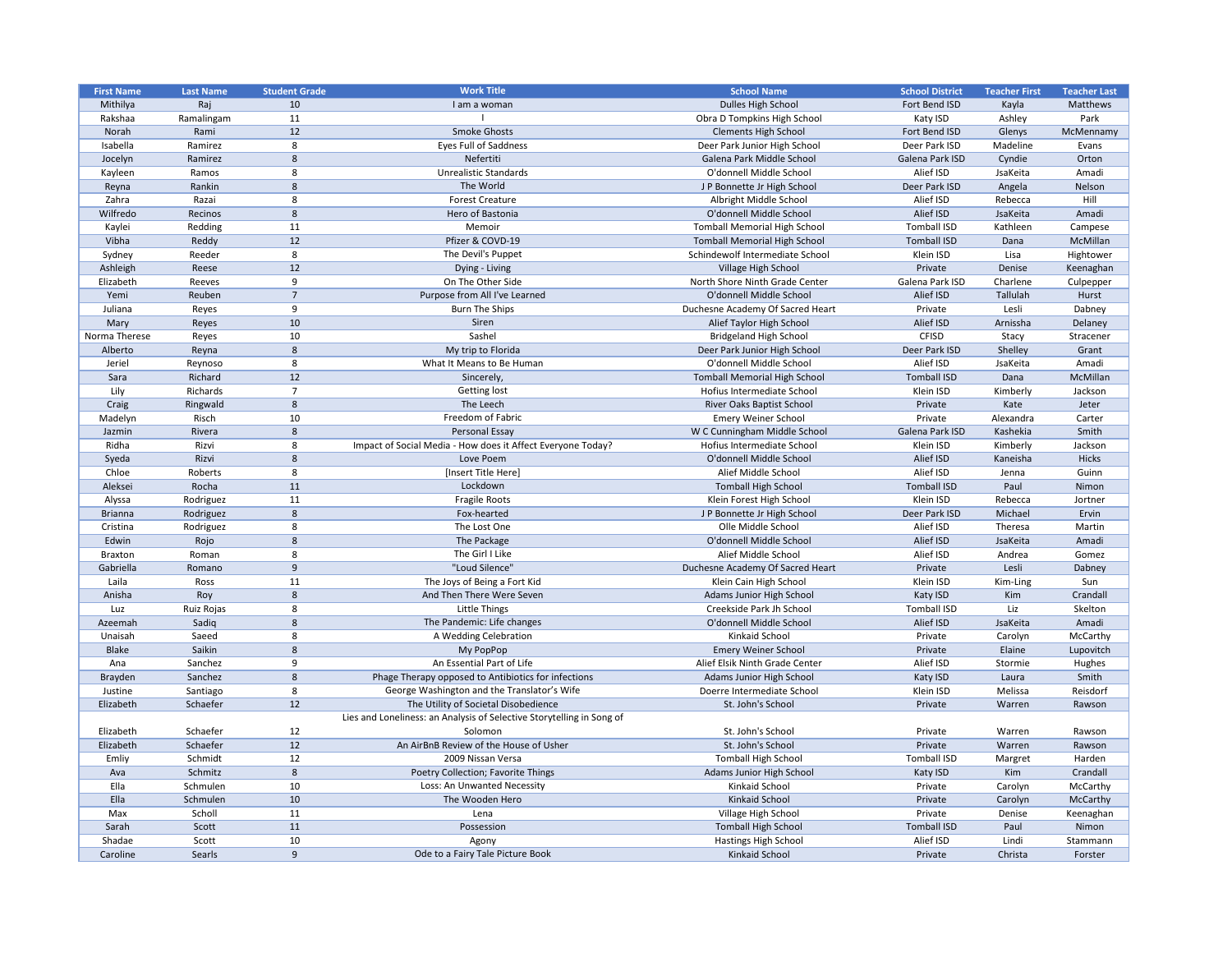| <b>First Name</b>      | <b>Last Name</b> | <b>Student Grade</b> | <b>Work Title</b>                                           | <b>School Name</b>                                    | <b>School District</b> | <b>Teacher First</b> | <b>Teacher Last</b> |
|------------------------|------------------|----------------------|-------------------------------------------------------------|-------------------------------------------------------|------------------------|----------------------|---------------------|
| Liesl                  | Sercu            | 8                    | Was it because I looked like Me?                            | Awty International School                             | Private                | Jacob                | Moore               |
| Greg                   | Shafir           | 8                    | A visit of Death                                            | Awty International School                             | Private                | Ane                  | Ebie-Mouton         |
| Fagun                  | Shah             | 11                   | Shifting of the Educational Paradigm                        | Klein High School                                     | Klein ISD              | Amy                  | <b>Breeding</b>     |
| Rehaan                 | Shaikh           | 10                   | The Raven in The Field                                      | Klein Oak High School                                 | Klein ISD              | Holly                | Walsh               |
| Addison                | Shanahan         | 8                    | Self Love                                                   | Deepwater Junior High School                          | Deer Park ISD          | Sarah                | Renfro              |
| Zuri                   | Shariff          | 8                    | Who Am I?                                                   | Awty International School                             | Private                | Jacob                | Moore               |
| Amar                   | Sharma           | 8                    | Amar's Poem-Diease                                          | Awty International School                             | Private                | Ane                  | Ebie-Mouton         |
| Sophia                 | Sharp            | 11                   | <b>Mythology Poetry</b>                                     | Carnegie Vanguard High School                         | <b>Houston ISD</b>     | Rachel               | <b>Bohenick</b>     |
| Connor                 | Shen             | 11                   | sunrise                                                     | <b>Tomball Memorial High School</b>                   | <b>Tomball ISD</b>     | Erika                | Kaiser              |
| Ryan                   | Shen             | 9                    | what is happiness?                                          | St. John's School                                     | Private                | Kemberly             | Kemp                |
| HwiEun (Mary)          | Shim             | 10                   | we are not toads.                                           | DeBakey High School for Health Professions            | Houston ISD            | Rohini               | Varghese            |
| Prisha                 | Shivani          | 8                    | Social Media                                                | <b>Emery Weiner School</b>                            | Private                | Elaine               | Lupovitch           |
| Prisha                 | Shivani          | 8                    | Elements of Life                                            | <b>Emery Weiner School</b>                            | Private                | Elaine               | Lupovitch           |
| Prisha                 | Shivani          | 8                    | Flash of the Past                                           | <b>Emery Weiner School</b>                            | Private                | Elaine               | Lupovitch           |
| Isaac                  | Shor             | 8                    | Unsilenced                                                  | <b>Emery Weiner School</b>                            | Private                | Elaine               | Lupovitch           |
| Elise                  | Shu              | 12                   | Fleeting                                                    | Kinkaid School                                        | Private                | Jenny                | Howell              |
| Molly                  | Sickle           | 12                   | Easy As Pie                                                 | Ross S Sterling High School                           | Goose Creek CISD       | Tonya                | Brown               |
| Maria                  | Siddique         | 8                    | <b>Bad State of Mind</b>                                    | Adams Junior High School                              | Katy ISD               | Kim                  | Crandall            |
| Maha                   | Siddiqui         | 12                   | An Accumulation of Analysis: A Collection of Research       | Klein High School                                     | Klein ISD              | Chase                | Hooper              |
| Natalia                | Silva            | 10                   | A Lesson of Laughter                                        | St Agnes Academy                                      | Private                | Herman               | Sutter              |
| Rohan                  | Sinha            | 8                    | Shoujo Manga, Short and Simple                              | O'donnell Middle School                               | Alief ISD              | JsaKeita             | Amadi               |
| Reya                   | Sityani          | $\overline{7}$       | The Girl Who Put Out The Fire                               | Village Middle School                                 | Private                | <b>Betsy</b>         | Foye                |
| Kyra                   | Siva             | 8                    | All I wanted was to play                                    | Village Middle School                                 | Private                | Diane                | Fanning             |
| Kyra                   | Siva             | 8                    | Love destroyed me                                           | Village Middle School                                 | Private                | Diane                | Fanning             |
| Mentha                 | Sivaraman        | 9                    | Farewell                                                    | Village High School                                   | Private                | Denise               | Keenaghan           |
|                        |                  |                      |                                                             |                                                       |                        |                      |                     |
| Connor                 | Smith            | 12                   | Anti-masking agenda foreshadows a repeat of the Spanish Flu | Episcopal High School                                 | Private                | David                | Framel              |
| makenzie               | smith            | 11                   | my memoir                                                   | <b>Tomball Memorial High School</b>                   | <b>Tomball ISD</b>     | Kathleen             | Campese             |
| On'Janique             | smith            | 9                    | My significant Place                                        | North Shore Ninth Grade Center                        | Galena Park ISD        | <b>Dallas</b>        | Jackson             |
| Teresa                 | So               | 11                   | Tisca                                                       | Stephen F Austin High School                          | Fort Bend ISD          | Daniel               | Johnson             |
| Taylor                 | Solis            | 8                    | Thoughts and Wonders                                        | Adams Junior High School                              | Katy ISD               | Kim                  | Crandall            |
| Architha               | Srinivasan       | 8                    | Smile for Them                                              | Village Middle School                                 | Private                | Diane                | Fanning             |
| Architha               | Srinivasan       | 8                    | Happy?                                                      | Village Middle School                                 | Private                | Diane                | Fanning             |
| Madison                | Stackhouse       | 11                   | <b>Becoming a Teenager</b>                                  | <b>Tomball Memorial High School</b>                   | <b>Tomball ISD</b>     | Kathleen             | Campese             |
| Ava                    | Steely           | 11                   | Grand-Mother                                                | St. John's School                                     | Private                | rachel               | weissenstein        |
| Lily                   | Steinfurth       | 8                    | A Mistake in a Wooden Room                                  | Adams Junior High School                              | Katy ISD               | Kim                  | Crandall            |
| Julia                  | Stephens         | 11                   | Another Place, Another Time                                 | Seven Lakes High School                               | Katy ISD               | Rudy                 | dela Rosa           |
| Leslie                 | Suarez           | 8                    | Face the Wonders                                            | Deer Park Junior High School                          | Deer Park ISD          | Shelley              | Grant               |
| Jenna                  | Sultan           | 8                    | The Friend                                                  | Adams Junior High School                              | Katy ISD               | Kim                  | Crandall            |
|                        |                  |                      | Lily                                                        | Fort Settlement Middle School                         | Fort Bend ISD          |                      |                     |
| Catherine<br>Catherine | Sun<br>Sun       | $\overline{7}$       | <b>Fallen Angel</b>                                         | Fort Settlement Middle School                         | Fort Bend ISD          | Yan                  | Hou<br>Hou          |
|                        |                  |                      |                                                             | Fort Settlement Middle School                         | Fort Bend ISD          | Yan                  |                     |
| Catherine              | Sun              |                      | Don't Need You Anymore                                      |                                                       |                        | Yan                  | Hou                 |
| Lakshmi                | Sunder           | 11                   | The Swap<br><b>True Touch</b>                               | Kinder High School for the Performing and Visual Arts | <b>Houston ISD</b>     | Judith               | Switek              |
| Lakshmi                | Sunder           | 11                   |                                                             | Kinder High School for the Performing and Visual Arts | Houston ISD            | Judith               | Switek              |
| Lakshmi                | Sunder           | 11                   | [Indoles and Aphrodite]; [Curse of a Woman Trapped in Ice]  | Kinder High School for the Performing and Visual Arts | <b>Houston ISD</b>     | Judith               | Switek              |
| Lakshmi                | Sunder           | 11                   | The Uncurious Condition                                     | Kinder High School for the Performing and Visual Arts | Houston ISD            | Judith               | Switek              |
| Sarah                  | Tahtouh          | 9                    | The Ganges River: The Second Most Polluted River in India   | Kerr High School                                      | Alief ISD              | Safraz               | Ali                 |
| heather                | tan              | 8                    | Trip To Drapus O9                                           | Rodger & Ellen Beck Jr High School                    | Katy ISD               | Yanli                | Liu                 |
| <b>Brinnley</b>        | Tanner           | 8                    | Journey of Life                                             | Kinkaid School                                        | Private                | Carolyn              | McCarthy            |
| MiLani                 | Terrell          | 11                   | <b>Memoir Essay</b>                                         | <b>Tomball Memorial High School</b>                   | <b>Tomball ISD</b>     | Kathleen             | Campese             |
| <b>Brittiny</b>        | Terry            | 10                   | Welcome to the Circus                                       | North Shore Senior High School                        | Galena Park ISD        | Manuel               | Marasigan           |
| Annie                  | Thai             | 10                   | Spirals                                                     | <b>Tomball Memorial High School</b>                   | <b>Tomball ISD</b>     | Janet                | Stackhouse          |
| Nhi                    | Thai             | 8                    | Free Verse Poem: The Boy                                    | O'donnell Middle School                               | Alief ISD              | JsaKeita             | Amadi               |
| Jaydon                 | Thanars          | 8                    | <b>Find Your Happiness</b>                                  | Holub Middle School                                   | Alief ISD              | Allyson              | Jones               |
| Alyssa                 | Theofanidis      |                      | frustration and saltwater                                   | St. John's School                                     | Private                | Robin                | Lanier              |
| Colton                 | Thompson         | 8                    | Epiphany                                                    | St. John's School                                     | Private                | Michael              | Seckman             |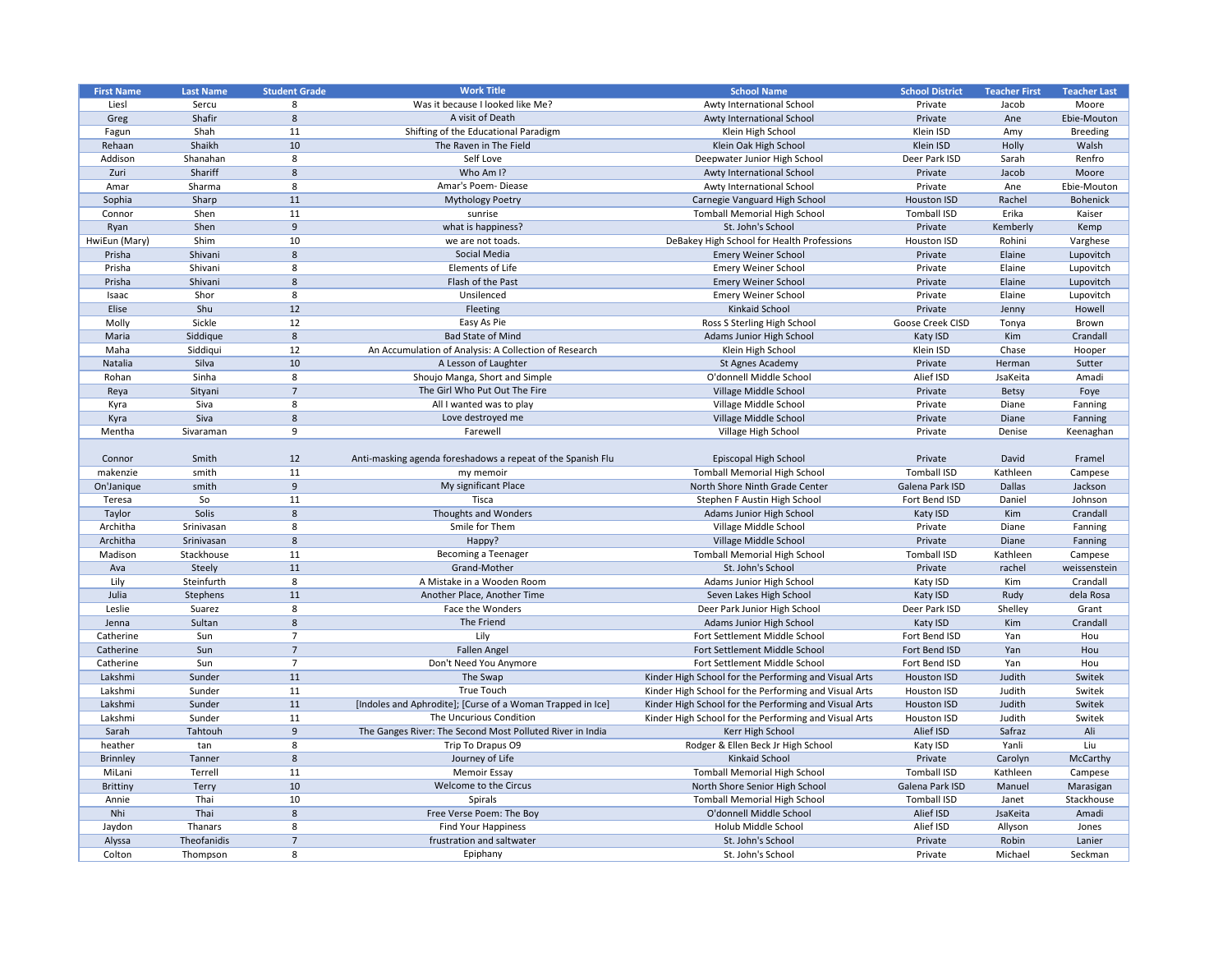|                   |                          |                      | <b>Work Title</b>                                                   | <b>School Name</b>                    |                        |                      |                     |
|-------------------|--------------------------|----------------------|---------------------------------------------------------------------|---------------------------------------|------------------------|----------------------|---------------------|
| <b>First Name</b> | <b>Last Name</b>         | <b>Student Grade</b> |                                                                     |                                       | <b>School District</b> | <b>Teacher First</b> | <b>Teacher Last</b> |
| Huy               | To                       | 11                   | Ong Noi's Letter to Con                                             | I H Kempner High School               | Fort Bend ISD          | Susan                | Henson              |
| Noah              | To                       | 8                    | Europe's Folly                                                      | Doerre Intermediate School            | Klein ISD              | Melissa              | Reisdorf            |
| Adelynn           | Todd                     | 11                   | Root Rot                                                            | <b>Cypress Springs High School</b>    | <b>CFISD</b>           | Kristina             | Zavala              |
| Jaden             | Torres                   | 8                    | Worst Injury Ever                                                   | Deer Park Junior High School          | Deer Park ISD          | Madeline             | Evans               |
| Cynthia           | Tran                     | 11                   | Scholastic - Memoir Essay                                           | <b>Tomball Memorial High School</b>   | <b>Tomball ISD</b>     | Kathleen             | Campese             |
| Joshua            | Tran                     | 9                    | The Extra Little Kick                                               | I H Kempner High School               | Fort Bend ISD          | Susan                | Henson              |
| Kathleen          | Tran                     | 11                   | Stereotypes in Media                                                | Elsik High School                     | Alief ISD              | Jeorge               | Vegafria            |
| Myles             | Tran                     | 9                    | Max The Dog                                                         | The WIDE School                       | Private                | Dandee               | Danao               |
|                   |                          |                      | On the Freedom of America: A Sequel to "On the Subject of           |                                       |                        |                      |                     |
| Nathan            | Tran                     | 11                   | America"                                                            | <b>I H Kempner High School</b>        | Fort Bend ISD          | Susan                | Henson              |
| George            | Traylor                  | 12                   | <b>Binding Chains</b>                                               | Episcopal High School                 | Private                | Emma                 | Tsai                |
| Zaydah            | Trevino                  | 8                    | Climate Change                                                      | Deepwater Junior High School          | Deer Park ISD          | Sarah                | Renfro              |
| <b>Brian</b>      | Trujillo                 | 11                   | The Brutal Compassion of Ms. America                                | I H Kempner High School               | Fort Bend ISD          | Susan                | Henson              |
| Faith             | <b>Tsang</b>             | 12                   | maybe i am god deconstructed                                        | Seven Lakes High School               | Katy ISD               | Amy                  | Gaden               |
| Roselyn           | Tzul                     | 11                   | My personal angel                                                   | Hastings High School                  | Alief ISD              | Mashayla             | Nash                |
| Chino             | Umelo                    | 8                    | Wake Me Up When The Leaves Crumble                                  | Pearland Jr High School West          | Pearland ISD           | Lisa                 | Shapiro             |
|                   |                          |                      | Under the Veil of Color: An Analysis on Colorism in Black and Asian |                                       |                        |                      |                     |
| Chino             | Umelo                    | 8                    | Societies                                                           | Pearland Jr High School West          | Pearland ISD           | Lisa                 | Shapiro             |
| Haley             | Va                       | 8                    | In the beginning, Light                                             | Doerre Intermediate School            | Klein ISD              | Melissa              | Reisdorf            |
|                   | Valdez                   | 11                   | A Struggle to Live                                                  | <b>Tomball Memorial High School</b>   | <b>Tomball ISD</b>     | Kathleen             |                     |
| Preston           |                          | 9                    | The Day I Met Her                                                   |                                       | Alief ISD              | Safraz               | Campese<br>Ali      |
| Beyonce           | Vallecillo               |                      |                                                                     | Kerr High School                      |                        |                      |                     |
| Addison           | Van                      | 10                   | Sleepless                                                           | <b>Bridgeland High School</b>         | <b>CFISD</b>           | Mary-Patricia        | Hayton              |
| Victor            | Van                      | 8                    | Winter                                                              | Holub Middle School                   | Alief ISD              | Allyson              | Jones               |
| Anelle            | van Heerden              | 11                   | <b>Road Blocks</b>                                                  | <b>Tomball Memorial High School</b>   | <b>Tomball ISD</b>     | Kathleen             | Campese             |
| Madelyn           | Van Tiem                 | 12                   | ADHD is More Than Just Academics                                    | Kingwood High School                  | Humble ISD             | Melissa              | Frye                |
| Oliver            | <b>VanBrackle Montes</b> | 9                    | Till the last breath                                                | Klein Cain High School                | Klein ISD              | Megan                | Coutee              |
| Antara            | Varma                    | 10                   | The Artist                                                          | Jordan High School                    | Katy ISD               | Morgan               | Midkiff             |
| Antara            | Varma                    | 10                   | Porcelain Girls                                                     | Jordan High School                    | Katy ISD               | Morgan               | Midkiff             |
| Yael              | Vazquez                  | 8                    | <b>Gonchurt: The Great Hero</b>                                     | Holub Middle School                   | Alief ISD              | Allyson              | Jones               |
| Nely              | Vega                     | 8                    | Children's Game                                                     | Deer Park Junior High School          | Deer Park ISD          | Madeline             | Evans               |
| melissa           | Velasco                  | -9                   | <b>Blind</b>                                                        | I H Kempner High School               | Fort Bend ISD          | Susan                | Henson              |
| Neha              | Vellanki                 |                      | 5 stages of grief                                                   | Adams Junior High School              | Katy ISD               | Kim                  | Crandall            |
| Annabelle         | Viray                    | 9                    | Center of the World                                                 | <b>IH Kempner High School</b>         | Fort Bend ISD          | Susan                | Henson              |
| Francisco         | Vital-Carrasco           | 8                    | America: Home Of The Grave                                          | Krimmel Intermediate School           | Klein ISD              | Lisa                 | Liessmann           |
| Isabelle          | Voag                     | 12                   | Simulacrum                                                          | <b>Bridgeland High School</b>         | <b>CFISD</b>           | Mary-Patricia        | Hayton              |
| Caroline          | Volel                    | 8                    | AKI'S FEAR, PEARLIE'S CONFUSION, VANESSA'S SADNESS                  | O'donnell Middle School               | Alief ISD              | Kaneisha             | Hicks               |
| Alexis            | Vu                       | -9                   | Monster                                                             | <b>St Agnes Academy</b>               | Private                | Herman               | Sutter              |
| Celeste           | Vultaggio                | 8                    | The Ground                                                          | Hofius Intermediate School            | Klein ISD              | Kimberly             | Jackson             |
| lauren            | wade                     | 12                   | Open Door                                                           | <b>Tomball Memorial High School</b>   | <b>Tomball ISD</b>     | Canita               | Lee                 |
| Aiza              | Waheed                   | 8                    | Stones of the Sea                                                   | Adams Junior High School              | Katy ISD               | Kim                  | Crandall            |
| Khaleel           | Walji                    | 8                    | Sixty-Six                                                           | St. John's School                     | Private                | Michael              | Seckman             |
| Tayler            | Walker                   | 8                    | <b>Hear Our Voices</b>                                              | Hofius Intermediate School            | Klein ISD              | Kimberly             | Jackson             |
| Laynie            | Wallace                  | 8                    | An Unexpected Present                                               | <b>Grand Lakes Junior High School</b> | <b>Tomball ISD</b>     | Kathryn              | Walters             |
| Christina         |                          | 10                   | rush                                                                | St Agnes Academy                      | Private                |                      |                     |
|                   | Wang                     |                      |                                                                     |                                       |                        | Herman               | Sutter              |
| Christina         | Wang                     | 10                   | Petrichor                                                           | St Agnes Academy                      | Private                | Herman               | Sutter              |
| Christina         | Wang                     | 10                   | The Trouble in Therapy                                              | St Agnes Academy                      | Private                | Herman               | Sutter              |
| Edlyn             | Wang                     | 8                    | Human                                                               | Adams Junior High School              | Katy ISD               | Kim                  | Crandall            |
| Emma              | Wang                     | 10                   | Oranges and Death                                                   | <b>Clements High School</b>           | Fort Bend ISD          | Stephanie            | Yang                |
| Fayna             | Wang                     | 8                    | Parallels                                                           | Adams Junior High School              | Katy ISD               | Kim                  | Crandall            |
| Roland            | Wang                     | 11                   | The Power of Teamwork                                               | <b>Tomball Memorial High School</b>   | <b>Tomball ISD</b>     | Erika                | Kaiser              |
| Sage              | Wang                     | 9                    | The Freaks                                                          | <b>Clements High School</b>           | Fort Bend ISD          | Stephanie            | Yang                |
| delaney           | wargo                    | 11                   | Memoir                                                              | <b>Tomball Memorial High School</b>   | <b>Tomball ISD</b>     | Kathleen             | Campese             |
| Benjamin          | Webb                     | 8                    | Feed Me, Won't You?                                                 | Smith Middle School                   | <b>CFISD</b>           | Carol                | Tegethoff           |
| Benjamin          | Webb                     | 8                    | Letum                                                               | Smith Middle School                   | <b>CFISD</b>           | Carol                | Tegethoff           |
| Benjamin          | Webb                     | 8                    | A Faded Row of Mine                                                 | Smith Middle School                   | <b>CFISD</b>           | Carol                | Tegethoff           |
| Ella              | West                     | 12                   | Power grid failure leaves Houstonians on thin ice                   | St. John's School                     | Private                | David                | Nathan              |
|                   |                          |                      |                                                                     |                                       |                        |                      |                     |

| <b>School District</b>       | <b>Teacher First</b>  | <b>Teacher Last</b> |
|------------------------------|-----------------------|---------------------|
| Fort Bend ISD                | Susan                 | Henson              |
| Klein ISD                    | Melissa               | Reisdorf            |
| <b>CFISD</b>                 | Kristina              | Zavala              |
| Deer Park ISD                | Madeline              | Evans               |
| <b>Tomball ISD</b>           | Kathleen              | Campese             |
| Fort Bend ISD                | Susan                 | Henson              |
| Alief ISD                    | Jeorge                | Vegafria            |
| Private                      | Dandee                | Danao               |
|                              |                       |                     |
| Fort Bend ISD                | Susan                 | Henson              |
| Private                      | Emma                  | Tsai                |
| Deer Park ISD                | Sarah                 | Renfro              |
| Fort Bend ISD                | Susan                 | Henson              |
| Katy ISD                     | Amy                   | Gaden               |
| Alief ISD                    | Mashayla              | Nash                |
| <b>Pearland ISD</b>          | Lisa                  | Shapiro             |
|                              |                       |                     |
| <b>Pearland ISD</b>          | Lisa                  | Shapiro             |
| Klein ISD                    | <b>Melissa</b>        | Reisdorf            |
| <b>Tomball ISD</b>           | Kathleen              | Campese             |
| Alief ISD                    | Safraz                | Ali                 |
| <b>CFISD</b>                 | Mary-Patricia         | Hayton              |
| Alief ISD                    | Allyson               | Jones               |
| <b>Tomball ISD</b>           | Kathleen              | Campese             |
| Humble ISD                   | Melissa               | Frye                |
| Klein ISD                    | Megan                 | Coutee              |
| Katy ISD                     | Morgan                | Midkiff             |
| Katy ISD                     | Morgan                | Midkiff             |
| <b>Alief ISD</b>             | Allyson               | Jones               |
| Deer Park ISD                | Madeline              | Evans               |
| Fort Bend ISD                | Susan                 | Henson              |
| Katy ISD                     | Kim                   | Crandall            |
| Fort Bend ISD                | Susan                 | Henson              |
| Klein ISD                    | Lisa                  | Liessmann           |
| <b>CFISD</b>                 | Mary-Patricia         | Hayton              |
| Alief ISD                    | Kaneisha              | <b>Hicks</b>        |
| Private                      | Herman                | Sutter              |
| Klein ISD                    | Kimberly              | Jackson             |
| <b>Tomball ISD</b>           | Canita                | Lee                 |
| Katy ISD                     | Kim                   | Crandall            |
| Private                      | Michael               | Seckman             |
| Klein ISD                    | Kimberly              | Jackson             |
| <b>Tomball ISD</b>           | Kathryn               | Walters             |
| Private                      | Herman                | Sutter              |
| Private                      | Herman                | Sutter              |
| Private                      | Herman                | Sutter              |
| Katy ISD                     | Kim                   | Crandall            |
| Fort Bend ISD<br>Katy ISD    | Stephanie<br>Kim      | Yang<br>Crandall    |
| <b>Tomball ISD</b>           |                       |                     |
|                              | Erika                 | Kaiser              |
| Fort Bend ISD                | Stephanie<br>Kathleen | Yang                |
| <b>Tomball ISD</b>           |                       | Campese             |
| <b>CFISD</b>                 | Carol                 | Tegethoff           |
| <b>CFISD</b><br><b>CFISD</b> | Carol                 | Tegethoff           |
|                              | Carol<br>David        | Tegethoff<br>Nathan |
| Private                      |                       |                     |